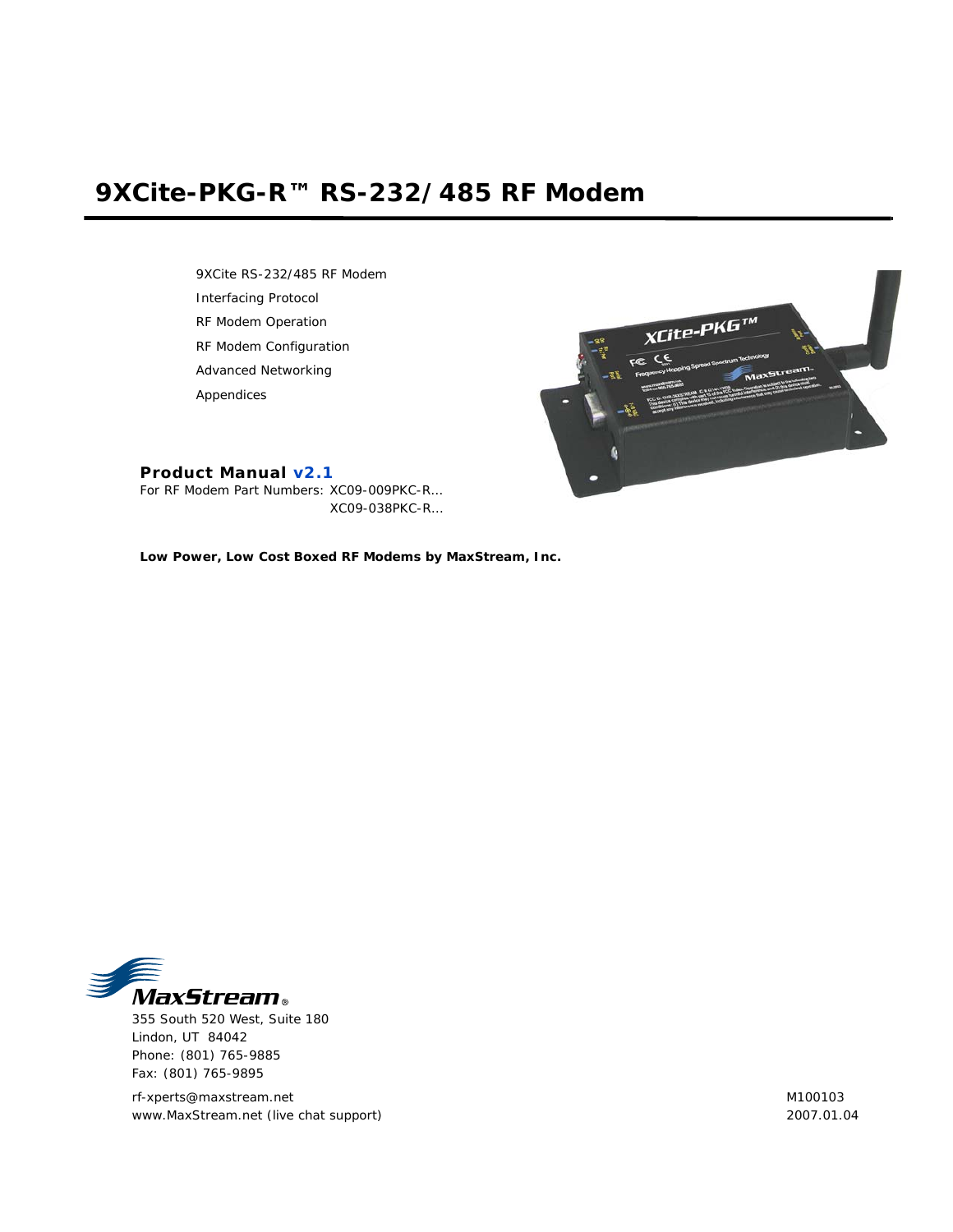## **© 2007 MaxStream, Inc. All rights reserved**

No part of the contents of this manual may be transmitted or reproduced in any form or by any means without the written permission of MaxStream, Inc.

XCite™ and XCite‐PKG‐R™ are trademarks of MaxStream, Inc.

**Technical Support:** Phone: (801) 765‐9885 Live Chat: www.maxstream.net E‐mail: rf‐xperts@maxstream.net

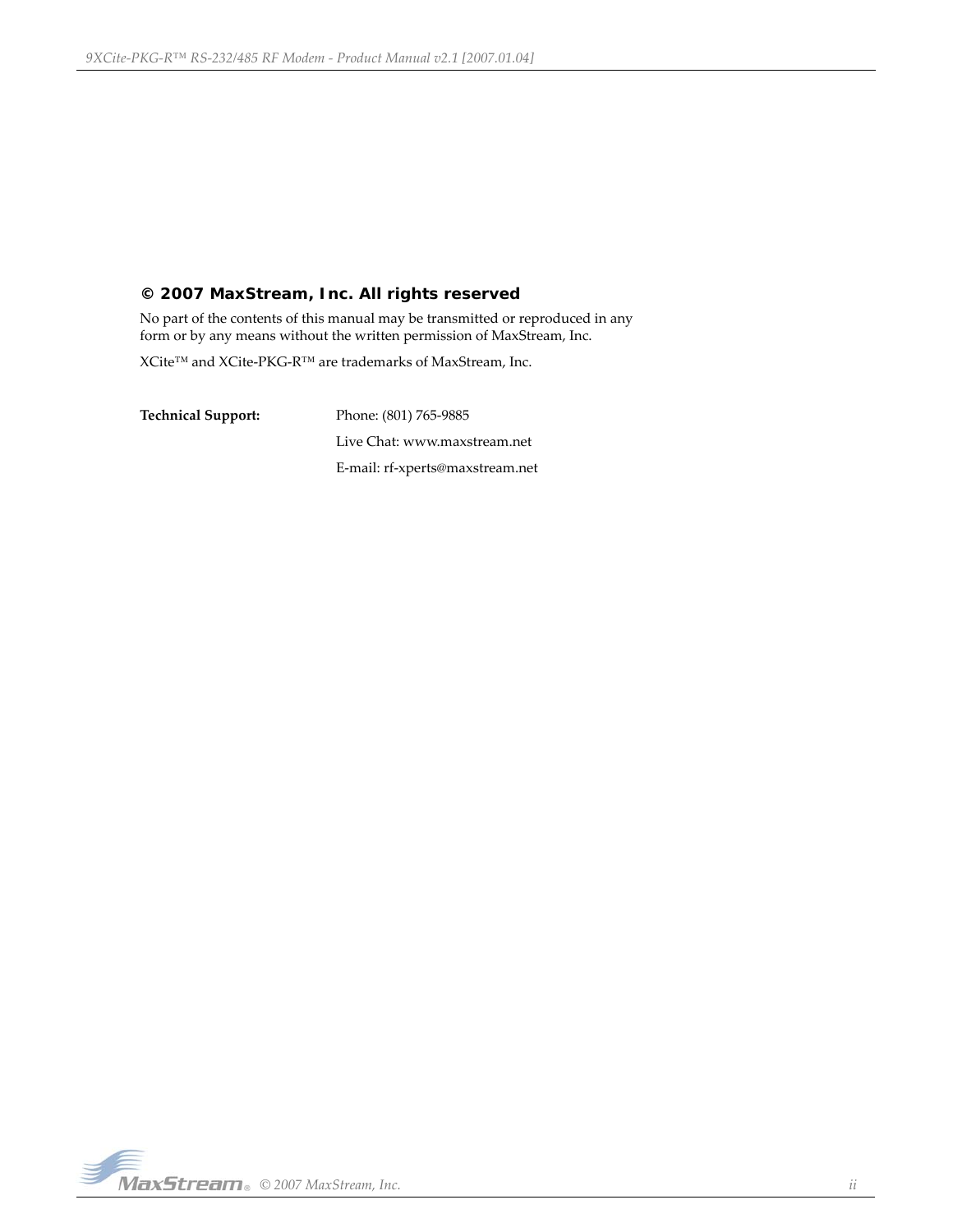# **Contents**

| 1. 9XCite RS-232/485 RF Modem<br>4             | 5. Advanced Networking                       | 32 |
|------------------------------------------------|----------------------------------------------|----|
| 1.1. Key Features 4                            | 5.1. Addressing 32                           |    |
| 1.1.1. Worldwide Acceptance 4                  | 5.1.1. Vendor Identification Number (ATID) 3 |    |
| 1.2. Specifications 5                          | 5.1.2. Channel (ATHP) 33                     |    |
| 1.3. External Interface 6                      | 5.1.3. Destination Address (ATDT) and Addres |    |
| 2. Interfacing Protocol<br>7                   | Mask (ATMK) 33                               |    |
| 2.1. RS-232 Operation 7                        | <b>Appendix A: Agency Certifications</b>     | 35 |
| 2.1.1. DIP Switch Settings and Pin Signals 7   | FCC (United States) Certification 35         |    |
| 2.1.2. Wiring Diagrams 8                       | Labeling Requirements 35                     |    |
| 2.2. RS-485 (2-wire) Operation 9               | FCC Notices 35                               |    |
| 2.2.1. DIP Switch Settings and Pin Signals 9   | Limited Modular Approval 36                  |    |
| 2.2.2. Wiring Diagram 9                        | FCC-approved Antennas 36                     |    |
| 2.3. RS-485 (4-wire) & RS-422 Operation 10     | IC (Industry Canada) Certification 37        |    |
| 2.3.1. DIP Switch Settings and Pin Signals 10  | Labeling Requirements 37                     |    |
| 2.3.2. Wiring Diagrams 10                      | <b>Appendix B: Additional Information</b>    | 38 |
| 3. RF Modem Operation<br>12                    | 1-Year Warranty 38                           |    |
| 3.1. Serial Communications 12                  | <b>Ordering Information 38</b>               |    |
| 3.1.1. RS-232 and RS-485/422 Data Flow 12      | <b>Contact MaxStream 39</b>                  |    |
| 3.1.2. Serial Data 12                          |                                              |    |
| 3.2. Modes of Operation 13                     |                                              |    |
| 3.2.1. Idle Mode 13                            |                                              |    |
| 3.2.2. Transmit Mode 13                        |                                              |    |
| 3.2.3. Receive Mode 14                         |                                              |    |
| 3.2.4. Sleep Modes 15                          |                                              |    |
| 3.2.5. Command Mode 17                         |                                              |    |
| 18<br>4. RF Modem Configuration                |                                              |    |
| 4.1. Command and Parameter Types 18            |                                              |    |
| 4.1.1. AT Commands 18                          |                                              |    |
| 4.1.2. Non-AT Settable Parameters (X-CTU Soft- |                                              |    |
| ware configurable only) 18                     |                                              |    |
| 4.2. Configuration Software 19                 |                                              |    |
| 4.2.1. Installation 19                         |                                              |    |
| 4.2.2. Serial Communications Software 19       |                                              |    |
| 4.3. Command Reference Tables 20               |                                              |    |
| 4.4. Automatic DIP Switch Configurations 22    |                                              |    |
| 4.5. Command Descriptions 23                   |                                              |    |

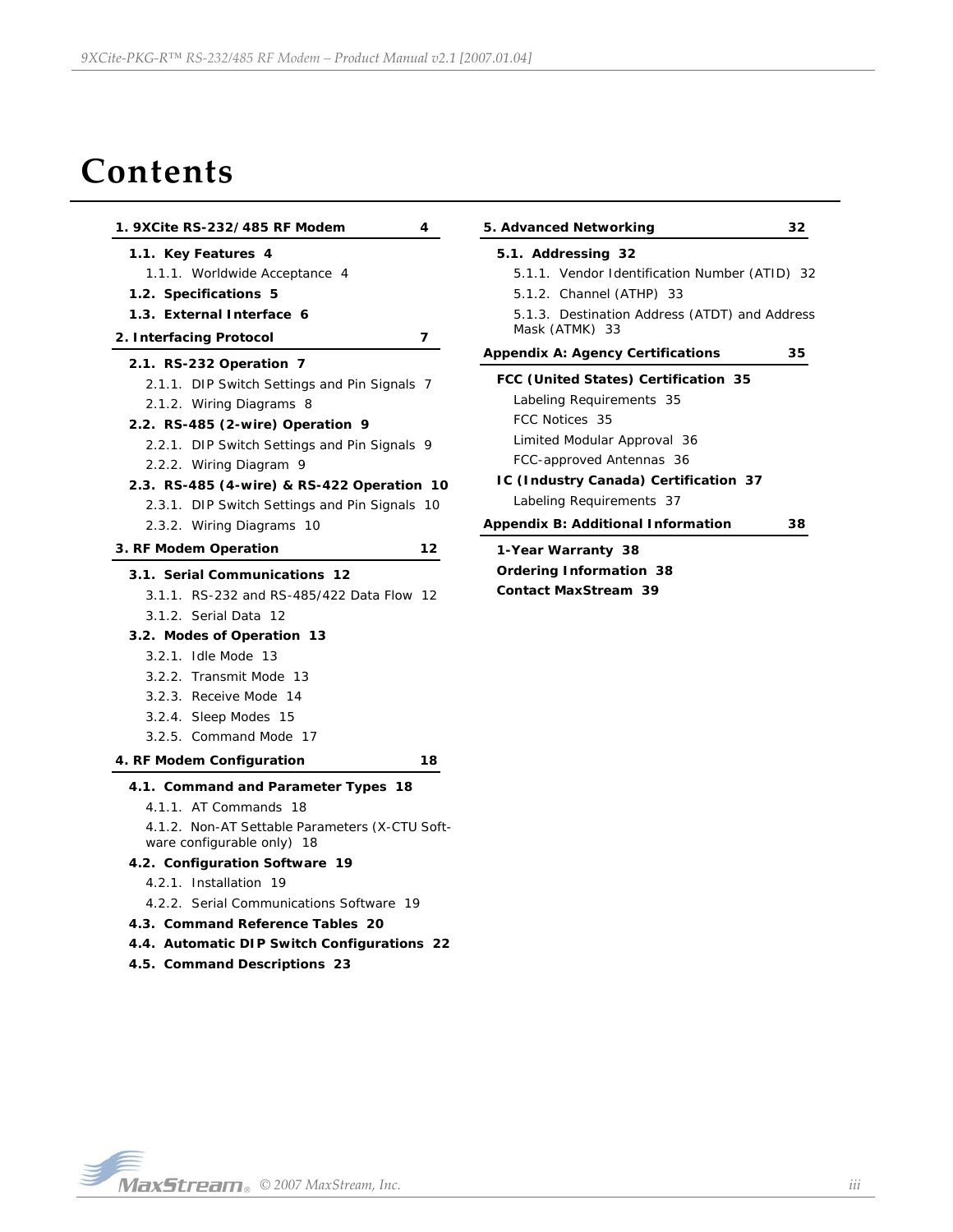# <span id="page-3-0"></span>**1. 9XCite RS‐232/485 RF Modem**

The XCite-PKG-R RS-232/485 RF Modem provides OEMs and system integrators with a low power wireless solution that is easy-to-use.

No configuration is necessary for out-of-box RF operation. Simply feed data into one modem; then the data is sent out the other end of the wireless link. If more advanced functionality is needed, the modem support an extensive set of commands.

The RF modem operates within the ISM 900 MHz frequency band.



# <span id="page-3-1"></span>**1.1. Key Features**

| Long Range Data Integrity                                                                    | <b>Low Power</b>                                                         |  |
|----------------------------------------------------------------------------------------------|--------------------------------------------------------------------------|--|
| 4 mW Power Output (0 dBm)                                                                    | Power-down current as low as 1 mA                                        |  |
| • Indoor/Urban: up to 300' (90 m)                                                            | 105 mA transmit / 55 mA receive current                                  |  |
| • Outdoor RF line-of-sight:<br>up to 1000' (300 m) w/ 2.1 dB dipole antenna                  | consumption<br>Easy-to-Use                                               |  |
| <b>Receiver Sensitivity</b>                                                                  |                                                                          |  |
| • -108 dBm (@ 9600 baud),                                                                    | No configuration required                                                |  |
| $\cdot$ -104 dBm (@ 38400 baud)                                                              | Advanced configurations available through A<br>commands                  |  |
| <b>Advanced Networking &amp; Security</b>                                                    | 7 to 18V power supply                                                    |  |
| True Peer-to-Peer (no "master" required),<br>Point-to-Point & Point-to-Multipoint networking | Continuous RE data stream of<br>up to 38.4 kbps                          |  |
| Hopping (Frequency Hopping Spread Spectrum)<br>or Single Frequency Modes                     | XII™ Interference Immunity                                               |  |
|                                                                                              | X-CTU Software included                                                  |  |
| 7 hopping channels: each with over 65,000<br>network addresses available                     | Cover more ground with fewer radio<br>modems due to market-leading range |  |
| Up to 9 non-overlapping simultaneous networks                                                | Free & Unlimited Technical Support                                       |  |

## <span id="page-3-2"></span>**1.1.1. Worldwide Acceptance**

**FCC Certified (USA)** [Refer to Appendix A for FCC Requirements] Systems that contain XCite Modems inherit MaxStream's FCC Certification



## **IC (Industry Canada) Certified**

**ISM (Industrial, Scientific & Medical)** license-free 902-928 MHz frequency band Manufactured under **ISO 9001:2000 registered standards**

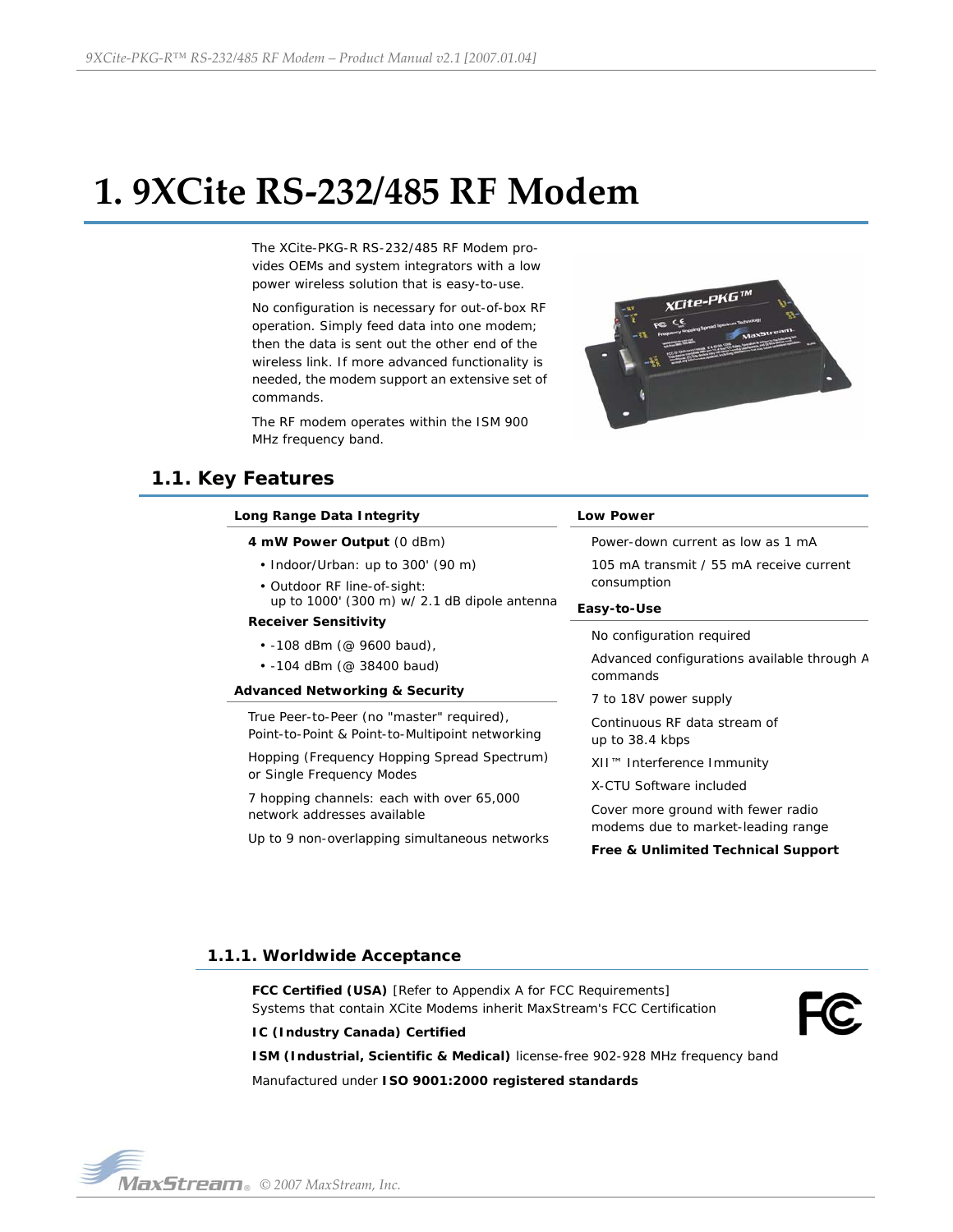# <span id="page-4-0"></span>**1.2. Specifications**

## **Table 1‐01. 9XCite‐PKG‐R RS‐232/485 RF Modem**

| 9XCite 900 MHz RS-232/485 RF Modem Specifications             |                                                                                                         |            |  |
|---------------------------------------------------------------|---------------------------------------------------------------------------------------------------------|------------|--|
| Performance                                                   |                                                                                                         |            |  |
| <b>Transmit Power Output</b>                                  | 4mW                                                                                                     |            |  |
| Indoor/Urban Range                                            | Up to 300' (90 m)                                                                                       |            |  |
| Outdoor<br>RF line-of-sight Range                             | Up to 1000' (300 m)                                                                                     |            |  |
| Interface Data Rate<br>(software selectable using BD command) | 1200 -57600 bps                                                                                         |            |  |
| Throughput Data Rate (baud)                                   | 9600 bps<br>38400 bps                                                                                   |            |  |
| RF Data Rate (baud)                                           | 10,000 bps                                                                                              | 41,666 bps |  |
| <b>Receiver Sensitivity</b>                                   | $-108$ dBm                                                                                              | $-104$ dBm |  |
| <b>Power Requirements</b>                                     |                                                                                                         |            |  |
| Supply Voltage                                                | 7 - 18 VDC                                                                                              |            |  |
| <b>Transmit Current</b>                                       | 105 mA                                                                                                  |            |  |
| <b>Receive Current</b>                                        | 55 mA                                                                                                   |            |  |
| Power-down Current                                            | $< 1$ mA                                                                                                |            |  |
| <b>Networking &amp; Security</b>                              |                                                                                                         |            |  |
| Frequency                                                     | 902-928 MHz                                                                                             |            |  |
| Spread Spectrum                                               | Frequency Hopping, Wide band FM modulator                                                               |            |  |
| Modulation                                                    | FSK (Frequency Shift Keying)                                                                            |            |  |
| Network Topologies Supported                                  | Peer-to-Peer ("Master/Slave" relationship not required), Point-to-Point & Point-to-Multipoint           |            |  |
| Channel Capacity                                              | Hopping Mode - 7 hop sequences share 25 frequencies<br>Single Frequency Mode - 25 available frequencies |            |  |
| <b>Physical Properties</b>                                    |                                                                                                         |            |  |
| RF Modem Board Size                                           | 2.75" x 5.50" x 1.124" (7.90 cm x 13.90 cm x3.80 cm)                                                    |            |  |
| Weight                                                        | 7.1 oz. (200 g), Extruded aluminum, black anodized                                                      |            |  |
| Serial Connector                                              | DB-9                                                                                                    |            |  |
| Operating Temperature                                         | 0 to 70° C (commercial)                                                                                 |            |  |
| Antenna                                                       |                                                                                                         |            |  |
| Connector                                                     | RPSMA (Reverse-polarity SMA)                                                                            |            |  |
| Type                                                          | Half-wave dipole whip, 6.75" (17.15cm), 2.1 dBi gain                                                    |            |  |
| Impedance                                                     | 50 ohms unbalanced                                                                                      |            |  |
| Certifications (partial list)                                 |                                                                                                         |            |  |
| <b>FCC Part 15.247</b>                                        | OUR-9XCITE                                                                                              |            |  |
| Industry Canada (IC)                                          | 4214A-9XCITE                                                                                            |            |  |

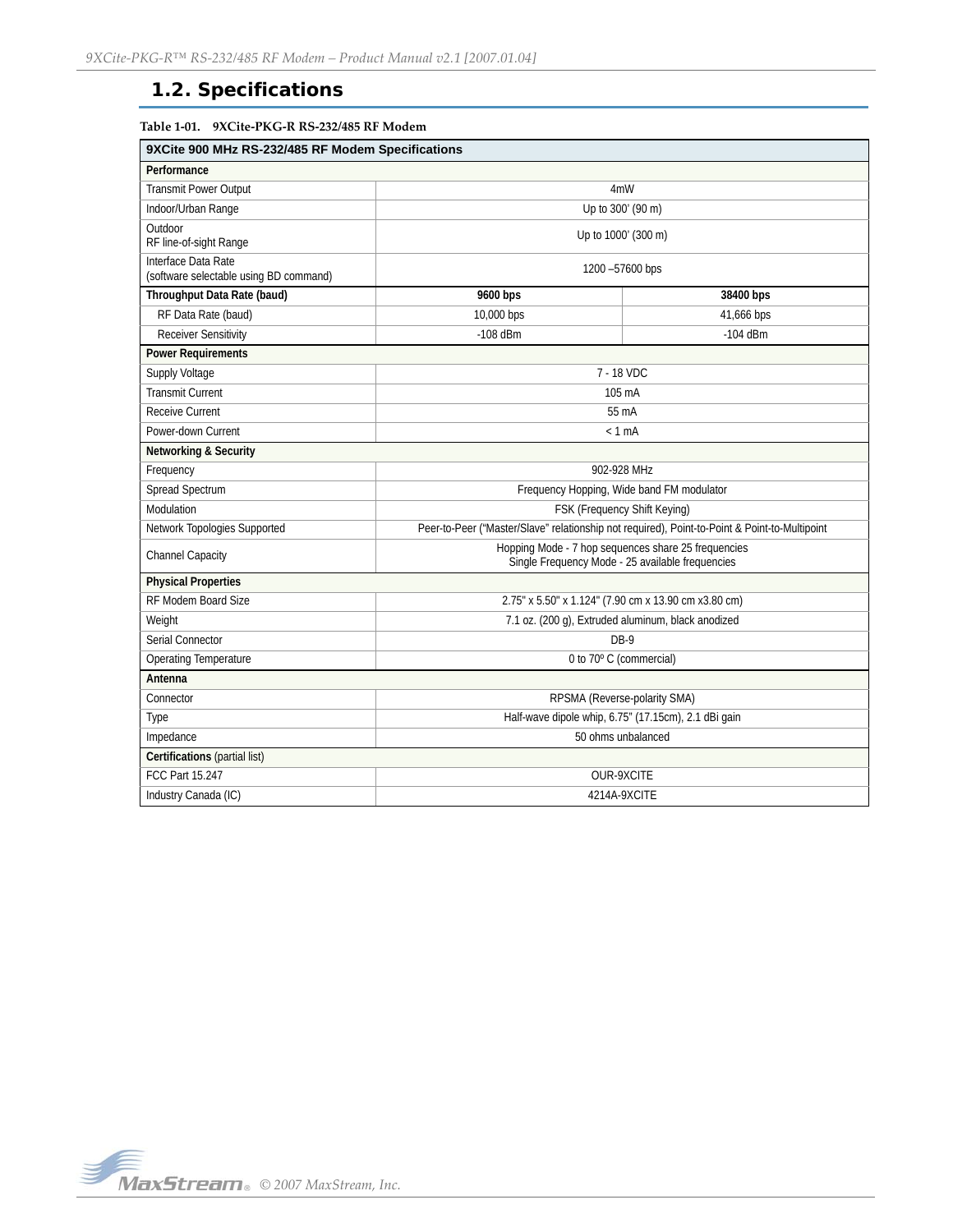# **1.3. External Interface**

#### **1-01a. Power Switch**

<span id="page-5-0"></span>

4-wire RS-485/422<br>Termination

 $\boxed{0}$ 

 $=$  not used

None

 $\sqrt{a}$ 

 $\vert$ o $\vert$ o $\vert$ 

not used

 $= None$ 

 $\left|\mathbb{I}\right|$  = On

 $\boxed{0}$  = Off

 $\begin{array}{|c|c|}\n\hline\n0 & 0 \\
\hline\n\end{array}$ 



 $\boxed{0}$ 

4-wire<br>RS-485/422

= not used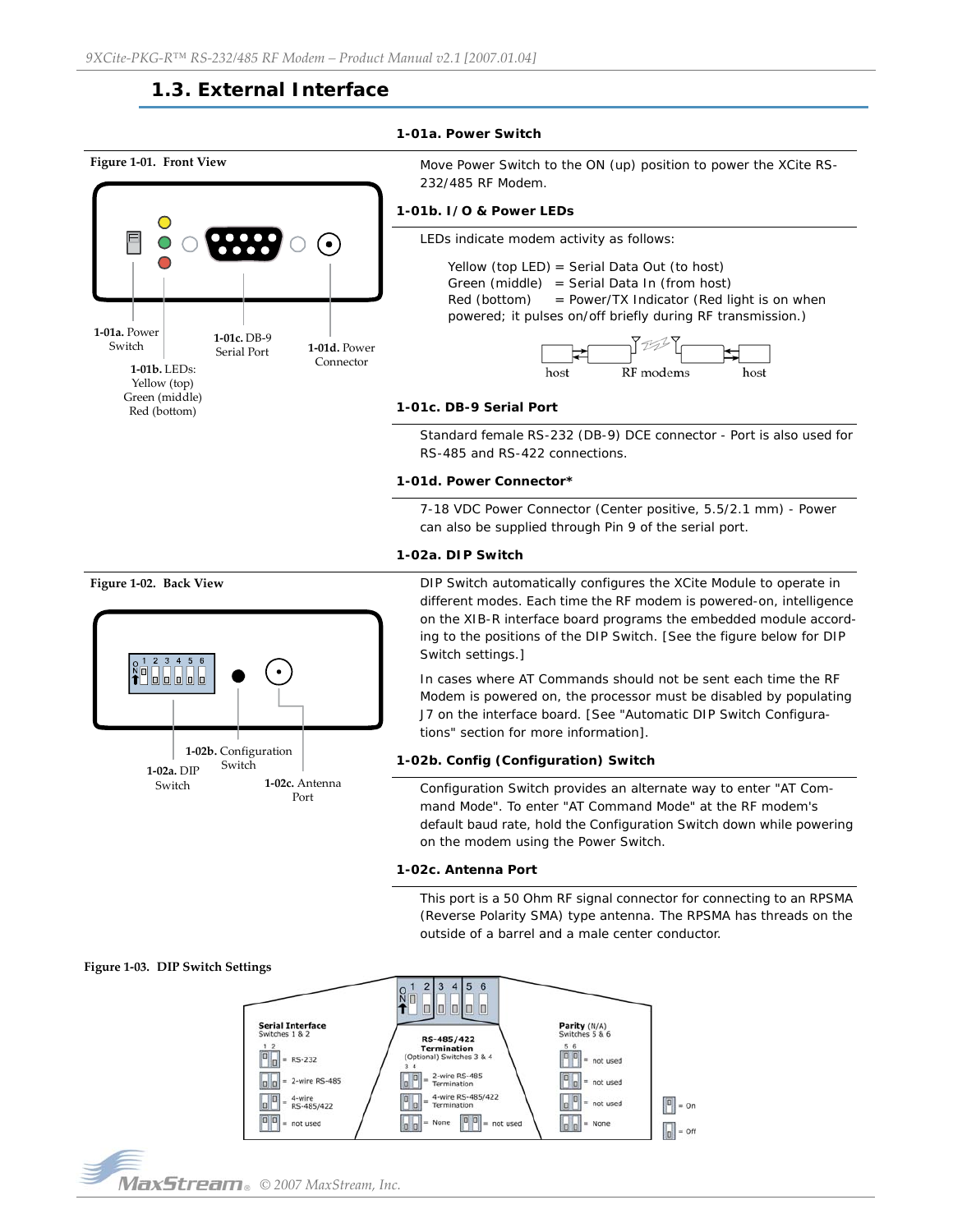# <span id="page-6-0"></span>**2. Interfacing Protocol**

The 9XCite RS-232/485 RF Modem supports the following interfacing protocols:

- RS-232
- RS-485 (2-wire) Half-duplex
- RS-485 (4-wire) and RS-422

## <span id="page-6-2"></span><span id="page-6-1"></span>**2.1. RS-232 Operation**

## **2.1.1. DIP Switch Settings and Pin Signals**

**Figure 2‐01. RS‐232 DIP Switch Settings**



DIP Switch settings are read and applied only while powering‐on.

**Figure 2‐02. Pins used on the female RS‐232 (DB‐9) Serial Connector**



**Table 2‐01. RS‐232 Signals and their implementations on the XCite RF Modem** (Low‐asserted signals are distinguished by horizontal line over pin name.)

| DB-9 Pin       | <b>RS-232</b><br><b>Name</b> | <b>Pin Reference</b><br>Name* | <b>Description</b>                       | Implementation                                                                                         |  |
|----------------|------------------------------|-------------------------------|------------------------------------------|--------------------------------------------------------------------------------------------------------|--|
| 1              | <b>DCD</b>                   | DO <sub>2</sub>               | Data-Carrier-Detect                      | Connected to DSR (pin6)                                                                                |  |
| $\overline{2}$ | <b>RXD</b>                   | D <sub>O</sub>                | <b>Received Data</b>                     | Serial data exiting the RF modem (to host)                                                             |  |
| 3              | <b>TXD</b>                   | DI                            | <b>Transmitted Data</b>                  | Serial data entering into the RF modem (from host)                                                     |  |
| 4              | <b>DTR</b>                   | DI2                           | Data-Terminal-Ready                      | Can enable Power-Down on the RF modemy                                                                 |  |
| 5              | <b>GND</b>                   | ٠                             | <b>Ground Signal</b>                     | Ground                                                                                                 |  |
| 6              | <b>DSR</b>                   | DO <sub>2</sub>               | Data-Set-Ready                           | Connected to DCD (pin1)                                                                                |  |
| 7              | RTS/<br><b>CMD</b>           | DI1                           | Request-to-Send /<br><b>Command Mode</b> | Provides RTS flow control or enables Command Mode                                                      |  |
| 8              | <b>CTS</b>                   | D <sub>01</sub>               | Clear-to-Send                            | Provides CTS flow control                                                                              |  |
| 9              | R <sub>l</sub>               |                               | Ring Indicator                           | Optional power input that is connected internally to the<br>positive lead of the front power connector |  |

\* The 'Pin Reference Name' provides an associative tag that references commands used to define pin behaviors. GPI stands for "General Purpose Input" and GPO stands for "General Purpose Output". As an example, the CD command is used to define the behavior of GPO2 (DB‐9 pin number 1). The 'Pin Reference Name' is the name used when referring to XCite commands and parameters.

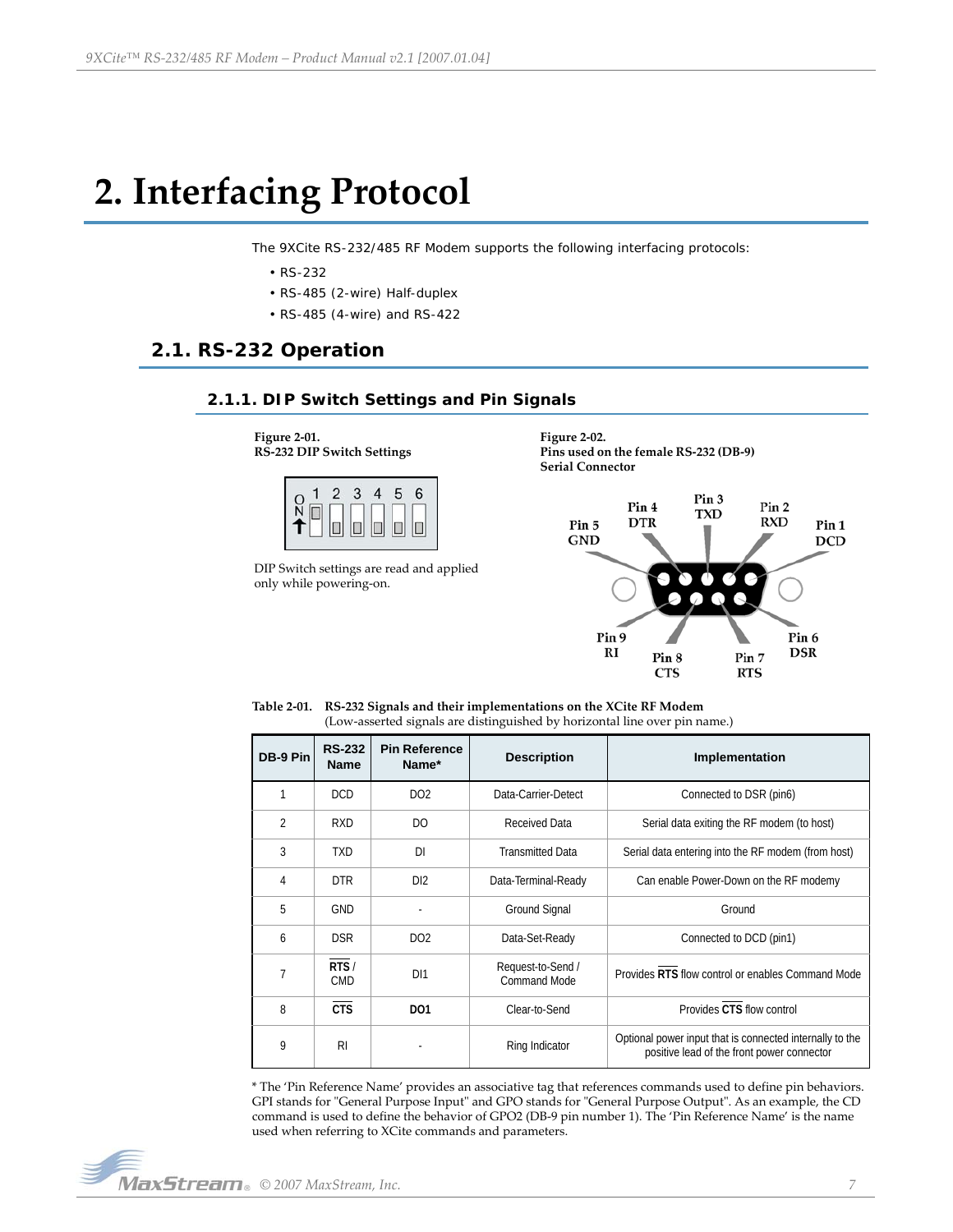## <span id="page-7-0"></span>**2.1.2. Wiring Diagrams**



Figure 2-03. RS-232 DTE Device (male DB-9 connector) wired to a DCE RF modem (female DB-9)





Sample Wireless Connection: DTE <--> DCE  $\mathcal{H}$  DCE <--> DCE





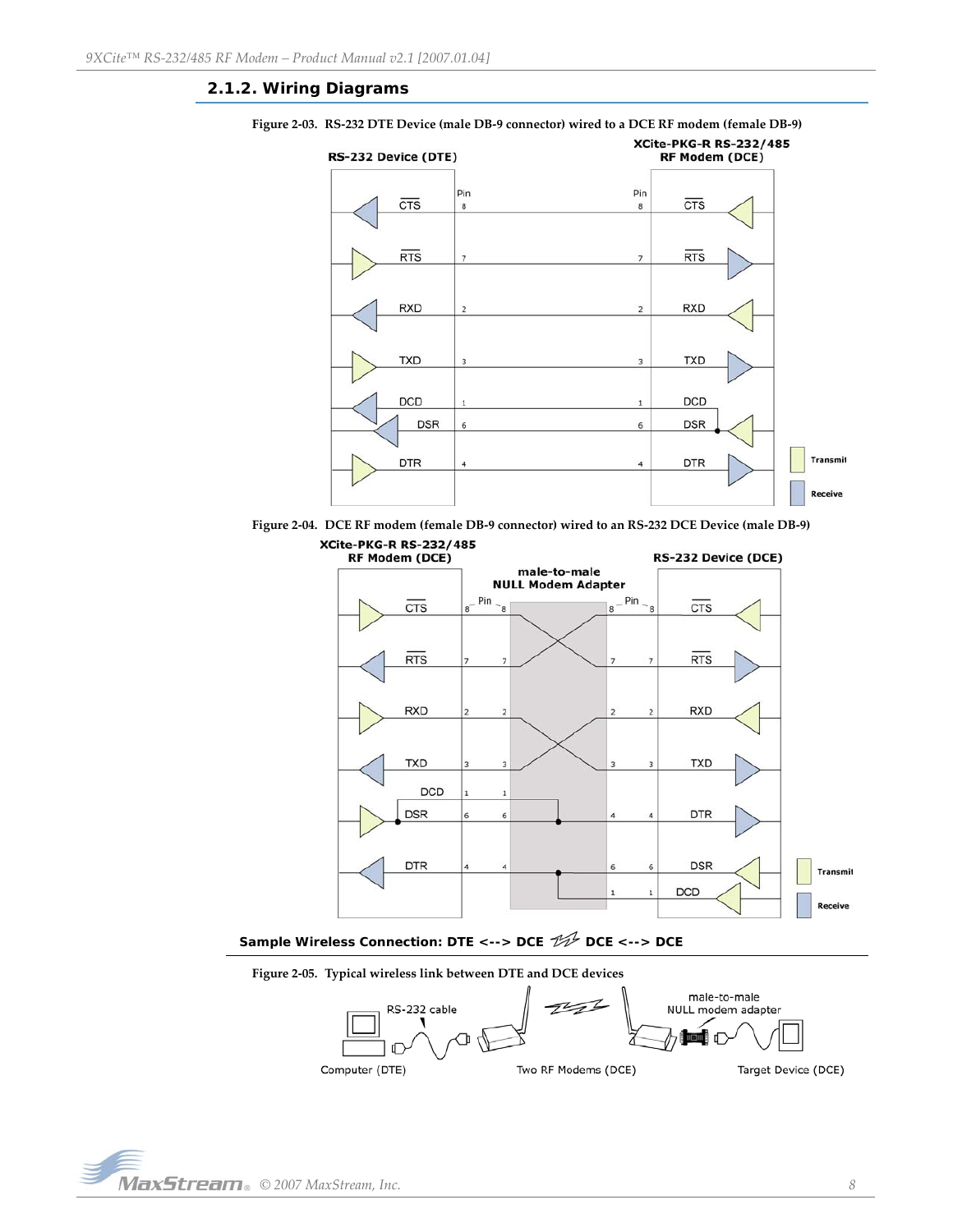# <span id="page-8-1"></span><span id="page-8-0"></span>**2.2. RS-485 (2-wire) Operation**

## **2.2.1. DIP Switch Settings and Pin Signals**

**Figure 2‐06. RS‐485 (2‐wire) Half‐duplex DIP Switch Settings**



**Serial Connector** Pin<sub>2</sub>  $T/R-$ Pin 5 **GND** 

**Pins used on the female RS‐232 (DB‐9)**

**Figure 2‐08. RS‐485 (2‐wire) w/ Termination (optional)**

|   |       |            |   |    | հ |
|---|-------|------------|---|----|---|
| ∸ | ni ir | k kelakul. | 1 | İΠ |   |



Termination is the 120  $\Omega$  resistor between T+ and T-.

DIP Switch settings are read and applied only while powering‐on.

Note: Refer to the figures in the "RS-485/422 Connection Guidelines" section for RJ-45 connector pin designations used in RS-485/422 environments.

**Figure 2‐07.**

|  | Table 2-02. RS-485 (2-wire half-duplex) signals and their implementations on the XCite RF Modem |  |  |  |
|--|-------------------------------------------------------------------------------------------------|--|--|--|
|--|-------------------------------------------------------------------------------------------------|--|--|--|

| DB-9 Pin      | RS-485 Name     | <b>Description</b><br>Implementation                                |                                                                                   |
|---------------|-----------------|---------------------------------------------------------------------|-----------------------------------------------------------------------------------|
| 2             | $T/R$ - $(TRA)$ | Negative Data Line                                                  | Transmit serial data to and from the RF modem                                     |
| 5             | GND             | Ground Signal                                                       | Ground                                                                            |
| 8             | $T/R + (TRB)$   | Transmit serial data to and from the RF modem<br>Positive Data Line |                                                                                   |
| 9             | <b>PWR</b>      | Power                                                               | Optional power input that is connected internally<br>to the front power connector |
| 1, 3, 4, 6, 7 |                 |                                                                     | not used                                                                          |

## <span id="page-8-2"></span>**2.2.2. Wiring Diagram**

**Figure 2‐09. XCite RF Modem in an RS‐485 (2‐wire) half‐duplex environment**



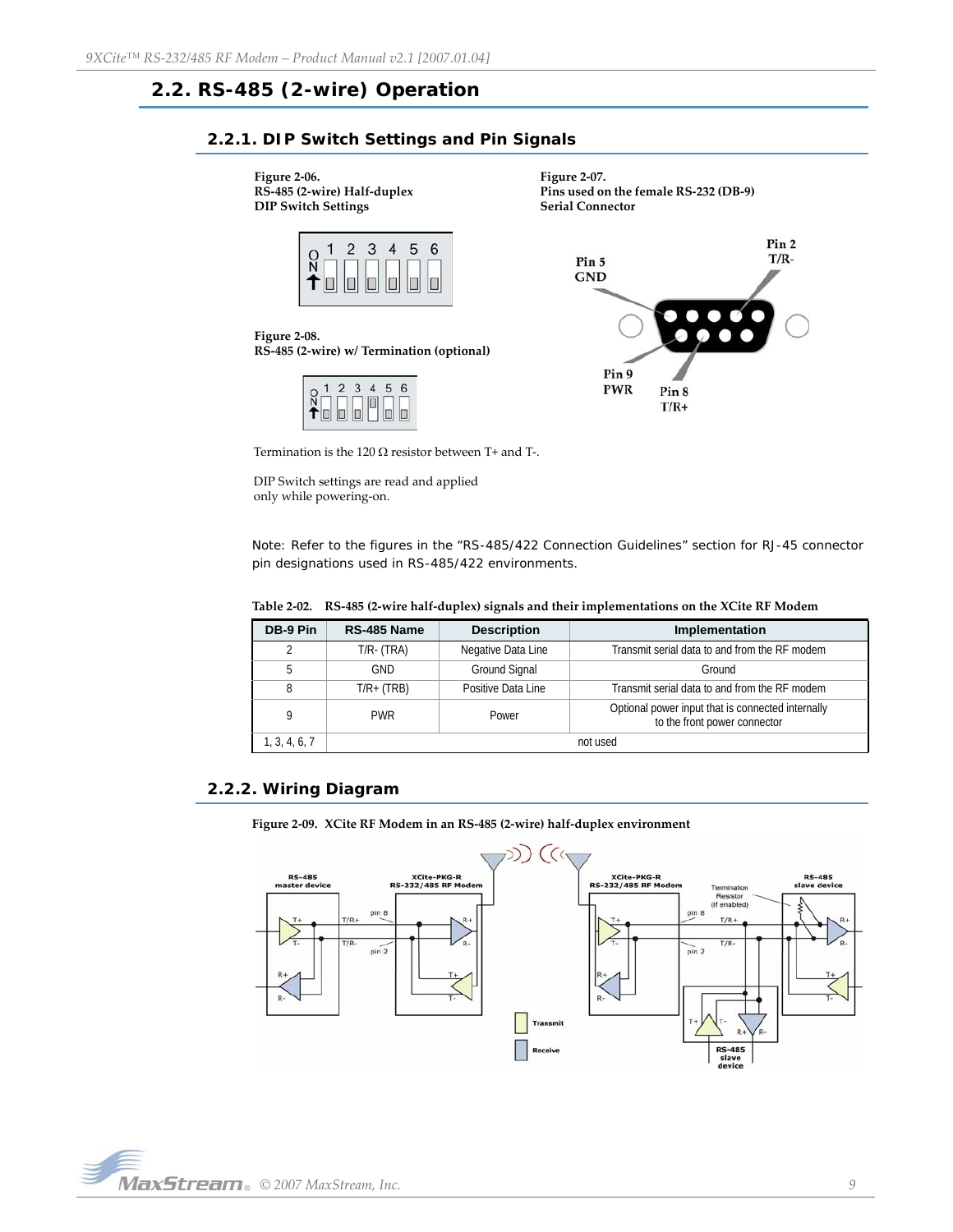# <span id="page-9-1"></span><span id="page-9-0"></span>**2.3. RS-485 (4-wire) & RS-422 Operation**

## **2.3.1. DIP Switch Settings and Pin Signals**

#### **Figure 2‐10.**

**RS‐485 (2‐wire) Half‐duplex DIP Switch Settings**



**Figure 2‐12. RS‐485 (2‐wire) w/ Termination (optional)**

| $\overline{Q}$                      | $\overline{2}$ | $\mathbf{3}$ | 4   | 5      | 6 |
|-------------------------------------|----------------|--------------|-----|--------|---|
| $\sqrt{\Box}$<br>$\hat{\mathbf{T}}$ | 0<br>THE.      |              | IПI | $\Box$ |   |





Termination is the 120  $\Omega$  resistor between T+ and T-.

DIP Switch settings are read and applied only while powering‐on.

|  |  | Table 2-03. RS-485/422 (4-wire) Signals and their implementations on the XCite RF Modem |
|--|--|-----------------------------------------------------------------------------------------|
|  |  |                                                                                         |

| DB-9 Pin | RS-485/422<br><b>Name</b> | <b>Description</b>                    | Implementation                                                                    |  |
|----------|---------------------------|---------------------------------------|-----------------------------------------------------------------------------------|--|
| 2        | $T - (TA)$                | <b>Transmit Negative</b><br>Data Line | Serial data sent from the RF modem                                                |  |
| 3        | $R - (RA)$                | Receive Negative<br>Data Line         | Serial data received by the RF modem                                              |  |
| 5        | <b>GND</b>                | Signal Ground                         | Ground                                                                            |  |
| 7        | $R + (RB)$                | Receive Positive<br>Data Line         | Serial data received by the RF modem                                              |  |
| 8        | $T+$ (TB)                 | <b>Transmit Positive</b><br>Data Line | Serial data sent from the RF modem                                                |  |
| 9        | <b>PWR</b>                | Power                                 | Optional power input that is connected internally<br>to the front power connector |  |
| 1, 4, 6  |                           |                                       | not used                                                                          |  |

## <span id="page-9-2"></span>**2.3.2. Wiring Diagrams**





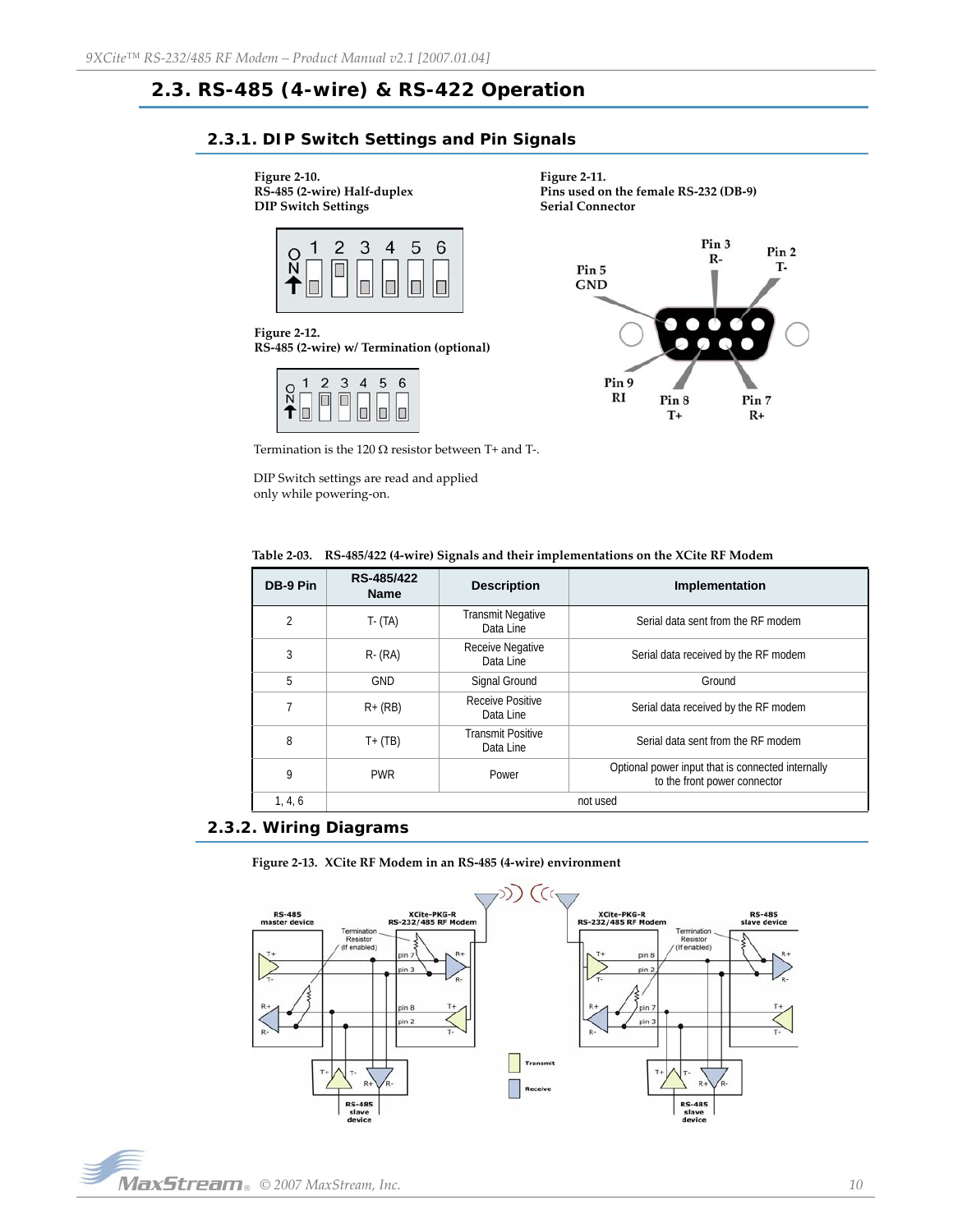



#### **RS-485/422 Connection Guidelines**

The RS-485/422 protocol provides a solution for wired communications that can tolerate high noise and push signals over long cable lengths. RS-485/422 signals can communicate as far as 4000 feet (1200 m). RS-232 signals are suitable for cable distances up to 100 feet (30.5 m).

RS-485 offers multi-drop capability in which up to 32 nodes can be connected. The RS-422 protocol is used for point-to-point communications.

#### **Suggestions for integrating the XCite RF Modem with the RS-485/422 protocol:**

- 1. When using Ethernet twisted pair cabling: Select wires so that T+ and T- are connected to each wire in a twisted pair. Likewise, select wires so that R+ and R- are connected to a twisted pair. (For example, tie the green and white/green wires to T+ and T-.)
- 2. For straight-through Ethernet cable (not cross-over cable) The following wiring pattern works well: Pin3 to T+, Pin4 to R+, Pin5 to R-, Pin6 to T-
- 3. Note that the connecting cable only requires 4 wires (even though there are 8 wires).
- 4. When using phone cabling (RJ-11) Pin2 in the cable maps to Pin3 on opposite end of cable and Pin1 maps to Pin4 respectively.

**Wire Color** 

blue

orange

black

red green yellow

brown

white

#### **Figure 2‐15. Male DB‐9 to RJ‐45 Adapter (yellow)**



**Figure 2‐16. Female DB‐9 to RJ‐45 Adapter (green)**



An XCite RS-232/485 RF Modem 'Accessories Kit' is available that includes connectors that facilitate RS-485/422 and other serial communications.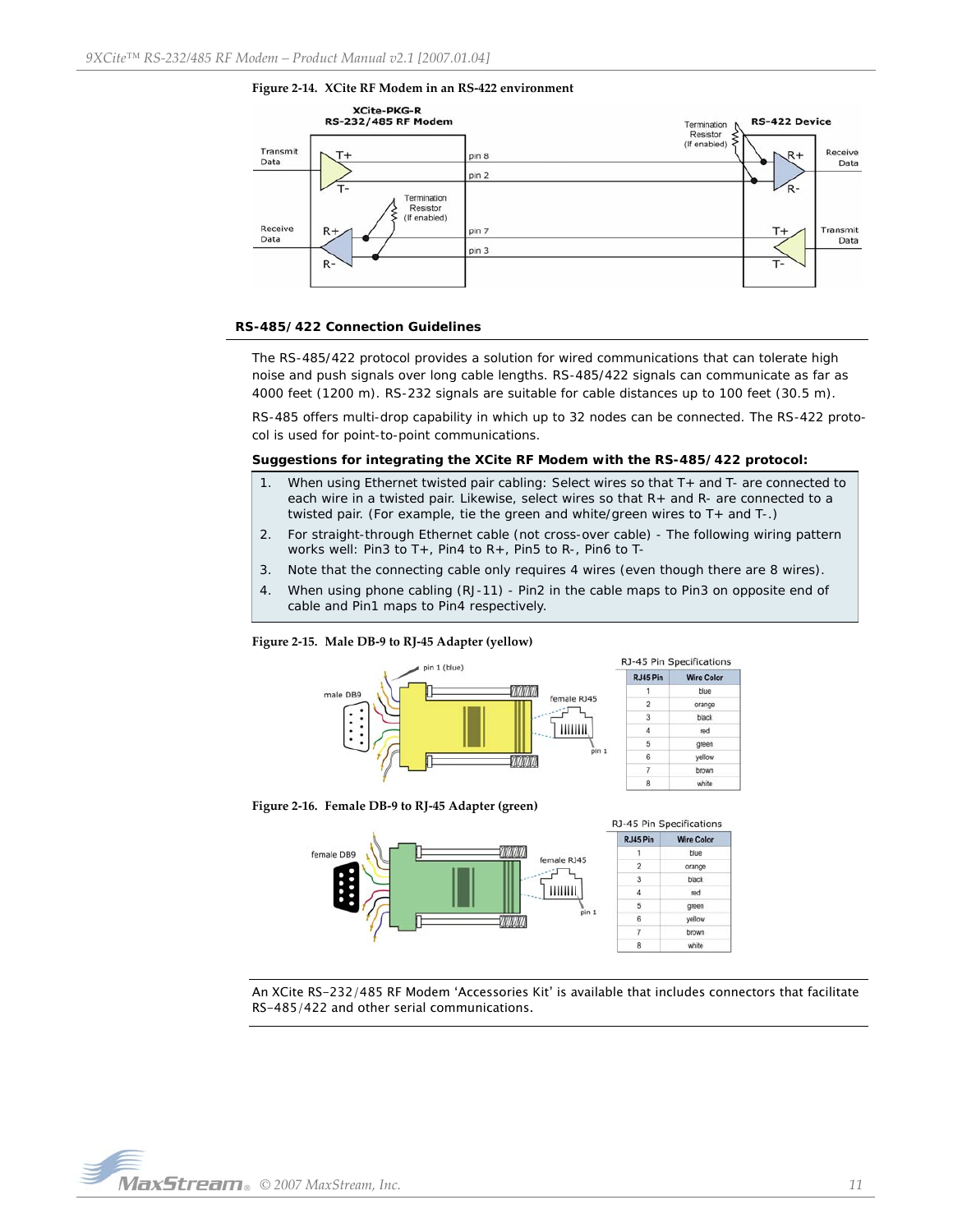# <span id="page-11-0"></span>**3. RF Modem Operation**

# <span id="page-11-2"></span><span id="page-11-1"></span>**3.1. Serial Communications**

## **3.1.1. RS-232 and RS-485/422 Data Flow**

The XCite RF Modem can enable a host device to communicate wirelessly. To transmit, the host device simply sends serial data to the XCite RF Modem pins. The RF modem then converts the data into FCC-approved RF data. Once transmitted, the RF data can be detected by receiving XCite RF Modems, checked for integrity and then sent to a receiving device.

#### **Figure 3‐01. Data Flow in RS‐232 and RS‐485/422 environments.**

(Low‐asserted signals distinguished with a horizontal line over signal name.)



## <span id="page-11-3"></span>**3.1.2. Serial Data**

Data enters the MaxStream RF modem through the DI Pin as an asynchronous serial signal. The signal should idle high when no data is being transmitted.

The UART performs tasks (such as timing and parity checking) needed for communication. Serial communication consists of two UARTs which must be configured with compatible parameters (Baud rate, parity, start bits, stop bits, data bits) to have successful communication. Each data packet consists of a start bit (low), 8 data bits (least significant bit first) and a stop bit (high). The following figure illustrates the serial bit pattern of data passing through the modem.





In the example above, the MaxStream RF modem transfer 8 bits over-the-air [Selectable using BI (Number of Bits) Parameter]. Start and stop bits of the UART signal are not transmitted over-theair, but are regenerated by the receiving modem

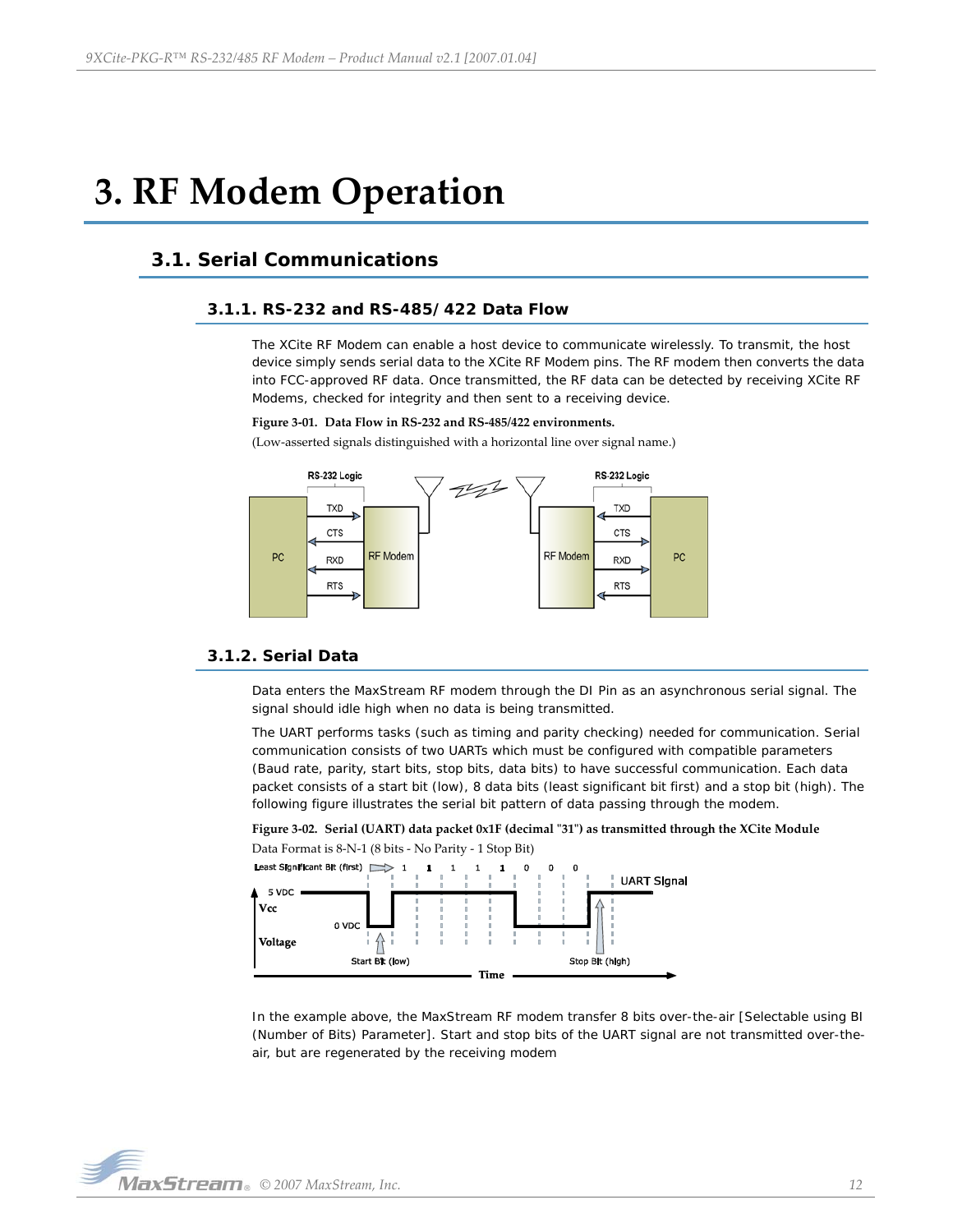## <span id="page-12-0"></span>**3.2. Modes of Operation**

XCite RF Modems operate in five modes.





## <span id="page-12-1"></span>**3.2.1. Idle Mode**

When not receiving or transmitting data, the RF modem is in Idle Mode. The modem shifts into the other modes of operation under the following conditions:

- Transmit Mode (Serial data is received in the DI Buffer)
- Receive Mode (Valid RF data is received through the antenna)
- Sleep Mode (Sleep Mode condition is met)
- Command Mode (Command Mode Sequence is issued)

## <span id="page-12-2"></span>**3.2.2. Transmit Mode**

When the first byte of serial data comes through the DI Pin and arrives in the DI Buffer, the modem transitions into Transmit Mode. Once in Transmit Mode, the modem initializes a communications channel. During channel initialization, incoming serial data accumulates in the DI buffer. After the channel is initialized, data in the DI buffer is grouped into packets (up to 64 bytes in each packet) and is transmitted. The modem continues to transmit data packets until the DI buffer is empty. Once transmission is finished, the modem returns to Idle Mode. This progression is shown below:

#### **Figure 3‐04. Transmission of data**



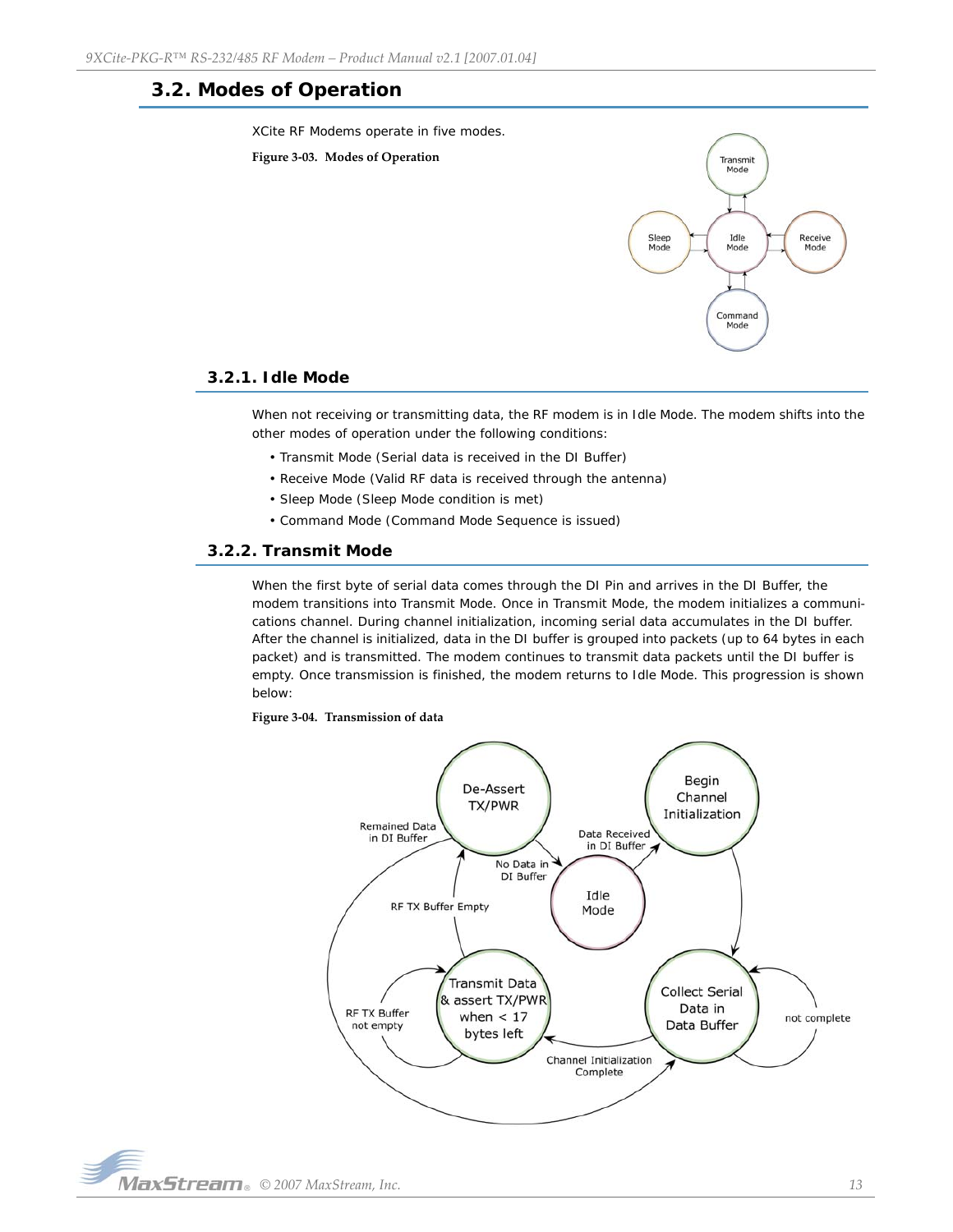## <span id="page-13-0"></span>**3.2.3. Receive Mode**

If a modem detects RF transmitted data while operating in Idle Mode, it transitions into Receive Mode to start receiving packets. Once a packet is received, it goes through the receiving-end of a CRC (cyclic redundancy check) to ensure that the data was transmitted without error. If the CRC data bits on the incoming packet are invalid, the packet is discarded. If the CRC is valid, the packet is placed the DO Buffer. This process is shown in the figure below:

## **Figure 3‐05. Receive Mode Data Flow**



The modem returns to Idle Mode after valid data is no longer detected or once an error is detected in the received data. If serial data-to-transmit is stored in the DI buffer while the modem is giving precedence to Receive Mode, the data will be transmitted after the modem finishes receiving data and returns to Idle Mode.

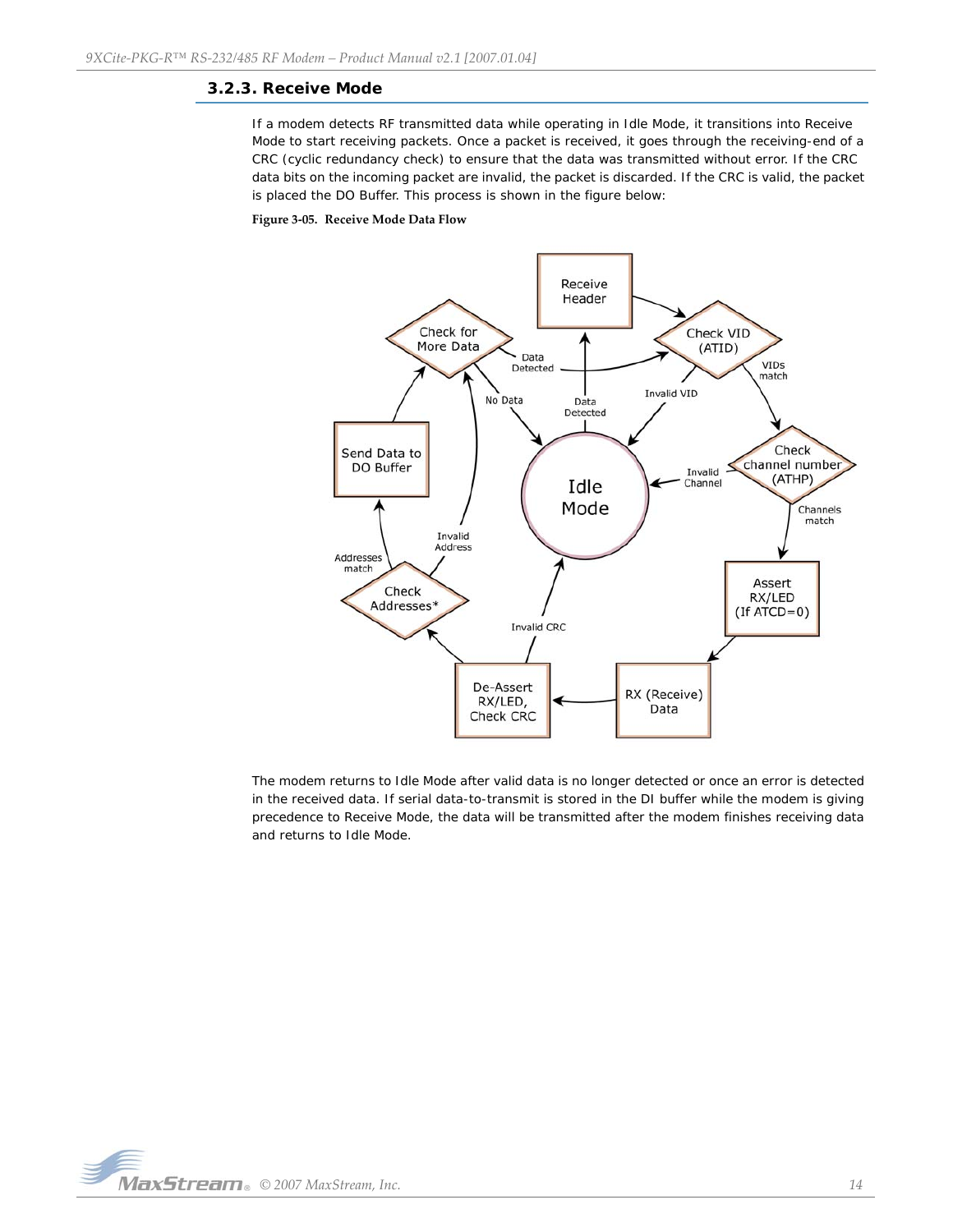### <span id="page-14-0"></span>**3.2.4. Sleep Modes**

#### **Software Sleep**

Sleep Modes enable the modem to enter states of low-power consumption when not in use. Three software Sleep Modes are supported:

- Pin Sleep (Host Controlled)
- Serial Port Sleep (Wake on Serial Port activity)
- Cyclic Sleep (Wake on RF activity)

In order to enter Sleep Mode, one of the following conditions must be met (in addition to the modem having a non-zero SM parameter value):

- 1. The modem is idle (no data transmission or reception) for the amount of time defined by the ST (Time before Sleep) parameter.
- 2. SLEEP pin is asserted.

Once in Sleep Mode, the radio modem does not transmit or receive data until it first returns to Idle Mode. The return into Idle Mode is triggered by the de-assertion of the Sleep pin or the arrival of a serial byte through Data In pin.

The SM (Sleep Mode) command is central to setting all Sleep Mode configurations. By default, Sleep Modes are disabled (SM = 0) and the modem remains in Idle/Receive Mode. When in this state, the modem remains constantly ready to respond to serial or RF activity.

#### **Pin Sleep (SM = 1)**

• Pin/Host-controlled

<Lowest Power Configuration> In order to achieve this low-power state, Pin 2 must be asserted (high). The modem remains in Pin Sleep until the Sleep pin is de-asserted. The modem will complete a transmission or reception before activating Pin Sleep.

After enabling Pin Sleep (SM (Sleep Mode) Parameter = 1), Pin 2 controls whether the XCite Module is active or in Sleep Mode. When Pin 2 is asserted (high), the modem transitions to Sleep Mode and remains in its lowest power-consuming state until the Sleep pin is de-asserted. The XCite Module requires 40ms to transition from Sleep Mode to Idle Mode. Pin 2 is only active if the modem is setup to operate in this mode; otherwise the pin is ignored. Once in Pin Sleep Mode,  $\overline{\text{CTS}}$  is de-asserted (high), indicating that data should not be sent to the modem. The PWR pin is also de-asserted (low) when the modem is in Pin Sleep Mode

Note: The modem will complete a transmission or reception before activating Pin Sleep.

#### **Serial Port Sleep (SM = 2)**

• Wake on serial port activity

Serial Port Sleep is a Sleep Mode setting in which the modem runs in a low power state until data is detected on the DI pin.

When Serial Port Sleep is enabled, the modem goes into Sleep Mode after a user-defined period of inactivity (no transmitting or receiving of data). This period of time is determined by ST (Time before Sleep) Command. The modem returns to Idle Mode once a character is received through the DI pin.

#### **Cyclic Sleep (SM = 3-8)**

Cyclic Sleep is the Sleep Mode setting in which the XCite Module enters into a low power state and awakens periodically to determine if any transmissions are being sent.

When Cyclic Sleep settings are enabled, the XCite Module goes into Sleep Mode after a userdefined period of inactivity (no transmission or reception on the RF channel). The user-defined period is determined by ST Parameter. [See ST (Time before Sleep) Parameter]

While the modem is in a low-power state,  $\overline{\text{CTS}}$  de-asserted (high) to indicate that data should not be sent to the modem during this time. When the modem awakens to listen for data, CTS is asserted and any data received on the DI Pin is transmitted. The PWR pin is also de-asserted (low) when the modem is in Cyclic Sleep Mode. These pins are asserted each time the modem cycles

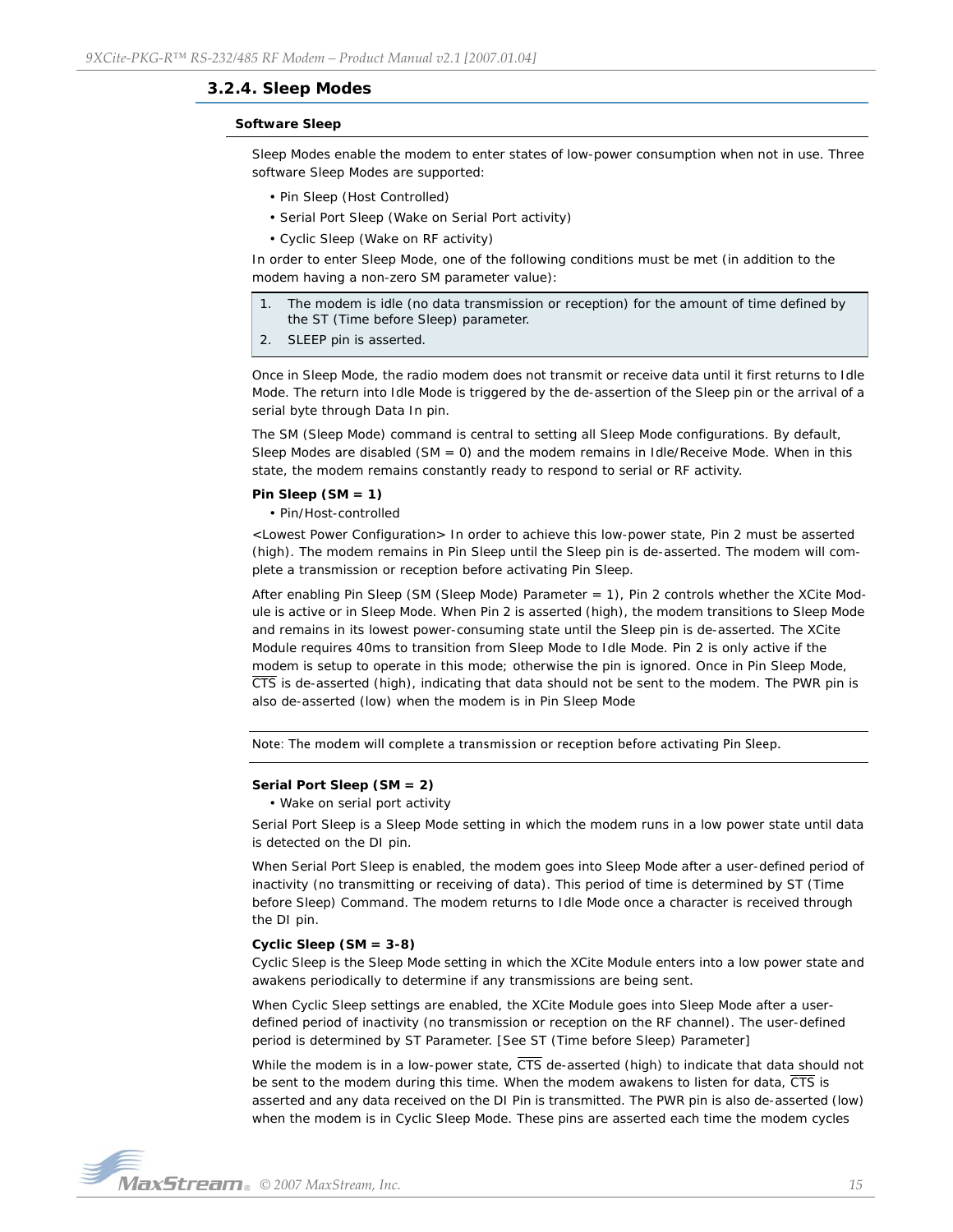into Idle Mode to listen for valid data packets and de-asserts when the modem returns to Sleep Mode.

The modem remains in Sleep Mode for a user-defined period of time ranging from 0.5 seconds to 16 seconds (SM Parameters 3 through 8). After this interval of time, the modem returns to Idle Mode and listens for a valid data packet for 100 ms. If the modem does not detect valid data (on any frequency), the modem returns to Sleep Mode. If valid data is detected, the modem transitions into Receive Mode and receives the incoming packets. The modem then returns to Sleep Mode after a Period of inactivity that is determined by ST "Time before Sleep" Parameter.

The modem can also be configured to Wake-up from cyclic sleep when the SLEEP pin is deasserted (low). To configure a modem to operate in this manner, PW (Pin Wake-up) Command must be issued. Once the Sleep pin is de-asserted, the modem is forced into Idle Mode and can begin transmitting or receiving data. It remains active until no data is detected for the period of time specified by the ST parameter, at which point it resumes its low-power cyclic state.

Note: The cyclic interval time defined by SM (Sleep Mode) Command must be shorter than the interval time defined by LH ("Wake-up Initializer Timer") Command. For example: If SM=4 (Cyclic 1.0 second sleep), the LH Parameter should equal 0xB ("1.1" seconds). With these parameters set, there is no risk of the receiving modem being asleep for the duration of the wake-up initializer transmission. The following section "Cyclic Scanning" explains in further detail the relationship between "Cyclic Sleep" and "Wake-up Initializer Timer"

**Cyclic Scanning**. Each RF transmission consists of a wake-up initializer and payload data. The wake-up initializer contains initialization information and all receiving modems must Wake-up during the wake-up initializer portion of data transmission in order to synchronize with the transmitter and receive the data.

The cyclic interval time defined by the SM (Sleep Mode) command must be shorter than the interval time defined by LH (Wake-up Initializer Timer) command.



#### **Figure 3‐06. Correct Configuration (LH > SM):**

The length of the wake-up initializer exceeds the time interval of Cyclic Sleep. The receiver is guaranteed to detect the wake‐up initializer and receive the accompanying payload data.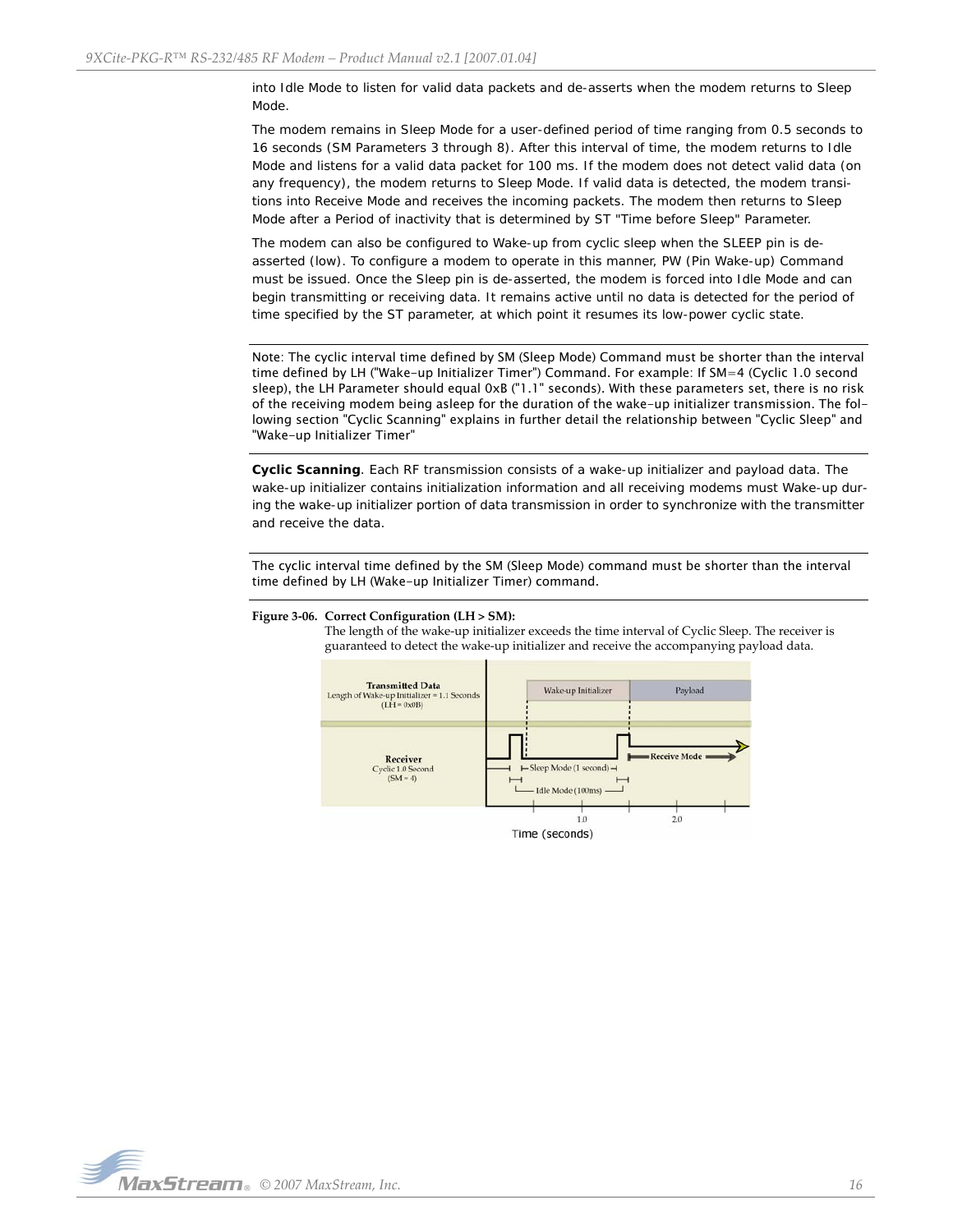## <span id="page-16-0"></span>**3.2.5. Command Mode**

AT Command Mode provides access to AT-Settable parameters. These parameters extend flexibility in configuring modems to fit specific design criteria such as networking modems. Not all of the parameters in the XCite Module can be adjusted using AT Commands.

#### **AT Command Mode**

#### **To Enter AT Command Mode:**

Send the 3-character command sequence " $+++$ " and observe guard times before and after the command characters. [refer to 'Default AT Command Mode Sequence' below.] The 'Terminal' tab (or other serial communications software) of the X-CTU Software can be used to enter the sequence.

[OR]

2. Assert (low) the CONFIG pin and turn the power going to the RF modem off and back on. To achieve this result, simultaneously press the Reset and Config switches [Figure 1-02]; release the Reset Switch; then after 1 second, release the Config Switch. The RF Modem then enters AT Command Mode at the modem's default baud rate

Default AT Command Mode Sequence (for transition to Command Mode):

- No characters sent for one second [refer to the BT (Guard Time Before) Command]
- Input three plus characters  $(*++*)$  within one second
- [refer to the CC (Command Sequence Character) Command.]

• No characters sent for one second [refer to the AT (Guard Time After) Command.]

All of the parameter values in the sequence can be modified to reflect user preferences.

#### **To Send AT Commands:**



To read a parameter value stored in the modem register, leave the parameter field blank.

The preceding example would change the modem's Destination Address to "0x1F". To store the new value to non-volatile (long term) memory, the Write (ATWR) command must subsequently be sent before powering off the modem.

**System Response.** When a command is sent to the modem, the modem will parse and execute the command. Upon successful execution of a command, the modem returns an "OK" message. If execution of a command results in an error, the modem returns an "ERROR" message.

### **To Exit AT Command Mode:**

- 1. If no valid AT Commands are received within the time specified by CT (Command Mode Timeout) Command, the modem automatically returns to Idle Mode. [OR]
- 2. Send ATCN (Exit Command Mode) Command.

For an example of programming the RF modem using AT Commands and descriptions of each configurable parameter, refer to the "RF Modem Configuration" chapter.

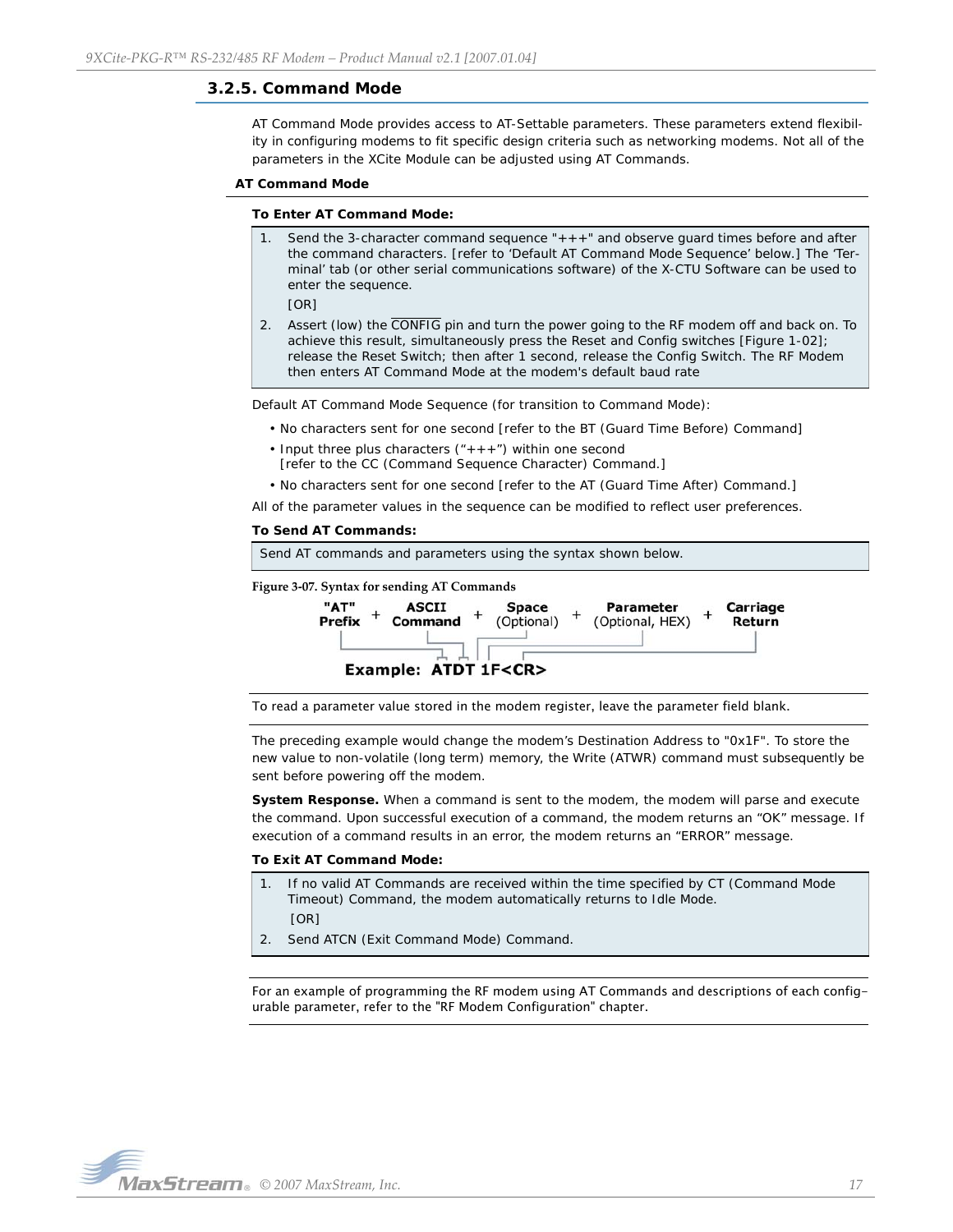# <span id="page-17-0"></span>**4. RF Modem Configuration**

The following versions of the XCite RF Modem are available:

- 900 MHz, 9600 Baud (RF data rate), Hopping Channel Mode
- 900 MHz, 9600 Baud, Single Channel mode
- 900 MHz, 38400 Baud, Hopping Channel mode
- 900 MHz, 38400 Baud, Single Channel mode

XCite Modems can operate in both Single Channel and Hopping modes. Mode is selectable using the "Function Set" dropdown list of the "XCite Configuration" tab of the MaxStream-provided X-CTU Software.

The XCite Module is shipped with a unique parameter set in its memory. Parameters within the set are organized under the following categories: AT Commands & Non-AT Settable Parameters.

## <span id="page-17-2"></span><span id="page-17-1"></span>**4.1. Command and Parameter Types**

## **4.1.1. AT Commands**

AT Commands can be changed at any time by entering AT Command Mode and sending commands to the modem.

AT Commands can be modified using the any of the following means:

- X-CTU Software "Modem Configuration" tab
- X-CTU Software "Terminal" tab
- Terminal software program (such as "HyperTerminal")
- Microcontroller

## <span id="page-17-3"></span>**4.1.2. Non-AT Settable Parameters** (X-CTU Software configurable only)

Non-AT Settable Parameters can only be adjusted using the MaxStream-provided X-CTU Software. To modify Non-AT Settable Parameter, connect the module to the serial com port of a PC (interface board is necessary for RS-232 connection) and modify parameter values through the X-CTU Software interface. These parameters enable features that need to be set before the module is used in the field.

Non-AT Settable Parameters can only be modified using the following means:

• X-CTU Software "Modem Configuration" tab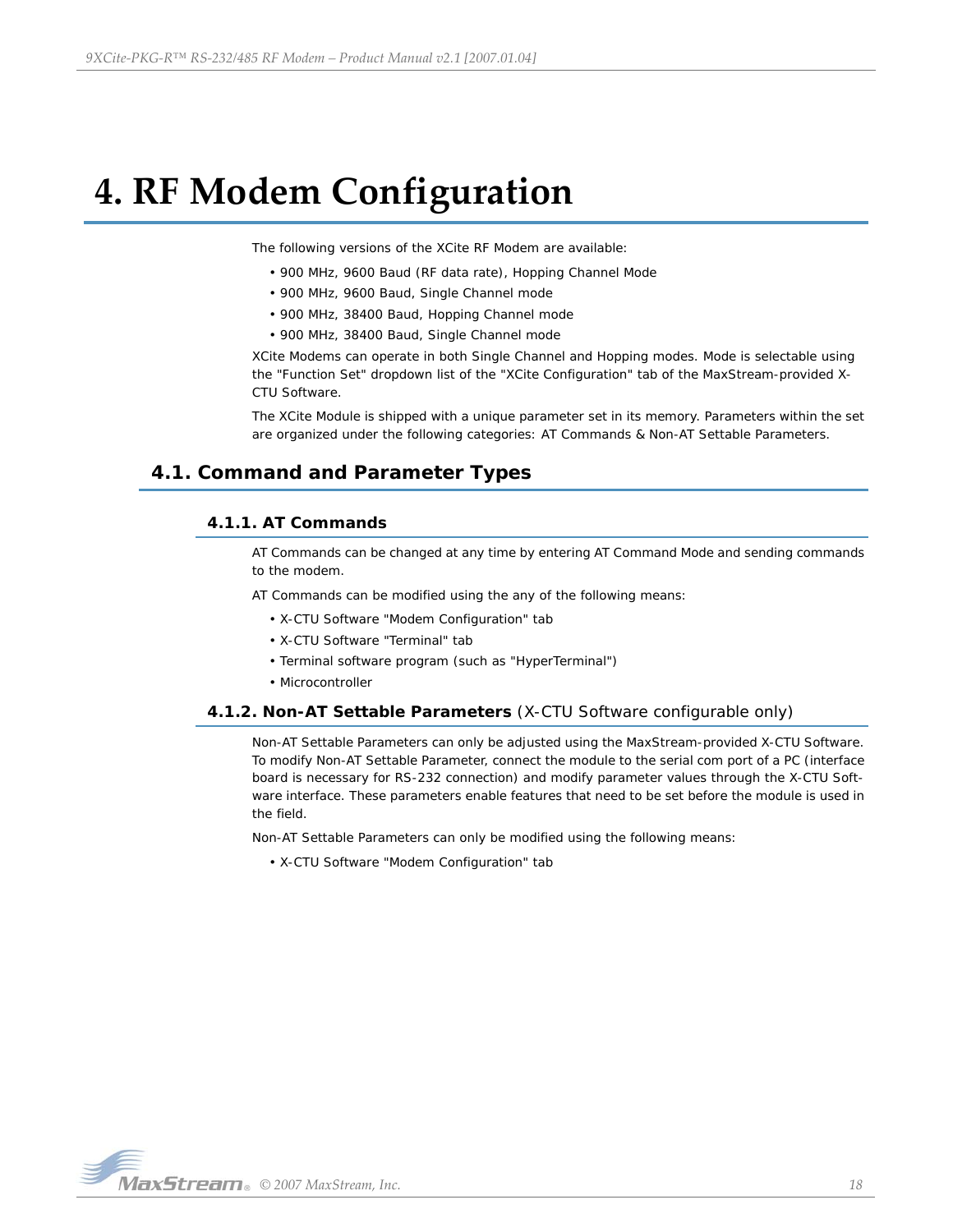# <span id="page-18-0"></span>**4.2. Configuration Software**

X-CTU is a MaxStream-provided software program used to interface with and configure Max-Stream RF Modems. The software application is organized into the following four tabs:

- PC Settings tab Setup PC serial ports for interfacing with an RF modem
- Range Test tab Test the RF modem's range and monitor packets sent and received
- Terminal tab Set and read RF modem parameters using AT Commands
- Modem Configuration tab Set and read RF modem parameters

**Figure B‐1. X‐CTU User Interface (PC Settings, Range Test, Terminal and Modem Configuration tabs)**



NOTE: PC Setting values are visible at the bottom of the Range Test, Terminal and Modem Configuration tabs. A shortcut for editing PC Setting values is available by clicking on any of the values.

## <span id="page-18-1"></span>**Installation**

Double-click the "setup\_X-CTU.exe" file and follow prompts of the installation screens. This file is located in the 'software' folder of the MaxStream CD and also under the 'Downloads' section of the following web page: www.maxstream.net/support/downloads.php

#### **Setup**

To use the X-CTU software, a module assembly (An RF modem mounted to an interface Board) must be connected to a serial port of a PC.

NOTE: Failure to enter AT Command Mode is most commonly due to baud rate mismatch. The interface data rate and parity settings of the serial port ("PC Settings" tab) must match those of the module (BD (Baud Rate) and NB (Parity) parameters respectively).

## <span id="page-18-2"></span>**Serial Communications Software**

A terminal program is built into the X-CTU Software. Other terminal programs such as "HyperTerminal" can also be used to configure modems and monitor communications. When issuing AT Commands through a terminal program interface, use the following syntax:

**Figure B‐2. Syntax for sending AT Commands**



NOTE: To read a parameter value stored in a register, leave the parameter field blank.

The example above issues the DT (Destination Address) command to change destination address of the modem to "0x1F". To save the new value to the modem's non-volatile memory, issue WR (Write) command after modifying parameters.

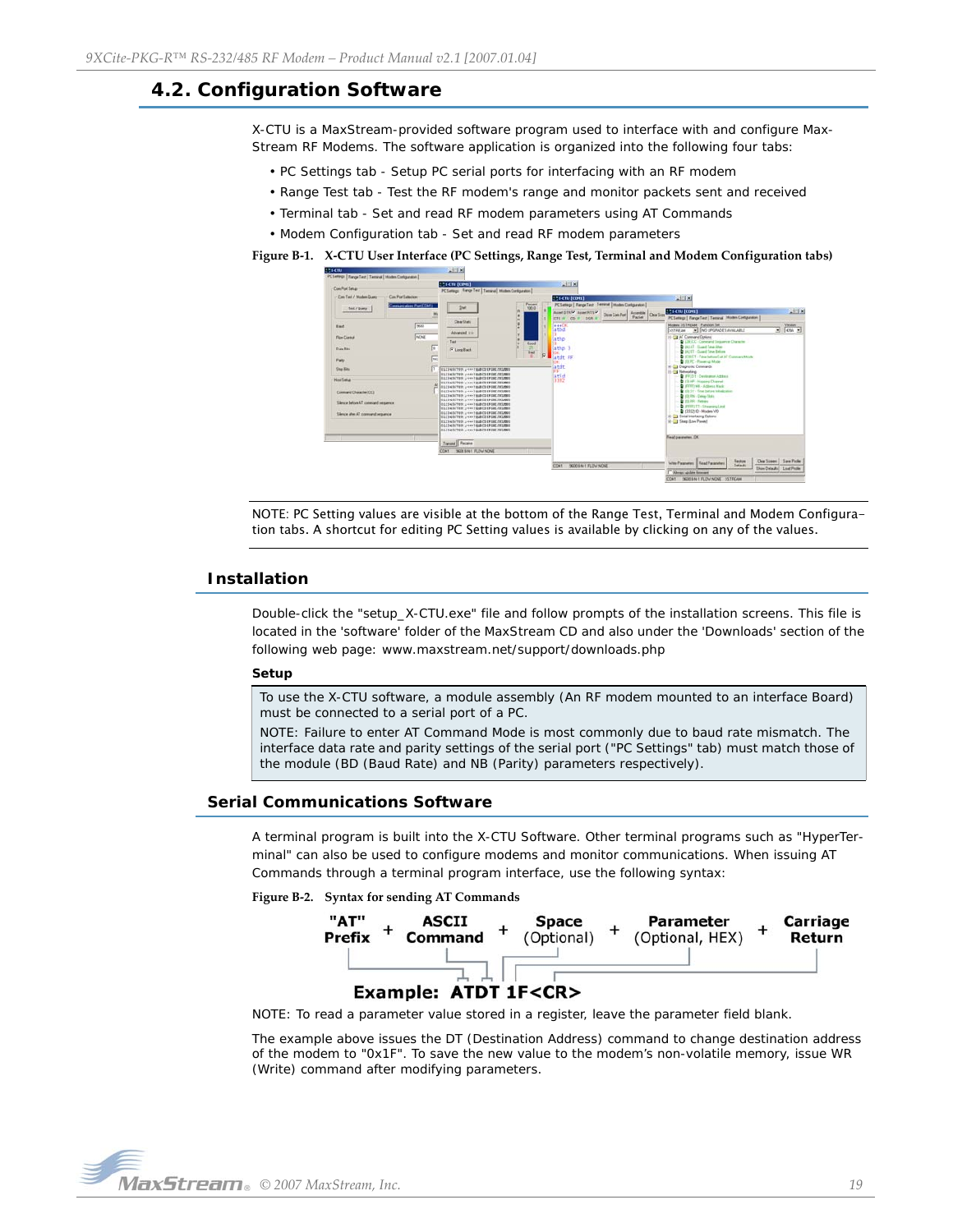# <span id="page-19-0"></span>**4.3. Command Reference Tables**

XCite AT Commands [below] and Non-AT Settable Parameters [next page] are organized under the following

command categories:

- AT Command Mode Options
- Diagnostic
- Networking
- Serial Interfacing
- Sleep Mode (Low Power)

#### **Table 4‐01. AT Commands**

(Settable/Readable using X‐CTU Software, serial communications software or microcontroller)

| <b>AT</b><br><b>Designator</b> | <b>Command Name &amp; Description</b>                                                                                                                                                                                                           | <b>Parameter Range</b>                                                                                        | Command<br>Category        | # Bytes<br><b>Returned</b> | Factory<br><b>Default</b> |
|--------------------------------|-------------------------------------------------------------------------------------------------------------------------------------------------------------------------------------------------------------------------------------------------|---------------------------------------------------------------------------------------------------------------|----------------------------|----------------------------|---------------------------|
| CD                             | DI3 Configuration. Redefines the RX LED I/O line<br>(RX LED signal).                                                                                                                                                                            | $0 - 2$<br>$0 = RX LED$<br>$1 = high$<br>$2 =$ low                                                            | Serial<br>Interfacing      | 1                          | $\overline{0}$            |
| CN                             | Exit AT Command Mode. Explicitly exit radio modem from AT<br>Command Mode and return it to Idle Mode.                                                                                                                                           | L.                                                                                                            | AT Command<br>Mode Options | ă.                         | ă.                        |
| СS                             | DO2 Configuration. Select behavior of DI2 (Digital Output 2)<br>between CTS and RS-485 options.                                                                                                                                                 | $0 - 4$<br>$0 = normal CTS$<br>$1 = RS-485$ enable low<br>$2 =$ high<br>$3 = RS-485$ enable high<br>$4 = 10W$ | Serial<br>Interfacing      | 1                          | $\mathbf 0$               |
| DB                             | Receive Signal Strength. Returns the signal strength (in<br>decibels) of the last received packet.                                                                                                                                              | $0x25 - 0x6A$<br>[Read-only]                                                                                  | Diagnostic                 | $\mathbf{1}$               | u.                        |
| DT                             | Destination Address. Set the address that identifies the<br>destination of the RF packet. Only radio modems having<br>matching addresses can communicate with each other.                                                                       | $0 - 0x$ FFFF                                                                                                 | Networking                 | 2                          | $\Omega$                  |
| FH                             | Force Wake-up Initializer. Force a Wake-up Initializer to be<br>sent on the next transmission. WR (Write) Command does not<br>need to be issued with FH Command.<br>Use only with cyclic sleep modes ( $SM = 3-8$ ) active on remote<br>modems. |                                                                                                               | Sleep<br>(Low Power)       | ä.                         | u.                        |
| HP                             | Channel *. Select "Hopping" or "Single Frequency" channel on<br>which the radio modem is to communicate. Channels are not<br>noninterfering.                                                                                                    | Hopping:<br>$0 - 6$<br>Single Frequency):<br>$0 - 0x18$                                                       | Networking                 | 1                          | $\mathbf{0}$              |
| <b>HV</b>                      | Hardware Version. Read the hardware version of the modem.                                                                                                                                                                                       | Range: 0 - OxFFFF<br>[Read-only]                                                                              | Diagnostic                 | $\overline{2}$             | ω.                        |
| МK                             | Address Mask. Set address mask to configure local and<br>global address space.                                                                                                                                                                  | $0 - 0x$ FFFF                                                                                                 | Networking                 | $\overline{2}$             | OxFFFF<br>(65535d)        |
| RE                             | Restore Defaults. Restore AT-settable parameters to the<br>factory default configuration.                                                                                                                                                       | ă.                                                                                                            | (Special)                  | ÷.                         | u.                        |
| <b>SH</b>                      | Serial Number High. Read High 16 bits of unique serial<br>number of radio modem.                                                                                                                                                                | $0 - 0x$ FFFF<br>[Read-only]                                                                                  | Diagnostic                 | $\overline{2}$             | $\Box$                    |
| SL                             | Serial Number Low. Read Low 16 bits of unique serial number<br>of radio modem.                                                                                                                                                                  | $0 - 0x$ FFFF<br>[Read-only]                                                                                  | Diagnostic                 | $\overline{2}$             | ÷,                        |
| VR                             | Firmware Version. Read firmware version currently loaded on<br>radio modem.                                                                                                                                                                     | $0 - 0x$ FFFF<br>[Read-only]                                                                                  | Diagnostic                 | $\overline{2}$             | ä.                        |
| WR                             | Write. Write parameters to radio modem's non-volatile<br>memory in order for changes to persist through next power-up<br>or reset.                                                                                                              | Ξ.                                                                                                            | (Special)                  | $\ddot{\phantom{a}}$       | $\ddot{\phantom{a}}$      |

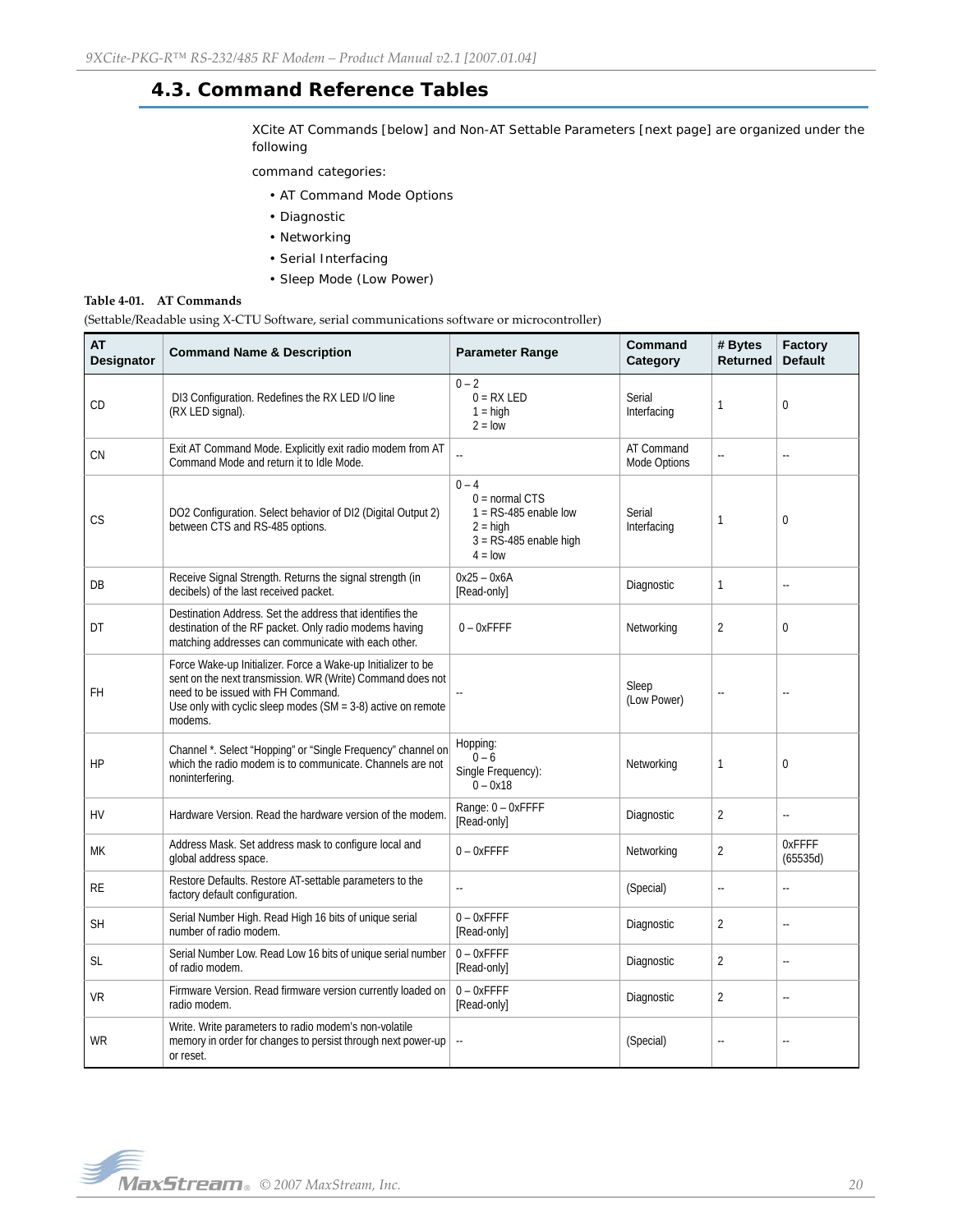## **Table 4‐02. Non‐AT Settable Parameters**

(Settable/Readable using the X‐CTU Software "Modem Configuration" tab only)

| <b>AT</b><br>Designator | <b>Command Name &amp; Description</b>                                                                                                                                                                                                                                                                                       | <b>Parameter Range</b>                                                                                                                   | Command<br>Category        | # Bytes<br><b>Returned</b> | Factory<br><b>Default</b>                               |
|-------------------------|-----------------------------------------------------------------------------------------------------------------------------------------------------------------------------------------------------------------------------------------------------------------------------------------------------------------------------|------------------------------------------------------------------------------------------------------------------------------------------|----------------------------|----------------------------|---------------------------------------------------------|
| AT                      | Guard Time After. Set required DI pin silent time after the<br>Command Sequence Characters of the AT Command Mode<br>Sequence (BT+ CC + AT).                                                                                                                                                                                | $0x02 - 0x$ FFFF<br>[x 1 ms]                                                                                                             | AT Command<br>Mode Options | $\overline{2}$             | 0x1F4<br>(500d)                                         |
| <b>BD</b>               | Interface Data Rate. Set serial data rate (baud rate at which<br>radio modem interfaces with host).<br>Serial data rate is different than RF data rate which is fixed<br>and factory-set. If the serial data rate is set higher than RF<br>data rate, flow control may need to be observed to prevent DI<br>buffer overrun. | $0 - 6$<br>$(1200 - 57600$ bps)                                                                                                          | Serial<br>Interfacing      | 1                          | Set to equal<br>radio modem's<br>fixed RF data<br>rate. |
| BI                      | Number of Bits. (7 or 8) - Sets number of data bits per<br>character (bits between start and stop bits).                                                                                                                                                                                                                    | $0 - 1$<br>$0 = 7$ bits<br>$1 = 8$ bits                                                                                                  | Serial<br>Interfacing      | 1                          | 1                                                       |
| <b>BT</b>               | Guard Time Before. Set required DI pin silent time before the<br>Command Sequence Characters of the Command Mode<br>Sequence ( $BT + CC + AT$ ).                                                                                                                                                                            | $0 - 0x$ FFFF<br>[x 1 ms]                                                                                                                | AT Command<br>Mode Options | $\overline{2}$             | 0x1F4<br>(500d)                                         |
| CC                      | Command Sequence Character. Set the ASCII character to be<br>used between Guard Times of the AT Command Mode<br>Sequence (BT+ CC + AT). The AT Command Mode Sequence<br>enters the radio modem to AT Command Mode (from Idle<br>Mode).                                                                                      | $0x20 - 0x7F$                                                                                                                            | AT Command<br>Mode Options | 1                          | 0x2B<br>(plus sign $(+)$ in<br>ASCII)                   |
| <b>CT</b>               | Time before Exit AT Command Mode. Set time period of<br>inactivity (no valid commands received) after which radio<br>modem automatically exits from AT Command Mode.                                                                                                                                                        | $0x02 - 0x$ FFFF<br>[x 100 ms]                                                                                                           | AT Command<br>Mode Options | $\overline{2}$             | 0xC8<br>(200d)                                          |
| <b>FL</b>               | Software Flow Control. Enable serial software flow control on<br>the radio modem. (Hardware flow control (CTS) is on by<br>default.)                                                                                                                                                                                        | $0 - 1$<br>$0 =$ disable<br>$1 =$ enabled                                                                                                | Serial<br>Interfacing      | 1                          | 0                                                       |
| НT                      | Time before Wake-up Initializer. Set time period of inactivity<br>(no serial or RF data is sent or received) before a Wake-up<br>Initializer is sent. Base station tracks awake-status of remote<br>radios. HT of base radio should be set shorter than ST of<br>remote radios.                                             | $0 - 0x$ FFFF<br>[x 100 ms]                                                                                                              | Sleep<br>(Low Power)       | $\overline{2}$             | OxFFFF<br>(no wake-up<br>Initializer will be<br>sent)   |
| ID                      | Modem VID. Read radio modem VID (Vendor Identification<br>Number). Only radio modems with matching VIDs can<br>communicate with each other.                                                                                                                                                                                 | $0 - 0x7$ FFF<br>(above this range is Read-only)                                                                                         | Networking                 | $\overline{2}$             | 0x3332                                                  |
| LH                      | Wake-up Initializer Time. Set time of the Wake-up Initializer<br>used to wake remote radios that are in cyclic sleep mode.<br>Time of Wake-up Initializer should be longer than that of the<br>remote radio's cyclic sleep cycle (SM 3 - 8).                                                                                | $0 - 0xFF$<br>[x 100 ms]                                                                                                                 | Sleep<br>(Low Power)       | 1                          | 1                                                       |
| <b>NB</b>               | Parity. Select parity format. Settings 0-4 transfer only 8 bits<br>out the antenna port and generate the parity bit on the radio<br>modem receiving side.                                                                                                                                                                   | $0 - 4$<br>$0 = 8$ -none-1, 7-any-1<br>$1 = 8$ -even-1<br>$2 = 8 - 0$ dd-1<br>$3 = 8$ -mark-1, 8-none-2<br>$4 = 8$ -space-1              | Serial<br>Interfacing      | 1                          | 0                                                       |
| PW                      | Pin Wake-up. Enable pin wake-up from Cyclic Sleep Mode.                                                                                                                                                                                                                                                                     | $0 - 1$<br>$0 =$ disabled<br>$1 =$ enabled                                                                                               | Sleep<br>(Low Power)       | 1                          | $\mathbf 0$                                             |
| RT                      | DI2 Configuration. Enable RTS Mode                                                                                                                                                                                                                                                                                          | $0 - 1$<br>$0 = Disabled$<br>$1 = \overline{RTS}$ flow control                                                                           | Serial<br>Interfacing      | 1                          | $\mathbf{0}$                                            |
| SB                      | Stop Bits. Set number of stop bits.                                                                                                                                                                                                                                                                                         | $0 - 1$<br>$0 = 1$ stop bit<br>$1 = 2$ stop bits                                                                                         | Serial<br>Interfacing      | 1                          | $\mathbf 0$                                             |
| <b>SM</b>               | Sleep Mode. Specify Sleep Mode settings.                                                                                                                                                                                                                                                                                    | $0 - 8$<br>$0 = No$ sleep<br>$1 = Pin Sleep$<br>2 = Serial Port Sleep<br>3 to $8$ = Cyclic intervals<br>ranging from 0.5 to 16.0 seconds | Sleep<br>(Low Power)       | 1                          | 0                                                       |
| ST                      | Time before Sleep. Set time period of inactivity (no serial or<br>RF data is sent or received) before activating Sleep Mode.<br>Use with Cyclic Sleep and Serial Port Sleep [refer to SM<br>Command]                                                                                                                        | $0x10 - 0x$ FFFF<br>[x 100 ms]                                                                                                           | Sleep<br>(Low Power)       | $\overline{2}$             | 0x64<br>(100d)                                          |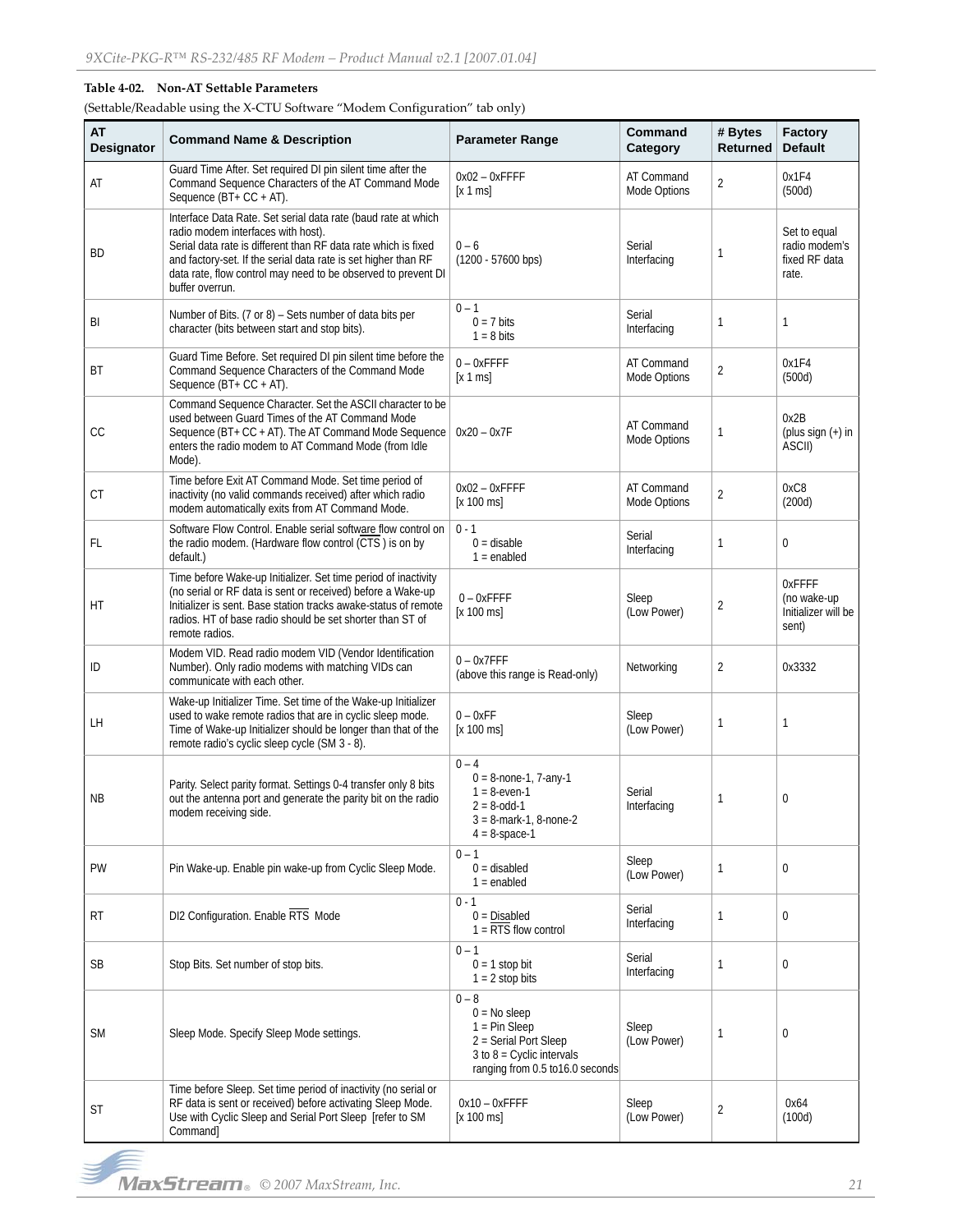# <span id="page-21-0"></span>**4.4. Automatic DIP Switch Configurations**

Each time the RF Modem is powered-on, intelligence on the Max-Stream Interface Board (located inside the RF Modem) sends AT Commands that program the modem based on positions of the DIP Switch. Automatic configurations that take place during the power-on sequence affect RF Modem parameter values as shown below.



To avoid overwriting previously stored custom configurations (due to the automatic configurations that take place each time the RF Modem is powered-on), it is necessary to disable a processor located on the XIB-R interface board. To disable the processor, populate J7 of the XIB-R Interface Board. (By default, J7 jumper is not populated.)

| Condition                                                  | <b>Behavior</b>                                                    |
|------------------------------------------------------------|--------------------------------------------------------------------|
| If J7 is populated                                         | Processor is disabled and AT Commands are not sent to the RF Modem |
| If Config Switch is pressed                                | Processor is disabled and RF Modem enters into AT Command Mode     |
| If J7 is NOT populated and Config<br>Switch is NOT pressed | Execute logic as shown in Table 6.                                 |

**Table 4‐03. RF Modem Power‐up Options (J7 jumper and Config Switch)**

#### **AT Commands Sent as result of DIP Switch Settings (SW = DIP Switch)**

| <b>Condition</b>            | <b>Behavior</b>                                                                                          |
|-----------------------------|----------------------------------------------------------------------------------------------------------|
| Serial Interfacing Options  |                                                                                                          |
| If SW1 is ON (up)           | AT Commands sent: ATCS 0 (RS-232 Operation: CTS function for CTS line)<br>ATCD 2 (DO3 - RX LED = $low$ ) |
| If SW1 is OFF (down)        | AT Commands sent: ATCS 3 (RS-485 or RS-422 Operation)<br>ATCD 2 (DO3 - RX LED = $low$ )                  |
| <b>Exit AT Command Mode</b> |                                                                                                          |
| Always                      | AT Commands sent: ATCN (Exit AT Command Mode)                                                            |

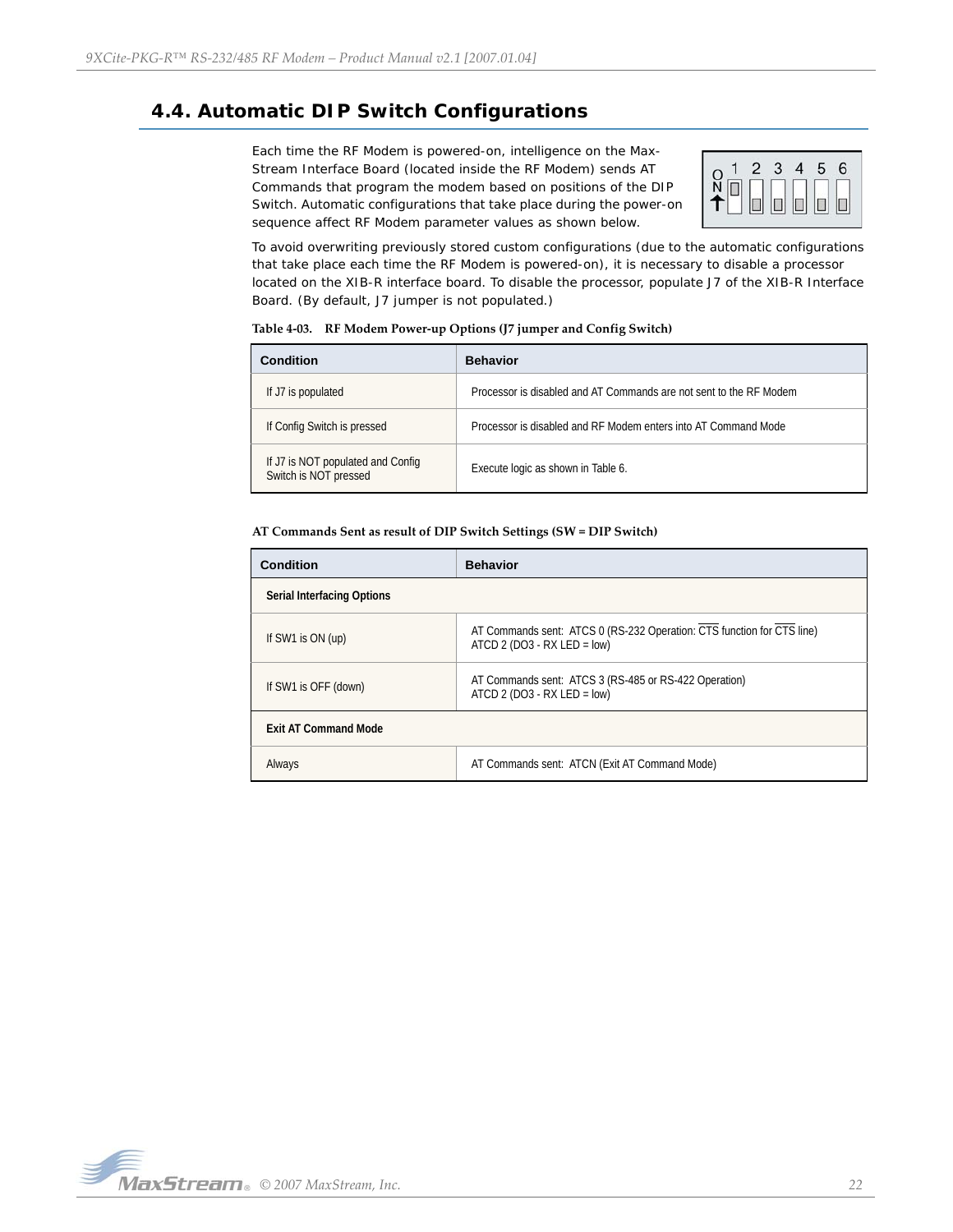## <span id="page-22-0"></span>**4.5. Command Descriptions**

Commands and parameters are listed alphabetically. Parameter types and categories are designated between "< >" symbols. For example: <AT Command: Networking>. "AT Command" is the command/parameter type and "Networking" is the command/parameter category.

### **AT (Guard Time After) Parameter**

<Non-AT Settable Parameter: AT Command Options> AT Parameter is used to set the DI pin silent time that follows the command sequence character (CC Parameter). By default, 1 half of a second (500 milliseconds) must elapse before entering another character. The AT Command Mode Sequence used to enter AT Command Mode is as follows:

"No characters sent for 1 millisecond [BT (Guard Time Before) Parameter] "Send three plus characters "+++" [CC (Command Sequence Character) Parameter] "No characters sent for 1 millisecond [AT (Guard Time After) Parameter]

All of the values in this sequence can be adjusted. AT Parameter is used to adjust the period of silence that follows the command sequence character.

Parameter Range: 0x02 - 0xFFFF (x 1 millisecond)

#### **# of bytes returned**: 2

**Default Parameter Value**: 0x1F4 (500 decimal)

**Related Commands**: BT (Guard Time Before), CC (Commands Sequence Character)

#### **BD (Interface Data Rate) Parameter**

<Non-AT Settable Parameter: Serial Interfacing> BD Parameter allows the user to adjust the UART baud rate and thus modify the rate at which serial data is sent to the modem. Baud rates range from 1200 to 57600 baud (bps). The new baud rate does not take effect until CN (Exit AT Command Mode) Command is issued.

Note: If the serial data baud rate is set to exceed the fixed RF data baud rate of the XCite radio modem, flow control may need to be implemented.

| Parameter Ranges: 0 - 6  |                     |  |  |  |
|--------------------------|---------------------|--|--|--|
| Parameter                | Configuration (bps) |  |  |  |
| ი                        | 1200                |  |  |  |
| 1                        | 2400                |  |  |  |
| $\overline{\phantom{0}}$ | 4800                |  |  |  |
| 3                        | 9600                |  |  |  |
| 4                        | 19200               |  |  |  |
| 5                        | 38400               |  |  |  |
| 6                        | 57600               |  |  |  |

Default Parameter Value: Set to equal radio modem's fixed RF data rate (baud)

Number of bytes returned: 1

#### **BI (Number of Bits) Parameter**

<Non-AT Settable Parameter: Serial Interfacing> BI Parameter allows the user to define the number of data bits between the start and stop bits. Setting 7 bits and Mark or Space parity (NB Parameter) will result in a setting of 7 bits and no parity.

| Parameter Ranges: 0 - 1     |           |               |  |  |
|-----------------------------|-----------|---------------|--|--|
|                             | Parameter | Configuration |  |  |
|                             |           | 7 hits        |  |  |
|                             |           | 8 hits        |  |  |
| Default Parameter Value: 1  |           |               |  |  |
| Number of bytes returned: 1 |           |               |  |  |

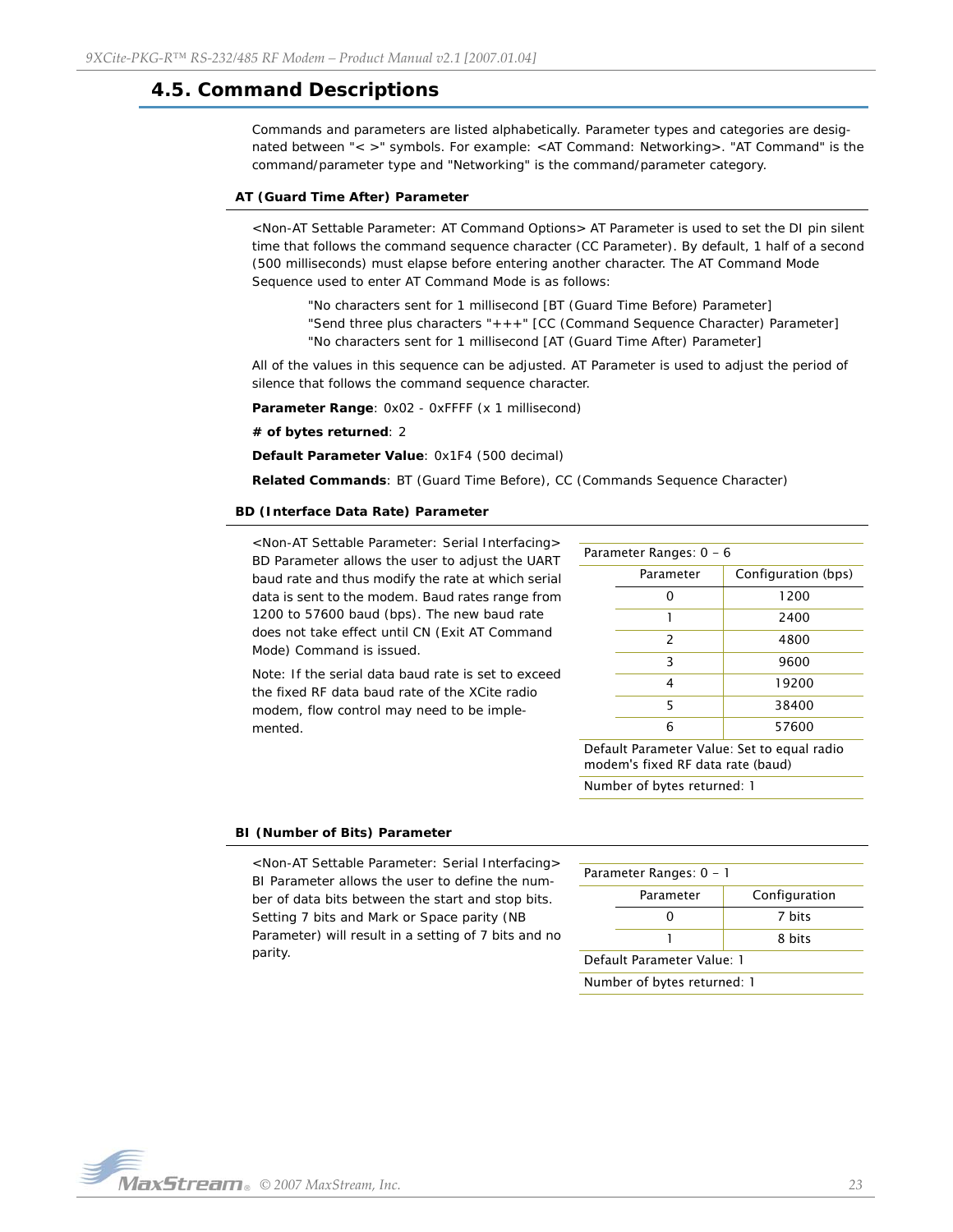#### **BT (Guard Time Before) Parameter**

<Non-AT Settable Parameter: AT Command Options> BT Parameter is used to set the DI pin silent time that precedes the command sequence character (CC Parameter). By default, 1 half of a second (500 milliseconds) must elapse before entering another character. The AT Command Mode Sequence used to enter AT Command Mode is as follows:

"No characters sent for 1 millisecond [BT (Guard Time Before) Parameter] "Send three plus characters "+++" [CC (Command Sequence Character) Parameter] "No characters sent for 1 millisecond [AT (Guard Time After) Parameter]

All of the values in this sequence can be adjusted. AT Command is used to adjust the period of silence that precedes the command sequence character.

**Parameter Range:** 0 - 0xFFFF (x 1 millisecond)

#### **# of bytes returned:** 2

**Default Parameter Value:** 0x1F4 (500 decimal)

**Related Commands:** AT (Guard Time After), CC (Commands Sequence Character)

#### **CC (Command Sequence Character) Parameter**

<Non-AT Settable Parameter: AT Command Options> CC Parameter is used to adjust the command sequence character used when entering AT Command Mode.

The AT Command Mode Sequence used to enter AT Command Mode is as follows:

"No characters sent for 1 millisecond [BT (Guard Time Before) Parameter] "Send three plus characters "+++" [CC (Command Sequence Character) Parameter] "No characters sent for 1 millisecond [AT (Guard Time After) Parameter]

**Parameter Range:** 0x20 - 0x7F

## **# of bytes returned:** 1

**Default Parameter Value:** 0x2B (ASCII "+" sign)

**Related Parameters:** AT (Guard Time After), BT (Guard Time Before)

#### **CD (DO3 Configuration) Command**

| <at command:="" interfacing="" serial=""> Used to rede-<br/>fine the RX LED I/O line.</at> | AT Command: ATCD           |                             |               |
|--------------------------------------------------------------------------------------------|----------------------------|-----------------------------|---------------|
|                                                                                            | Parameter Ranges: $0 - 2$  |                             |               |
|                                                                                            |                            | Parameter                   | Configuration |
|                                                                                            |                            | 0                           | RX LED        |
|                                                                                            |                            |                             | High          |
|                                                                                            |                            | $\mathcal{P}$               | Low           |
|                                                                                            | Default Parameter Value: 0 |                             |               |
|                                                                                            |                            | Number of bytes returned: 1 |               |
|                                                                                            |                            |                             |               |

#### **CN (Exit AT Command Mode) Command**

<AT Command: AT Command Mode Options> CN Command allows users to explicitly exit AT Command Mode and return the radio modem into Idle Mode.

**AT Command:** CN

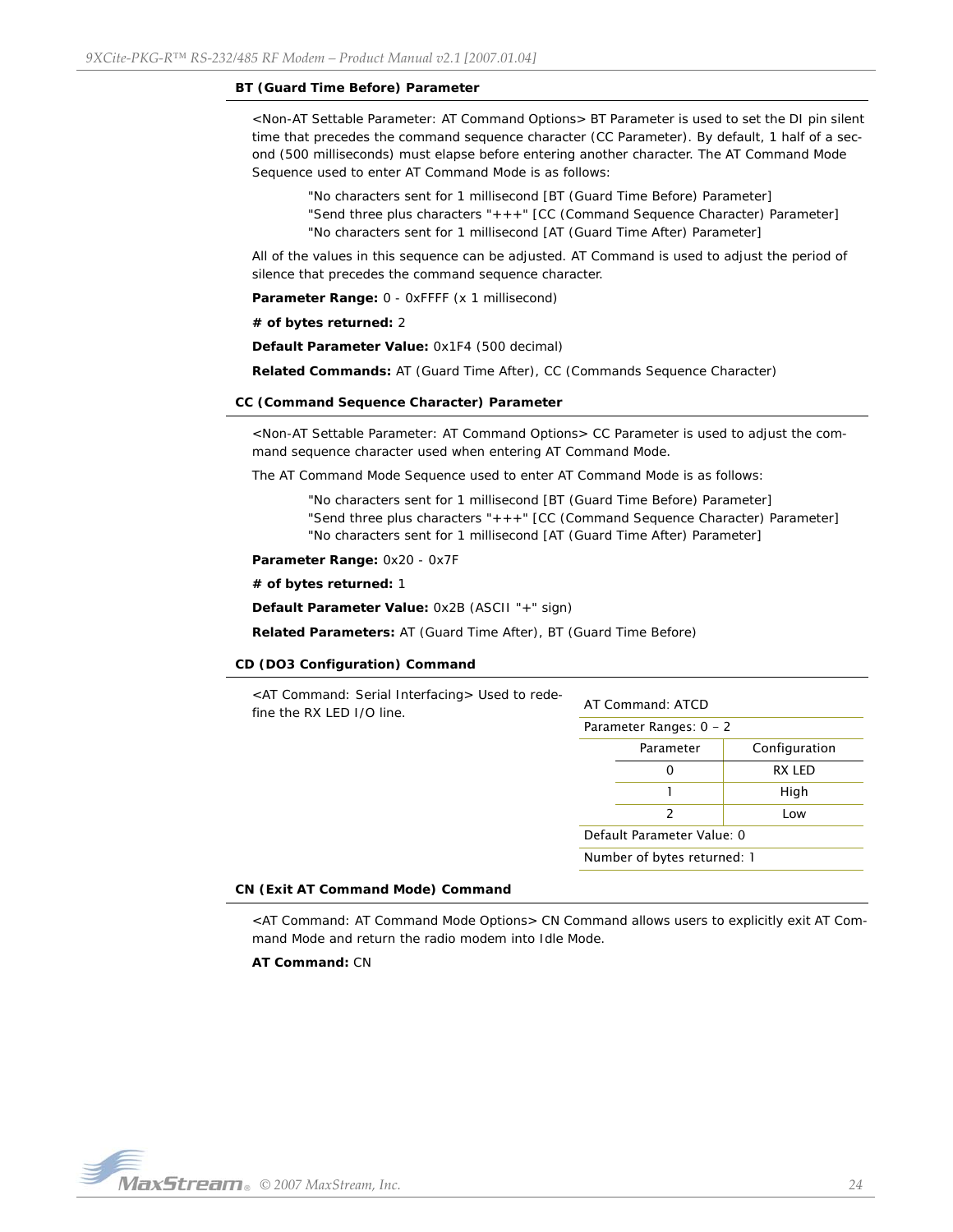#### **CS (DO2 Configuration) Command**

<AT Command: Serial Interfacing> CS Command is used to modify the behavior of the  $\overline{\text{CTS}}$  signal such that it either provides RS-232 flow control, enables RS-485 transmission / reception or determines RS-422 transmit enable. By default, CTS provides RS-232 flow control. CS Parameter must be adjusted for the modem to operate in RS-485/ 422 environments.

| AT Command: ATCS            |                      |  |  |  |
|-----------------------------|----------------------|--|--|--|
| Parameter Ranges: 0 - 4     |                      |  |  |  |
| Parameter                   | Configuration        |  |  |  |
|                             | <b>Normal CTS</b>    |  |  |  |
| 1                           | RS-485 enable (low)  |  |  |  |
| $\mathcal{P}$               | high                 |  |  |  |
| 3                           | RS-485 enable (high) |  |  |  |
| low<br>4                    |                      |  |  |  |
| Default Parameter Value: 0  |                      |  |  |  |
| Number of bytes returned: 1 |                      |  |  |  |

#### **CT (Time before Exit AT Command Mode) Parameter**

<Non-AT Settable Parameter: AT Command Options> AT Command Mode can be exited manually using CN (Exit AT Command Mode) Command or, after a given time of inactivity, the modem exits AT Command Mode on its own and return to Idle Mode. CT Command sets the amount of time before AT Command Mode is exited automatically. If no characters are received before this time elapses, the modem will return to Idle Mode.

**Parameter Range:** 0x02 - 0xFFFF [x 100 ms]

**# of bytes returned:** 2

**Default Parameter Value:** 0xC8 (200d (20 decimal seconds))

#### **DB (Receive Signal Strength) Command**

<AT Command: Diagnostic> DB Parameter returns the receive signal strength (in decibels) of the last received packet. This Parameter is useful in determining range characteristics of the XCite Modules under various conditions.

AT Command: DB

Parameter Range: 0x25 - 0x6A [Read-only]

# of bytes returned: 1

## **DT (Destination Address) Command**

<AT Command: Networking> DT Command is used to set the address of the XCite Radio Modem. XCite Radio Modems use three network layers - the Vendor Identification Number (ATID), Channels (ATHP) and Destination Addresses (ATDT).

DT Command assigns an address to a radio modem that enables it to communicate only with radio modems that have matching addresses. This is similar to interconnecting several PCs under a common hub. All radio modems that share the same destination address can communicate freely with each other. Radio Modems in the same network with a different destination address (than that of the transmitter) will listen to all transmissions to stay synchronized, but will not send any of the data out their serial ports.

#### **AT Command:** DT

**Parameter Range:** 0 - 0xFFFF

**# of bytes returned:** 2

**Default Parameter Value:** 0

**Related Commands:** ID (Modem ID), HP (Channel), MK (Address Mask)

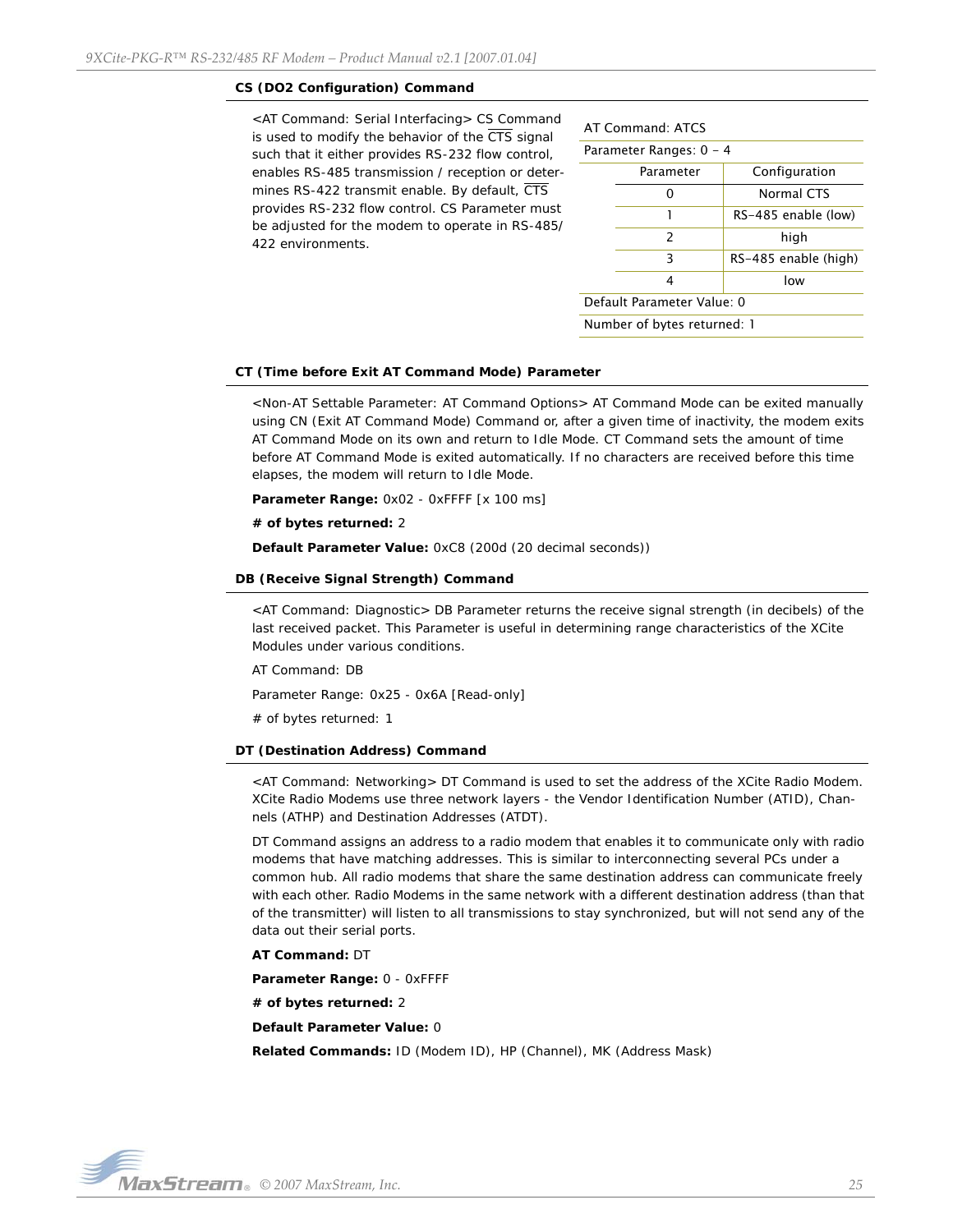#### **FH (Force Wake-up Initializer) Command**

<AT Command: Sleep (Low Power)> FH Command is used to force a Wake-up Initializer to be sent on the next transmission. WR (Write) Command does not need to be issued with FH Command. Use only with cyclic sleep modes active on remote modems.

#### **AT Command:** FH

#### **FL (Software Flow Control) Parameter**

<Non-AT Settable Parameter: Serial Interfacing> FL Parameter is used to adjust serial flow control. Hardware flow control is implemented with the XCite Radio Modem as the CTS pin (which regulates when serial data can be transferred to the radio modem). FL Parameter can be used to allow software flow control to also be enabled. The XON character to use is 0x11 ("17" decimal). The XOFF character to use is 0x13 ("19" decimal).

| Parameter Ranges: 0 - 1     |           |                              |  |  |
|-----------------------------|-----------|------------------------------|--|--|
|                             | Parameter | Configuration                |  |  |
|                             |           | No Software Flow<br>Control  |  |  |
|                             |           | Use Software Flow<br>Control |  |  |
| Default Parameter Value: 0  |           |                              |  |  |
| Number of bytes returned: 1 |           |                              |  |  |

#### **HP (Channel) Command**

<AT Command: Networking> HP Command is used to set the radio modem channel number. A channel is one of three layers of addressing available to the XCite Radio Modem. In order for radio modems to communicate with each other, the modems must have the same channel number since each channel uses a different hopping sequence or single frequency. Different channels can be used to prevent modems in one network from listening to transmissions of another.

The XCite Radio Modem can operate both in Hopping and Single Frequency Channel Modes. Switching between Single Channel and Hopping Modes can only be done only using the "Function Set" dropdown list on the "Modem Configuration" tab of the X-CTU Software

A "Hopping Channel" is a channel comprised of a group of frequencies. When in Hopping Channel Mode, the radio modem hops between the frequencies them when transmitting data. This option utilizes FHSS (Frequency Hopping Spread Spectrum) technology. This option helps bolster security in wireless data communications and also makes the system less prone to interference.

The 25 center frequencies available in Single Frequency Channel Mode are spaced 300 KHz apart. Since each channel occupies a 500 KHz bandwidth, adjacent channels therefore overlap. If modems are used in the same vicinity but on different channels, the channels used should occupy every other channel at a minimum separation. If channels used on different radio modems can be separated more they should be. This will provide for more isolation and less interference.

#### AT Command: ATHP

Parameter Range (Hopping Mode): 0 - 6 Parameter Range (Single Frequency Mode): 0 - 0x18 [refer to rows below]

| Parameter                   | Frequency (MHz) |
|-----------------------------|-----------------|
| 0x00                        | 910.5           |
| 0x01                        | 910.8           |
| 0x02                        | 911.1           |
| 0x03                        | 911.4           |
| 0x04                        | 911.7           |
| 0x05                        | 912.0           |
| 0x06                        | 912.3           |
| 0x07                        | 912.6           |
| 0x08                        | 912.9           |
| 0x09                        | 913.2           |
| 0x0A                        | 913.5           |
| 0x0B                        | 913.8           |
| 0x0C                        | 914.1           |
| 0x0D                        | 914.4           |
| 0x0E                        | 914.7           |
| 0x0F                        | 915.0           |
| 0x10                        | 915.3           |
| 0x11                        | 915.6           |
| 0x12                        | 915.9           |
| 0x13                        | 916.2           |
| 0x14                        | 916.5           |
| 0x15                        | 916.8           |
| 0x16                        | 917.1           |
| 0x17                        | 917.4           |
| 0x18                        | 917.7           |
| Default Parameter Value: 0  |                 |
| Number of bytes returned: 1 |                 |

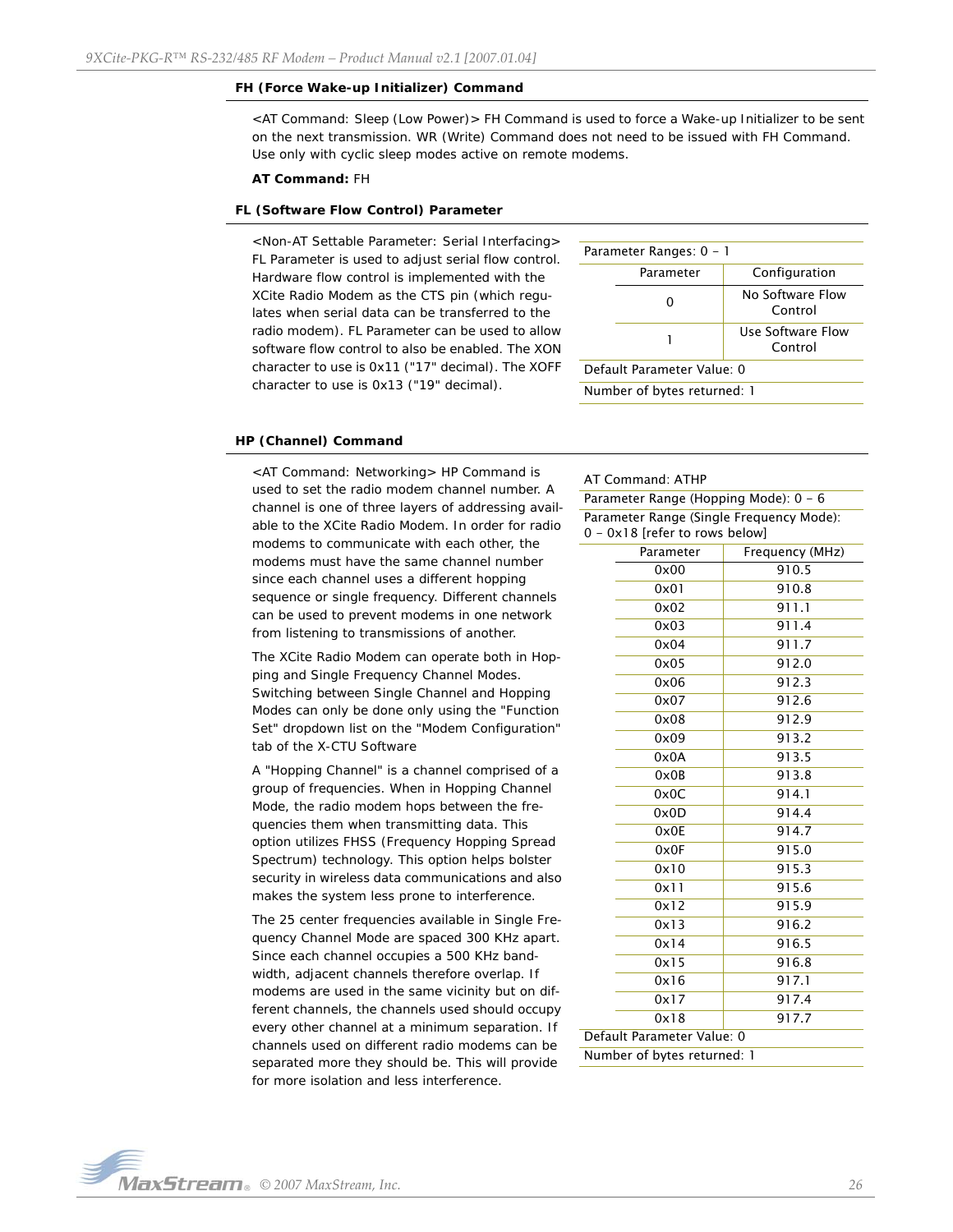### **HT (Time before Wake-up Initializer) Parameter**

<Non-AT Settable Parameter: Sleep (Low Power)> If any modems within range are running in a "Cyclic Sleep Setting", a wake-up initializer must be sent by the transmitter for the other radio modems to synchronize to the transmitter [see LH ("Wake-up Initializer Timer") Command]. When a receiving radio modem in Cyclic Sleep wakes, it must detect the wake-up initializer portion of the RF packet in order to synchronize to the transmitter and receive data. HT Parameter sets time period of inactivity (no serial or RF data is sent or received) before a Wake-up Initializer is sent. Base station tracks awake-status of remote radios. HT of base radio should be set shorter than ST (Time before Sleep) of remote radios.

From the receiver perspective, after "HT" time elapses and the ST (Time before Sleep) Parameter is met, the receiver goes into cyclic sleep. Once in cyclic sleep, the radio modem must first detect the wake-up initializer and synchronize to the transmitter before it can receive data. Thus, when time "HT" time elapses, the transmitter then knows it needs to send a long wake-up initializer for all receivers to be able to synchronize to its next transmission. Matching "HT" to the "ST" time on the receiver(s) guarantees that all receivers will detect the next transmission.

Parameter Range: 0 - 0xFFFF [x 100 ms]

**# of bytes returned:** 2

**Default Parameter Value:** 0xFFFF (long wake-up initializer will not be sent)

**Related Parameters:** LH (Wake-up Initializer Timer), SM (Sleep Mode), ST (Time before Sleep)

**HV (Hardware Version) Command** 

<AT Command: Diagnostic> Reads and returns the hardware version of the modem.

**AT Command:** HV

**Parameter Range:** 0 - 0xFFFF [Read-only]

**# of bytes returned:** 2

#### **ID (Modem VID) Parameter**

<Non-AT Settable Parameter: Networking> ID Parameter reads and edits the modem's VID. VID is a MaxStream-specific acronym that stands for "Vendor Identification Number". RF modems can only communicate with other modems having the same VID.

**Parameter Range:** 0 - 0x7FFF (above this range is Read-only)

**# of bytes returned:** 2

**Default Parameter Value:** 0x3332

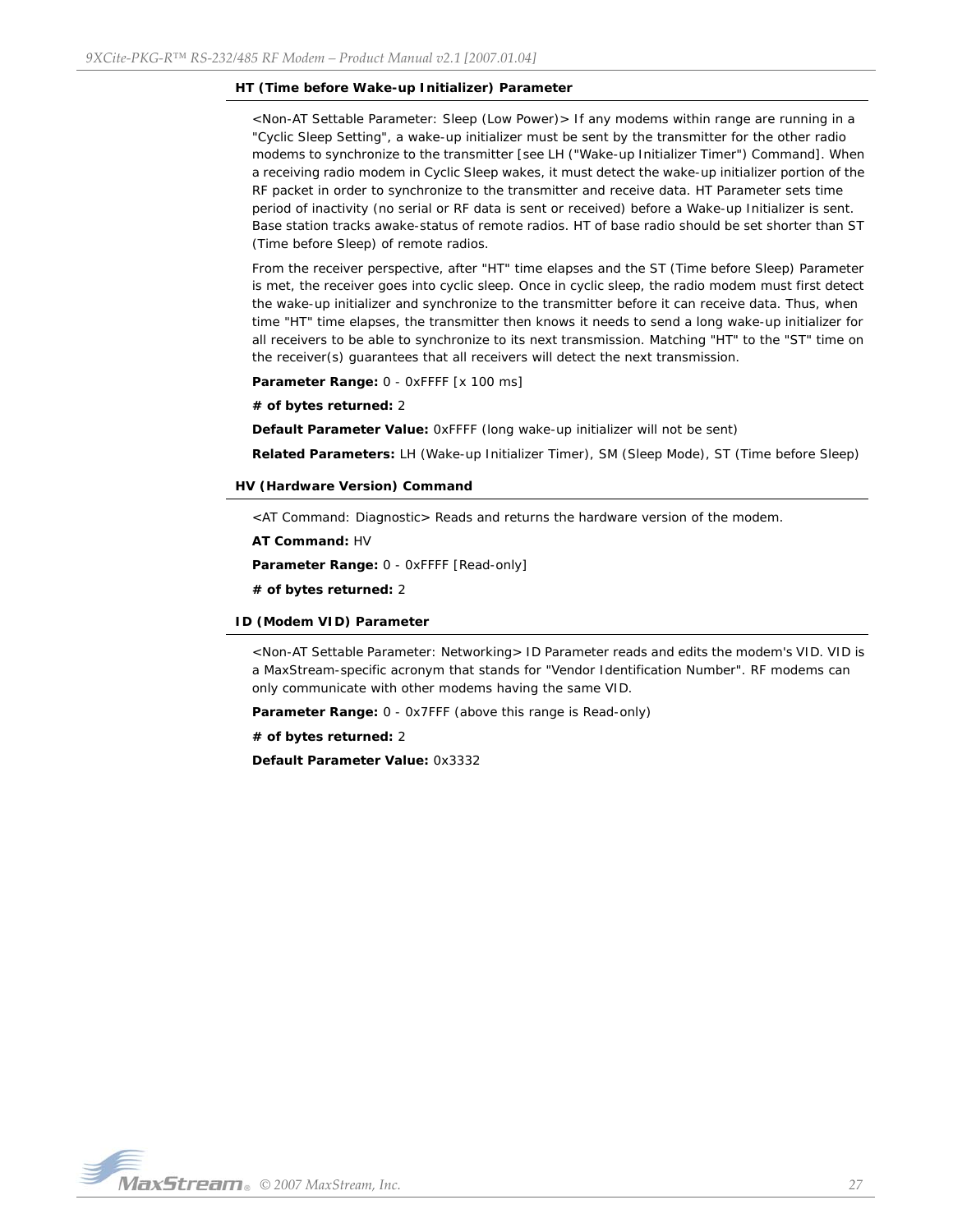#### **LH (Wake-up Initializer Timer) Parameter**

<Non-AT Settable Parameter: Sleep (Low Power)> LH Parameter adjusts the duration of time in which the wake-up initializer is sent. When receiving modems are put into the Cyclic Sleep Mode, they power-down after a period of inactivity (specified by ST (Time before Sleep) Parameter) and will periodically awaken and listen for transmitted data. In order for the receiving modems to initialize with the transmitter, they must detect ~35ms of the wake-up initializer. LH Parameter must be used whenever a receiver is operating in Cyclic Sleep Mode. This lengthens the wake-up initializer to a specific amount of time (in x 100 ms). The long wake-up initializer must be longer than the cyclic sleep time that is determined by SM (Sleep Mode) Command. If the wake-up initializer time were less than the Cyclic Sleep interval, the connection would be at risk of missing the wakeup initializer transmission. The following data and figures illustrate this behavior:

**Parameter Range:** 0 - 0xFF [x 100 ms]

#### **# of bytes returned:** 1

**Default Parameter Value:** 0x01 (0.1 second)

**Related Parameters:** HT (Time before Wake-up Initializer), SM (Sleep Mode), ST (Time before Sleep)

#### **Figure 4‐01. Correct Configuration (LH > SM)**

The length of the wake-up initializer exceeds the time interval of Cyclic Sleep. The receiver is guaranteed to detect the wake-up initializer and receive the accompanying payload data.



#### **Figure 4‐02. Incorrect Configuration (LH < SM)**

The length of the wake-up initializer is shorter than the time interval of Cyclic Sleep. This configuration is vulnerable to the receiver waking and missing the wake-up initializer (and therefore also the accompanying payload data).



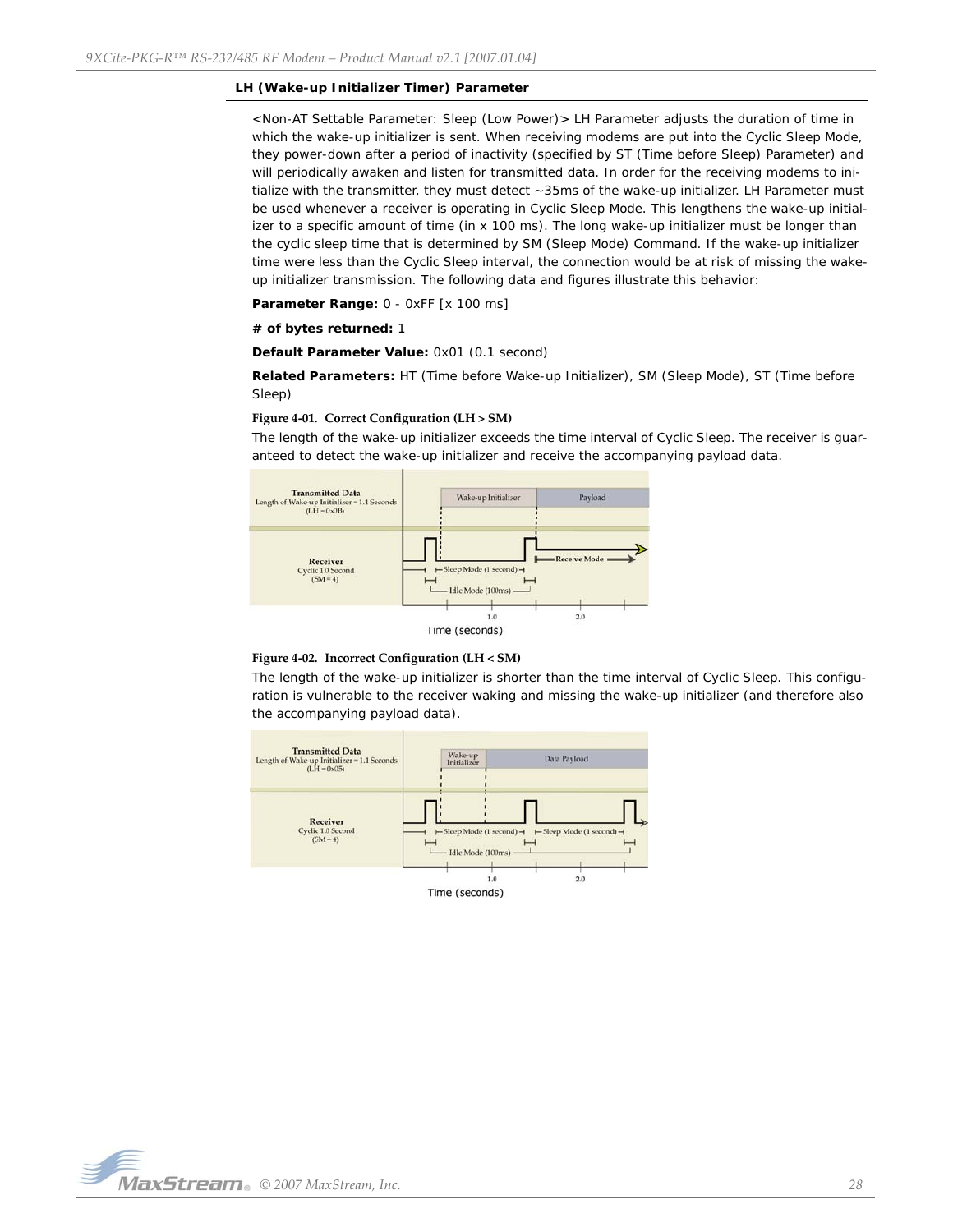#### **MK (Address Mask) Command**

<AT Command: Networking> MK Command is used to set the radio modem address mask. All RF packets contain the Destination Address of the transmitting radio modem. When an RF packet is received, the transmitter's Destination Address is logically "ANDed" (bitwise) with the Address Mask of the receiver. The resulting value must match the Destination Address or the Address Mask of the receiver for the packet to be received and sent out the receiving modem serial port. If the "ANDed" value does not match either the Destination Address or the Address Mask of the receiver, the packet is discarded. (All "0" values are treated as "irrelevant" values and ignored.)

#### **AT Command:** MK

**Parameter Range:** 0 - 0xFFFF

#### **# of bytes returned:** 2

**Default Parameter Value:** 0xFFFF (When set to this value, the Destination Address of the transmitter must exactly match the Destination Address of the receiver.)

**Related Commands:** DT (Destination Address), HP (Channel)

#### **NB (Parity) Parameter**

<Non-AT Settable Parameter: Serial Interfacing> NB Parameter allows parity for the modem to be changed. Parity is an error detection method in which a bit (0 or 1) is added to each group of bits so that it will have either an odd number of 1's or an even number of 1's. For example, if parity is odd, then any group of bits that arrives with an even number of 1's must contain an error.

| Parameter Ranges: 0 - 4 |               |                                                  |  |
|-------------------------|---------------|--------------------------------------------------|--|
|                         | Parameter     | Configuration                                    |  |
|                         | O             | 8-bit (no parity) or 7-<br>bit (with any parity) |  |
|                         |               | 8-bit even parity                                |  |
|                         | $\mathcal{P}$ | 8-bit odd parity                                 |  |
|                         | 3             | 8-bit mark parity                                |  |
|                         | 4             | 8-bit space parity                               |  |
|                         |               |                                                  |  |

Default Parameter Value: 0

Number of bytes returned: 1

### **PW (Pin Wake-up) Parameter**

<Non-AT Settable Parameter: Sleep (Low Power)> Under normal operation, a radio modem in Cyclic Sleep Mode cycles from an active state to a low-power state at regular intervals until data is ready to be received. If PW Parameter is set to 1, the SLEEP Pin (Pin 2 of the embedded OEM RF Module) can be used to awaken the modem from Cyclic Sleep. If the SLEEP Pin is de-asserted (low), the radio modem will be fully operational

| Parameter Ranges: 0 - 1    |           |               |  |
|----------------------------|-----------|---------------|--|
|                            | Parameter | Configuration |  |
|                            |           | disabled      |  |
|                            |           | enabled       |  |
| Default Parameter Value: 0 |           |               |  |

Number of bytes returned: 1

and will not go into Cyclic Sleep. Once SLEEP is asserted, the radio modem will remain active for the period of time specified by ST (Time before Sleep) Command, and will return to Cyclic Sleep Mode (if no data is ready to be transmitted). PW Command is only valid if Cyclic Sleep has been enabled using SM Command.

#### **RE (Restore Defaults) Command**

<AT Command: AT Command Options> RE Command restores all AT-settable parameters to factory default settings. However, RE Command will not write the default values to non-volatile memory. Unless the WR (Write) Command is issued after the RE Command, the default settings will not be saved in the event of radio modem reset or power-down.

#### **AT Command:** RE

**Related Command:** WR (Write)

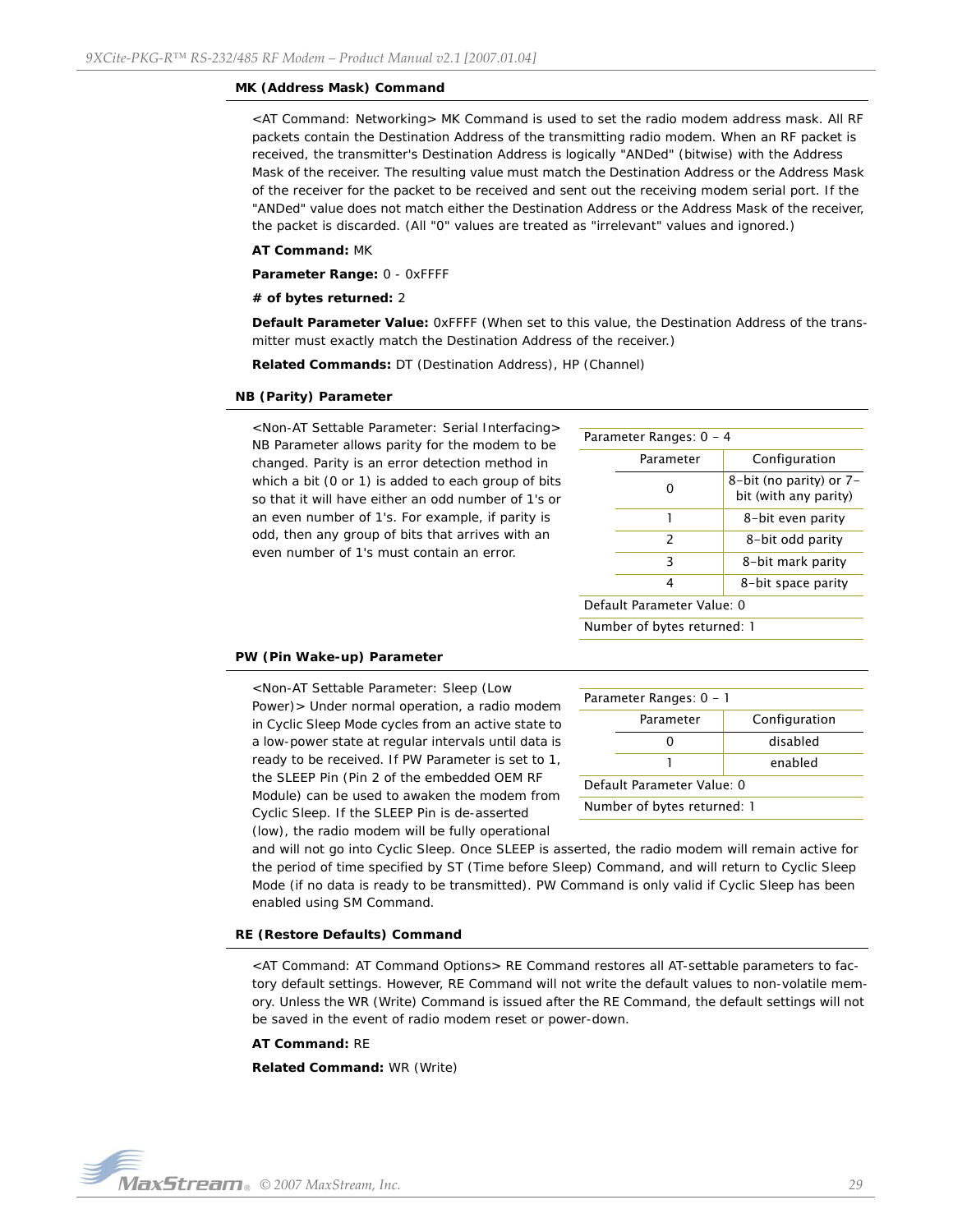## **RT (DI2 Configuration) Parameter**

| <non-at interfacing="" parameter:="" serial="" settable=""><br/>RT Parameter enables RTS Mode.</non-at> | Parameter Ranges: $0 - 1$   |           |                            |
|---------------------------------------------------------------------------------------------------------|-----------------------------|-----------|----------------------------|
|                                                                                                         |                             | Parameter | Configuration              |
|                                                                                                         |                             | 0         | disabled                   |
|                                                                                                         |                             |           | Enables RTS<br>Handshaking |
|                                                                                                         | Default Parameter Value: 0  |           |                            |
|                                                                                                         | Number of bytes returned: 1 |           |                            |
|                                                                                                         |                             |           |                            |

## **SB (Stop Bits) Parameter**

| <non-at interfacing="" parameter:="" serial="" settable=""><br/>SB Parameter allows the user set the number of<br/>stop bits used in data transmission.</non-at> | Parameter Ranges: 0 - 1    |                             |               |
|------------------------------------------------------------------------------------------------------------------------------------------------------------------|----------------------------|-----------------------------|---------------|
|                                                                                                                                                                  |                            | Parameter                   | Configuration |
|                                                                                                                                                                  |                            | 0                           | I stop bit    |
|                                                                                                                                                                  |                            |                             | 2 stop bits   |
|                                                                                                                                                                  | Default Parameter Value: 0 |                             |               |
|                                                                                                                                                                  |                            | Number of bytes returned: 1 |               |

#### **SH (Serial Number High) Command**

<AT Command: Diagnostic> SH Command reads and returns the RF modem serial number high word.

**AT Command:** SH

**Parameter Range:** 0 - 0xFFFF [Read-only]

**# of bytes returned:** 2

**Related Command**: SL (Serial Number Low)

#### **SL (Serial Number Low) Command**

<AT Command: AT Command Options> SL Command reads and reports the RF modem serial number low word.

**AT Command:** SL

**Parameter Range:** 0 - 0xFFFF [Read-only]

**# of bytes returned:** 2

**Related Command**: SH (Serial Number High)

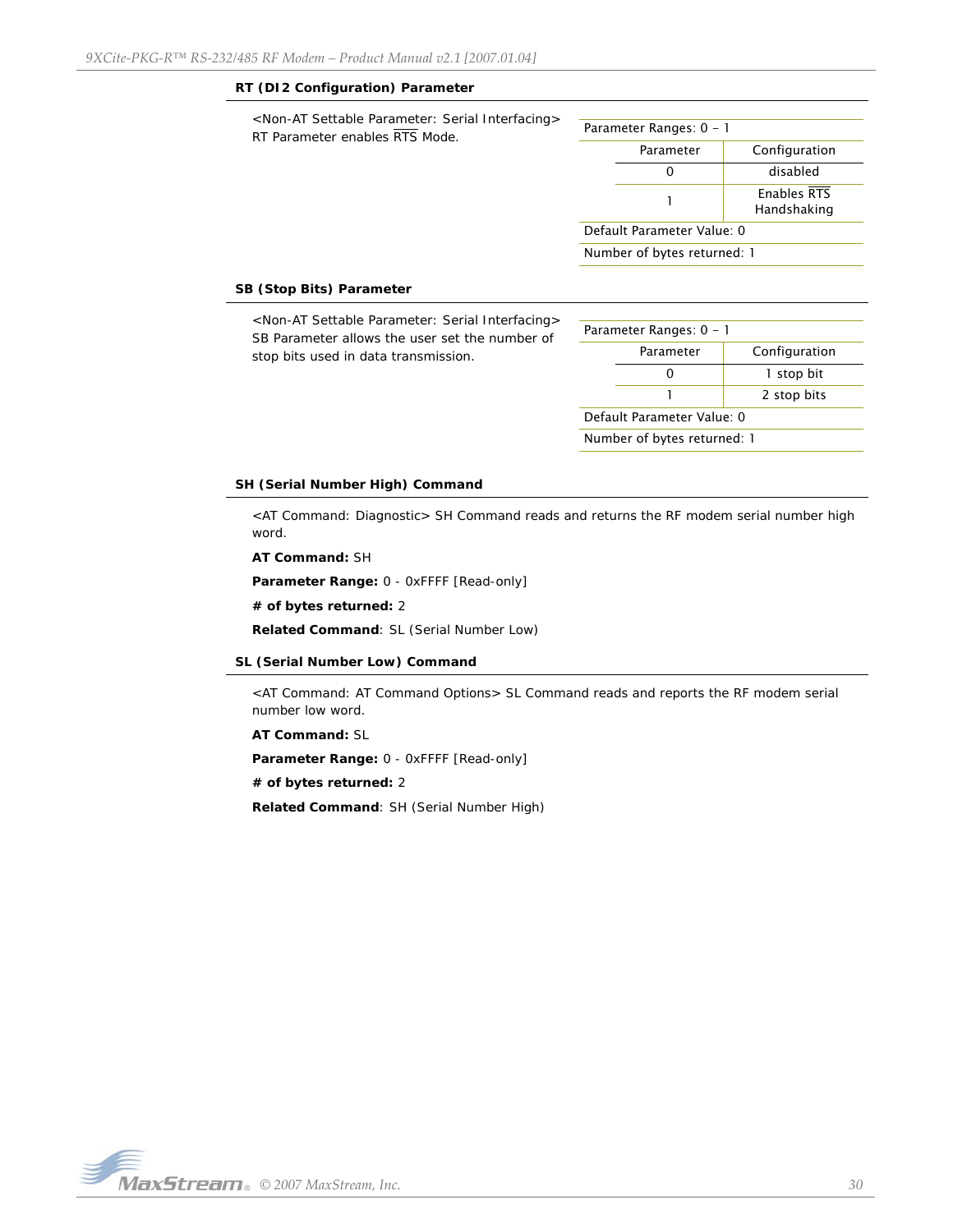#### **SM (Sleep Mode) Parameter**

<Non-AT Settable Parameter: Sleep Mode (Low Power)> SM Parameter is used to adjust Sleep Mode settings. By default, Sleep Mode is disabled and the radio modem remains continually active. SM Parameter allows the radio modem to run in a lower-power state and be configured in one of eight settings.

Cyclic Sleep settings wake the radio modem after the amount of time designated by SM Command. If the radio modem detects a wake-up initializer during the time it is awake, it will synchronize with the transmitting radio modem and start receiving data after the wake-up initializer runs its duration. Otherwise, it returns to Sleep Mode and continue to cycle in and out of sleep until the wake-up initializer is detected. If a Cyclic Sleep setting is chosen, the ST, LH and HT parameters

| Parameter Ranges: 0 - 8     |           |                     |  |  |
|-----------------------------|-----------|---------------------|--|--|
|                             | Parameter | Configuration       |  |  |
|                             | 0         | No Sleep            |  |  |
|                             | 1         | Pin Sleep           |  |  |
|                             | 2         | Serial Port Sleep   |  |  |
|                             | 3         | Cyclic 0.5 seconds  |  |  |
|                             | 4         | Cyclic 1.0 seconds  |  |  |
|                             | 5         | Cyclic 2.0 seconds  |  |  |
|                             | 6         | Cyclic 4.0 seconds  |  |  |
|                             | 7         | Cyclic 8.0 seconds  |  |  |
|                             | 8         | Cyclic 16.0 seconds |  |  |
| Default Parameter Value: 0  |           |                     |  |  |
| Number of bytes returned: 1 |           |                     |  |  |

must also be set as described in the "Sleep Mode" section of this manual.

## **ST (Time before Sleep) Parameter**

<Non-AT Settable Parameter: Sleep Mode (Low Power)> ST Parameter sets the period of time (in tenths of seconds) in which the radio modem remains inactive before entering into Sleep Mode. For example, if the ST Parameter is set to 0x64 ("100" decimal), the radio modem will enter into Sleep Mode after 10 seconds of inactivity (no transmitting or receiving). This command can only be used if either Cyclic Sleep or Serial Port Sleep Mode settings have been selected using SM (Sleep Mode) Parameter.

**Parameter Range:** 0x10 - 0xFFFF [x 100 ms]

#### **# of bytes returned:** 2

**Default Parameter Value:** 0x64 ("100" decimal)

**Related Parameters:** SM (Sleep Mode), LH (Wake-up Initializer Timer), HT (Time before Wakeup Initializer)

#### **VR (Firmware Version) Command**

<AT Command: AT Command Options> Reads and returns the currently loaded firmware version of the XCite Radio Modem.

**AT Command:** VR

**Parameter Range:** 0 - 0xFFFF [Read-only]

**# of bytes returned:** 2

#### **WR (Write) Command**

<AT Command: (Special)> WR Command writes all configurable parameters to non-volatile memory. Using WR Command saves parameters to the radio modem's persistent memory. (This means that the parameters remain in the radio modem's memory until explicitly overwritten by future uses of WR Command.)

**AT Command:** WR

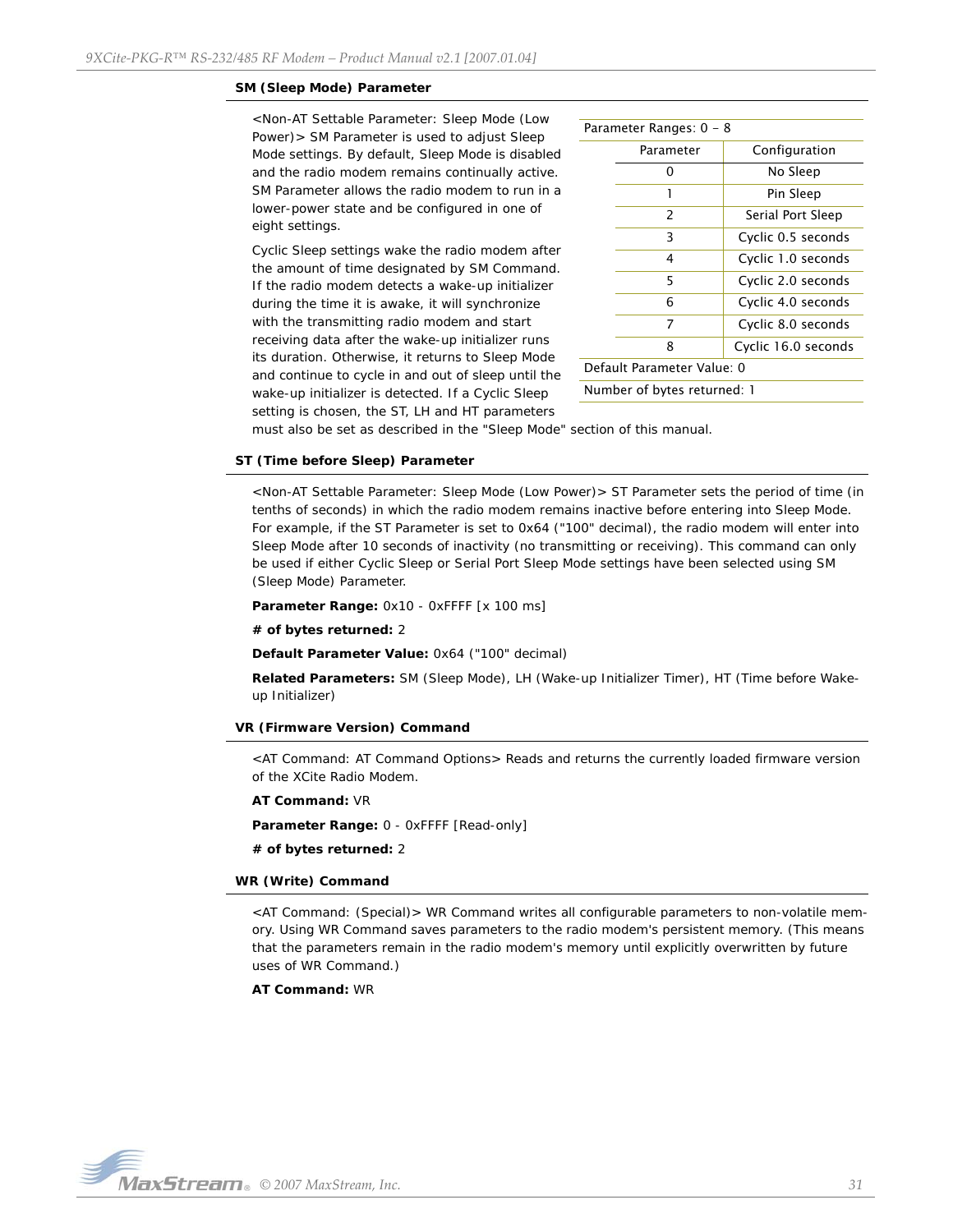# <span id="page-31-0"></span>**5. Advanced Networking**

## <span id="page-31-1"></span>**5.1. Addressing**

The XCite Radio Modems utilize three layers of addressing to communicate between radio modems. The network layers are depicted below. Only radio modems with the matching addresses are able to communicate. The main layers of XCite Networking and Addressing are:

- Vendor Identification Number (ATID)
- Channel (ATHP)
- Destination Address (ATDT)

**Figure 5‐01. Addressing layers contained in the RF packet header**



Each network layer provides a separate layer of filtration. The Vendor Identification Number (VID) provides the first layer of filtration through the ID (Modem ID) Parameter. If the incoming RF data carries a matching VID number, the data continues through to the subsequent Channel and Destination Address layers. The Destination Address is the last network layer and provides the most granular form of filtration. If at any point during the incoming RF data flow the numbers in question do not match, the data is discarded.

XCite Modules and RF Modems are built around a peer-to-peer protocol that inherently supports a multidrop type network (similar to RS-485). In their default state, any XCite radio modem will communicate with any other XCite radio modem in its default state.

## <span id="page-31-2"></span>**5.1.1. Vendor Identification Number (ATID)**

The bottom half of the ID (Vendor Identification Number) Parameter range is user-settable. The upper half of the range is factory-set and read-only. The value of the ID Command is called the Vendor Identification Number (VID). A unique VID is available upon special request. The VID is programmed to the XCite Module at the factory and is stored in the modem's permanent memory. Only modems with matching VIDs can communicate with each other.

VID addressing ensures that radio modems ignore transmissions and receptions of XCite Radio Modems having a different VID in the same vicinity. To request a unique VID, contact MaxStream to obtain the VID Request Form.

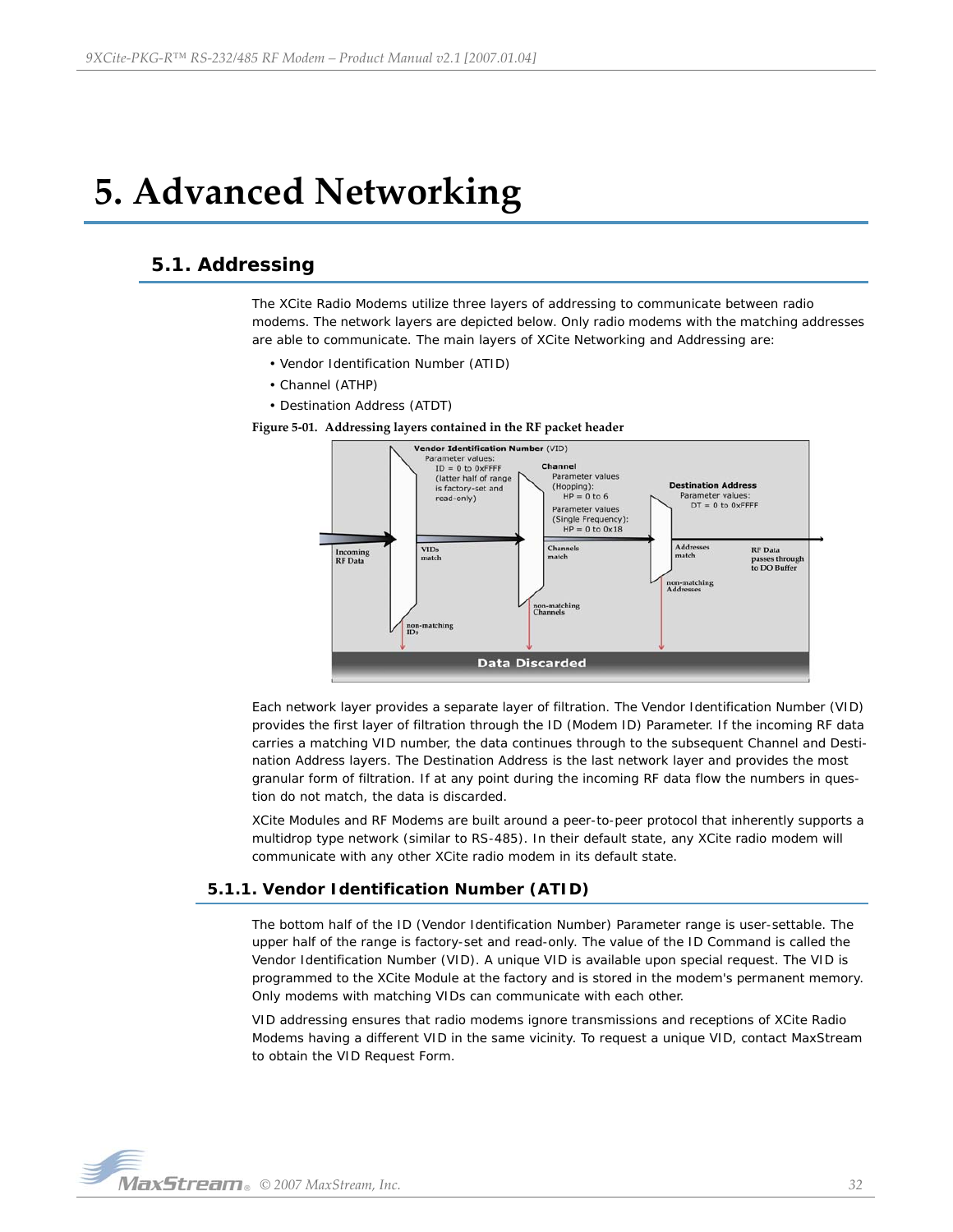## <span id="page-32-0"></span>**5.1.2. Channel (ATHP)**

Channels provide a network layer from which channels can be used for isolation. HP (Channel) Parameter is used to define channel values.

Hopping Channel Mode: HP Parameter value range is 0 through 6

Single Frequency Channel Mode: HP range is 0 through 0x18 (decimal range: 0 - 24)

In "Hopping Channel Mode", each channel utilizes a different pseudo-random hopping sequence to navigate through shared hopping channels. In the event that two modems from different networks collide on a channel, the two modems will jump to separate channels on the next hop. Multiple modem pairs can operate in the same vicinity with minimal interference from each other.

## <span id="page-32-1"></span>**5.1.3. Destination Address (ATDT) and Address Mask (ATMK)**

XCite Destination Addresses and Masks provide the means to set up global or local addresses for establishing modem groups, subnets, etc. The Destination Address network layer provides for more granular isolation of radio modems. The XCite Destination Addresses and Masks can be used to:

• Set up point-to-point and point-to-multipoint network configurations

• Provide greater flexibility in establishing modem groups, subnets, etc.

Each radio modem in a network can be configured with a 16-bit Destination Address to establish selective communications within a network. This address is set to one of 65535 values using DT (Destination Address) Command. The default Destination Address is 0.

All radio modems with the same Destination Address can transmit and receive data among themselves. Radio modems having different Destination Addresses still detect and listen to the data (in order to maintain network synchronization); however, the data is discarded data rather than passing on through the DO pin.

#### **Packet-based Radio Modems**

XCite Radio Modems are packet based. This means all data shifted into one modem is packetized and sent out the antenna port. Because XCite modems use a peer-to-peer architecture, all modems on the same channel (ATHP) will receive the packet and decide whether to pass it to the host or to throw it away. Each transmitted packet contains information about the transmitting modem.

Any modem that receives a packet will check the address values and decide what to do with the packet. The options are as follows:

- Receive the packet as a global packet
- Receive the packet as a local packet
- Discard the packet

#### **Address Mask**

The mask parameter can be used to allow a base modem to receive data from a range of addresses. It may also be used to configure "subnets" of modems that communicate in a group together.

Refer to the "Bit-wise AND Truth" table for the Pseudo 'C' Code that qualifies the Destination Addresses and address masks.

The Pseudo Code uses the bit-wise "AND" operation, "&". This operation is performed bit by bit on each of the 16 bits in the TXDT, RXDT and RXMK parameters.

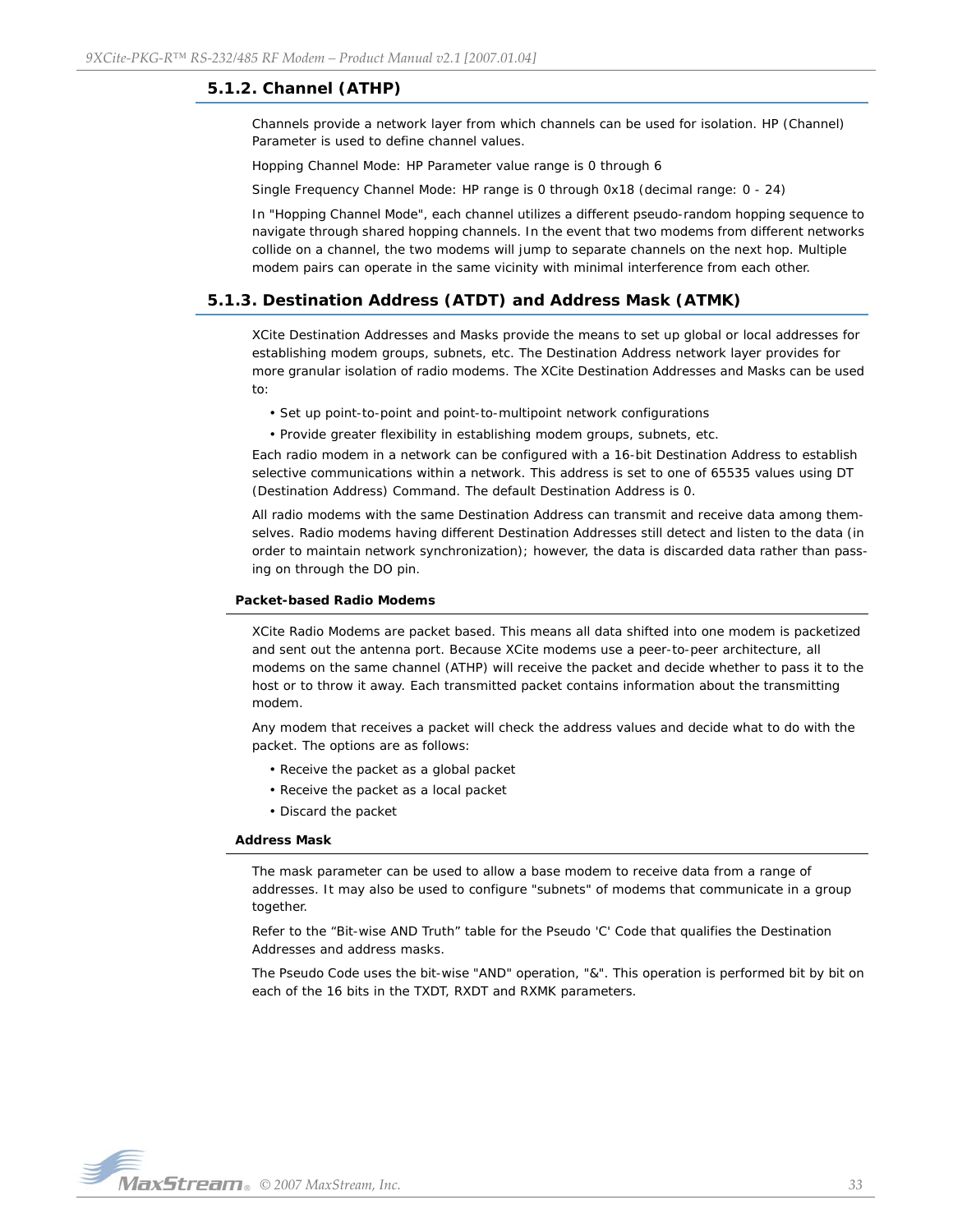| Bit-wise AND Operation ("&") |             |            |  |  |  |
|------------------------------|-------------|------------|--|--|--|
| Operand 1                    | & Operand 2 | $=$ Result |  |  |  |
|                              |             |            |  |  |  |
|                              |             |            |  |  |  |
|                              |             |            |  |  |  |
|                              |             |            |  |  |  |

**Table 5‐01. Bit‐wise AND Truth**

For example:Hexadecimal: 0x03 & 0x09 = 0x01

The Address Mask can be used as an additional method of facilitating communications between modems. The Address Mask can be set to one of 65535 possible values using MK (Address Mask) Command. The default value of the MK Parameter is 0xFFFF.

All transmitted data packets contain the Destination Address of the transmitting modem. When a transmitted packet is received by a modem, the Destination Address of the transmitter (contained in the packet) is logically "ANDed" (bitwise) with the Address Mask of the Receiver. If the resulting value matches the Destination Address of the Receiver, or if it matches the Receiver Address Mask, the packet is accepted. Otherwise, the packet is discarded.

Note:When performing this comparison, any "0" values in the Receiver Address Mask are treated as irrelevant and are ignored.

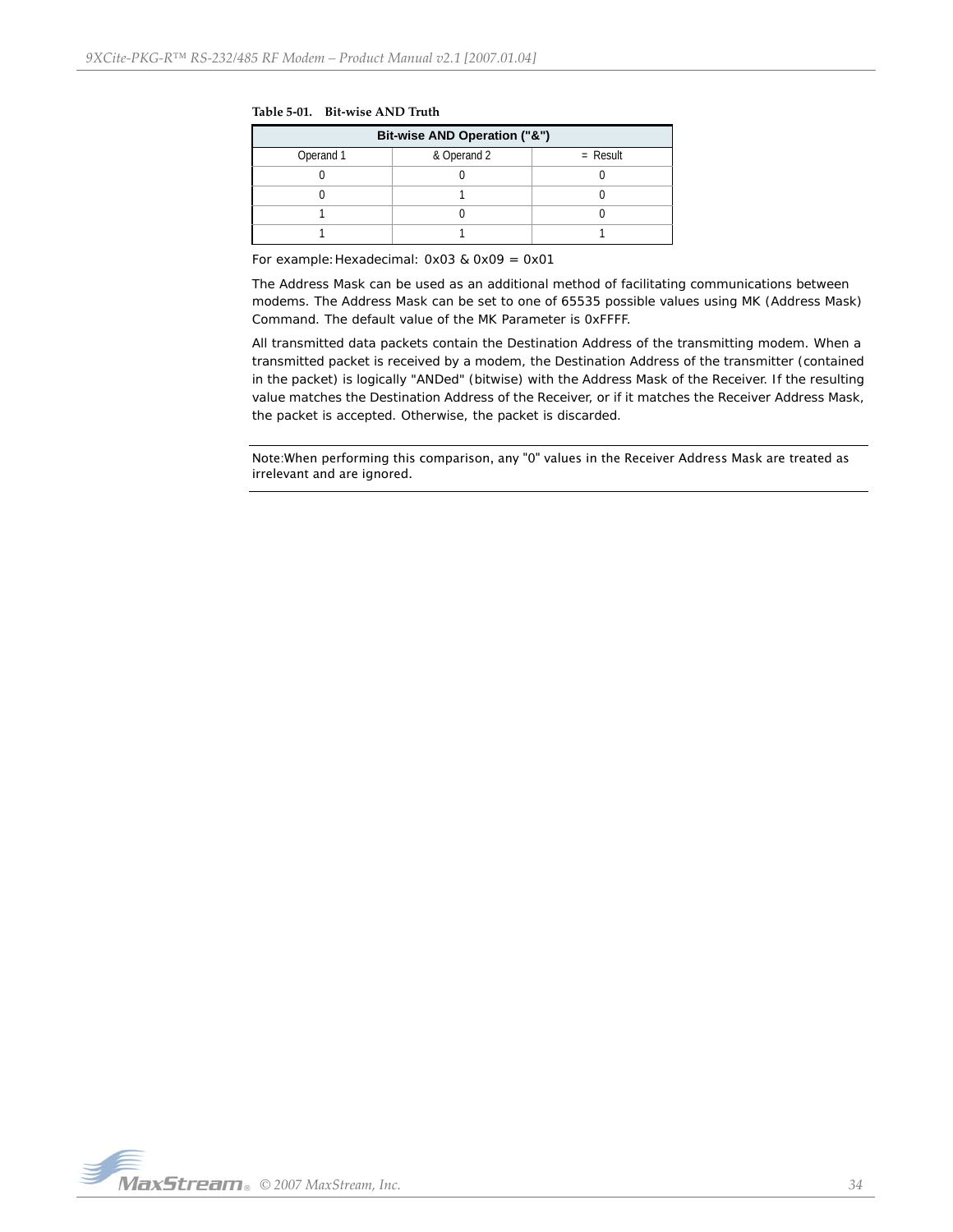# <span id="page-34-0"></span>**Appendix A: Agency Certifications**

# <span id="page-34-1"></span>**FCC (United States) Certification**

The XCite RS-232/485 RF Modem complies with Part 15 of the FCC rules and regulations. Compliance with the labeling requirements, FCC notices and antenna usage guidelines is required.

In order to operate under MaxStream's FCC Certification, OEMs/integrators must comply with the following regulations:

- 1. The OEM/integrator must ensure that the text provided with this device [Figure A-01] is placed on the outside of the final product and within the final product operation manual.
- 2. The XCite RS-232/485 RF Modem may only be used with antennas that have been tested and approved for use with this modem [refer to 'FCC-approved Antennas' section].

## <span id="page-34-2"></span>**Labeling Requirements**



WARNING: The Original Equipment Manufacturer (OEM) must ensure that FCC labeling requirements are met. This includes a clearly visible label on the outside of the final product enclosure that displays the text shown in the figure below.

#### **Figure A‐01. Required FCC Label for OEM products containing the XCite RS‐232/485 RF Modem**

#### Contains FCC ID: OUR-9XCITE

The enclosed device complies with Part 15 of the FCC Rules. Operation is subject to the following two conditions: (*i.*) this device may not cause harmful interference and (*ii.*) this device must accept any interference received, including interference that may cause undesired operation.

## <span id="page-34-3"></span>**FCC Notices**

**IMPORTANT:** The XCite RS-232/485 RF Modem has been certified by the FCC for use with other products without any further certification (as per FCC section 2.1091). Modifications not expressly approved by MaxStream could void the user's authority to operate the equipment.

**IMPORTANT:** OEMs must test final product to comply with unintentional radiators (FCC section 15.107 & 15.109) before declaring compliance of their final product to Part 15 of the FCC Rules.

**IMPORTANT:** The RF modem has been certified for remote and base radio applications. If the modem will be used for portable applications, the device must undergo SAR testing.

This equipment has been tested and found to comply with the limits for a Class B digital device, pursuant to Part 15 of the FCC Rules. These limits are designed to provide reasonable protection against harmful interference in a residential installation. This equipment generates, uses and can radiate radio frequency energy and, if not installed and used in accordance with the instructions, may cause harmful interference to radio communications. However, there is no guarantee that interference will not occur in a particular installation.

If this equipment does cause harmful interference to radio or television reception, which can be determined by turning the equipment off and on, the user is encouraged to try to correct the interference by one or more of the following measures: Re-orient or relocate the receiving antenna, Increase the separation between the equipment and receiver, Connect equipment and receiver to outlets on different circuits, or Consult the dealer or an experienced radio/TV technician for help.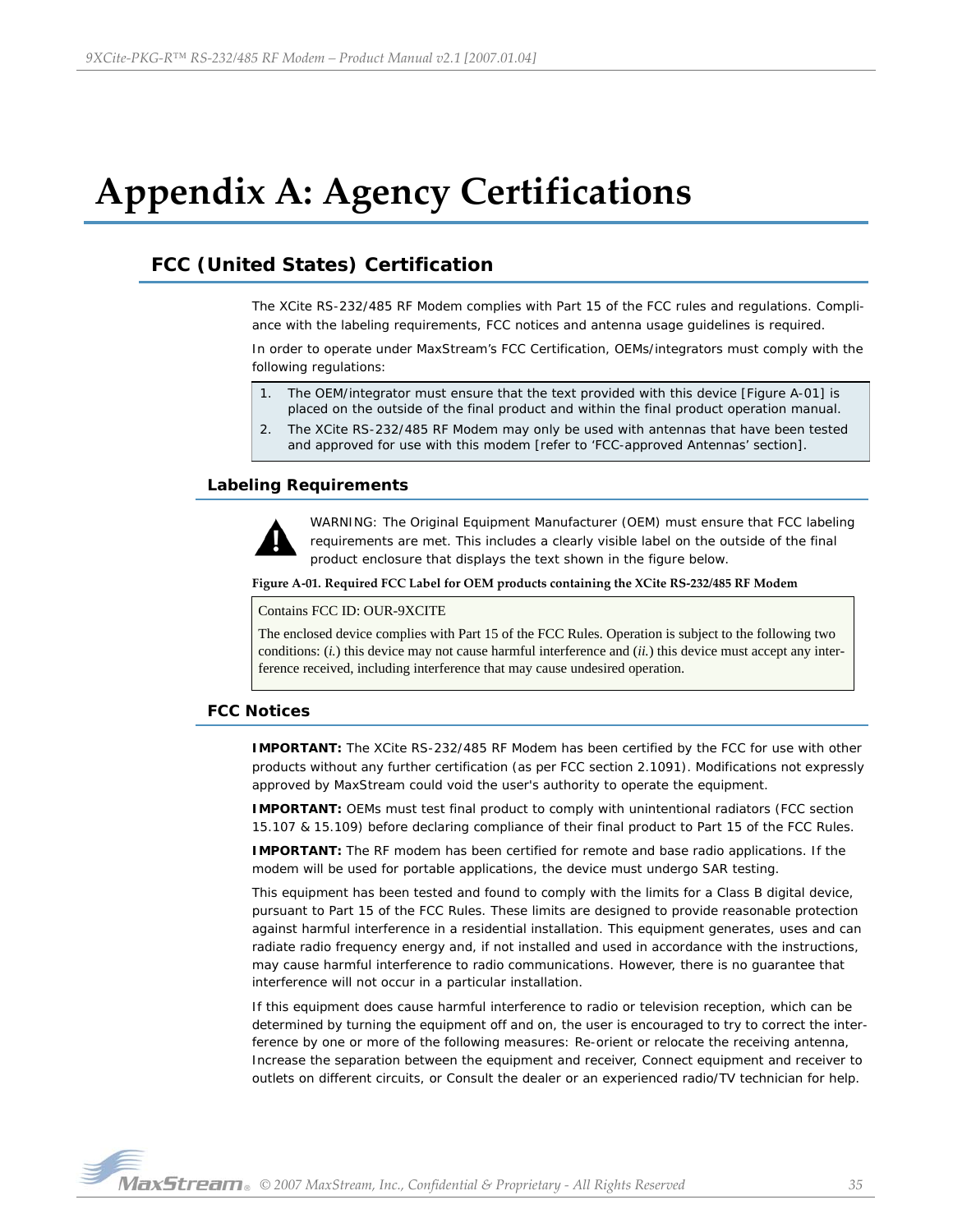## <span id="page-35-0"></span>**Limited Modular Approval**

Power output is conducted at the antenna terminal and can be adjusted from 1 mill-watt to 1 Watt at the OEM level. This is an RF modem approved for Limited Modular use operating as a mobile transmitting device with respect to section 2.1091 and is limited to OEM installation for Mobile and Fixed applications only. During final installation, end-users are prohibited from access to any programming parameters. Professional installation adjustment is required for setting module power and antenna gain to meet EIRP compliance for high gain antenna(s).

Final antenna installation and operating configurations of this transmitter including antenna gain and cable loss must not exceed the EIRP of the configuration used for calculating MPE. Grantee (MaxStream) must coordinate with OEM integrators to ensure the end-users and installers of products operating with the modem are provided with operating instructions to satisfy RF exposure requirements.

The FCC grant is valid only when the device is sold to OEM integrators. Integrators are instructed to ensure the end-user has no manual instructions to remove, adjust or install the device.

## <span id="page-35-1"></span>**FCC-approved Antennas**



WARNING: This device has been tested with Reverse Polarity SMA connectors with the antennas listed in the tables of this section. When integrated into OEM products, fixed antennas require installation preventing end-users from replacing them with nonapproved antennas. Antennas not listed in the tables must be tested to comply with FCC Section 15.203 (unique antenna connectors) and Section 15.247 (emissions).

#### **Fixed Base Station and Mobile Applications**

MaxStream RF Modems are pre-FCC approved for use in fixed base station and mobile applications. When the antenna is mounted at least 20cm (8") from nearby persons, the application is considered a mobile application.

#### **Portable Applications and SAR Testing**

When the antenna is mounted closer than 20cm to nearby persons, then the application is considered "portable" and requires an additional test be performed on the final product. This test is called Specific Absorption Rate (SAR) testing and measures the emissions from the modem and how they affect the person.

#### **RF Exposure**

This statement must be included as a CAUTION statement in OEM product manuals.



WARNING: This equipment is approved only for mobile and base station transmitting devices. Antenna(s) used for this transmitter must be installed to provide a separation distance of at least 30 cm from all persons and must not be co-located or operating in conjunction with any other antenna or transmitter.

NOTE: The separation distance indicated in the above is 30 cm, but any distance greater than or equal to 23 cm can be used (per MPE evaluation).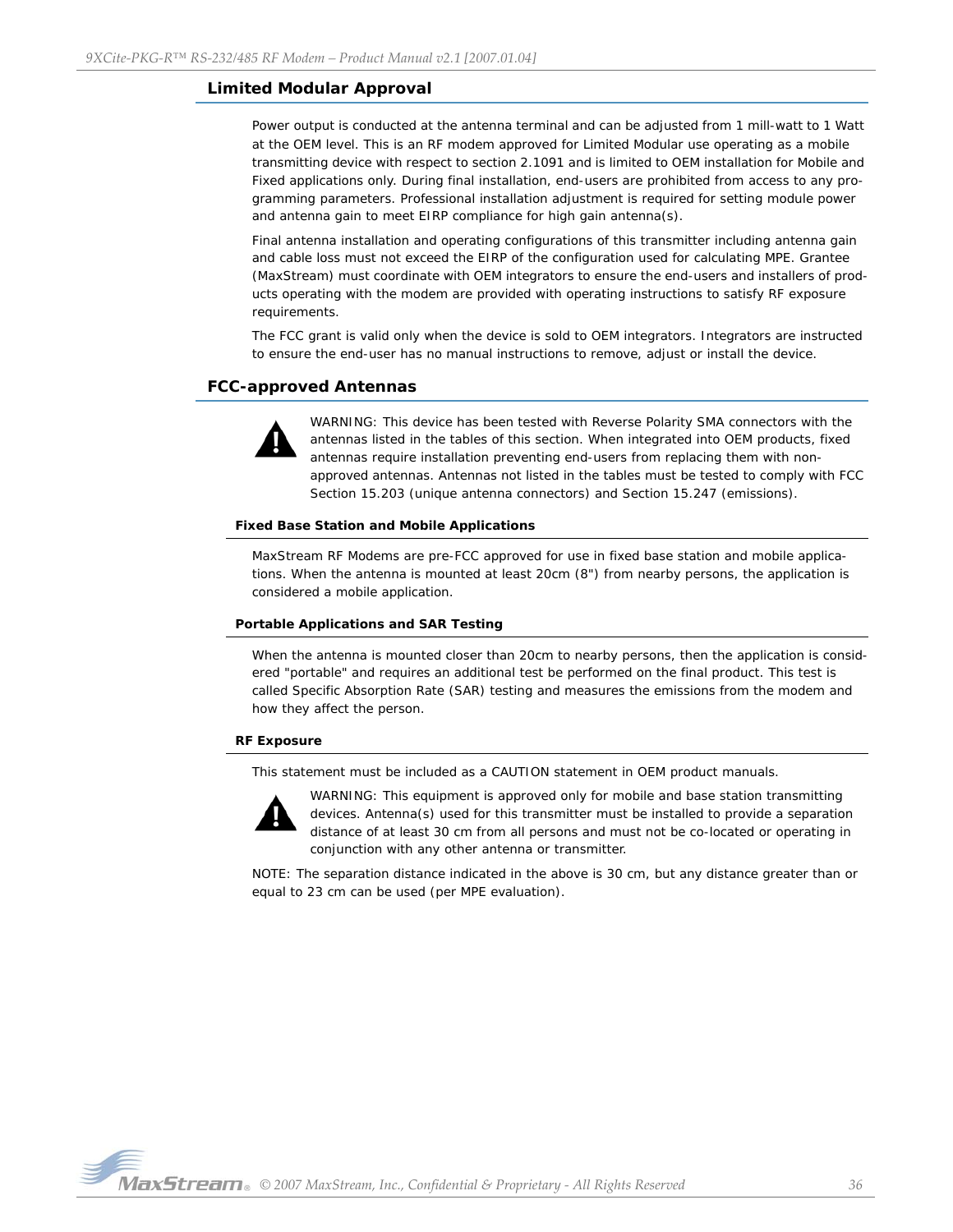| <b>Part Number</b> | <b>Type</b>                      | Gain      | <b>Application</b>  |
|--------------------|----------------------------------|-----------|---------------------|
| $\star$            | Yagi                             | 6.2dBi    | Fixed/Mobile **     |
| $\star$            | Yagi                             | 7.2dBi    | Fixed/Mobile **     |
| A09-Y8             | Yagi                             | 8.2dBi    | Fixed/Mobile **     |
|                    | Yagi                             | 9.2dBi    | Fixed/Mobile **     |
|                    | Yagi                             | 10.2dBi   | Fixed/Mobile **     |
| A09-Y11            | Yagi                             | 11.2dBi   | Fixed/Mobile **     |
|                    | Yagi                             | 12.2dBi   | Fixed/Mobile **     |
|                    | Yagi                             | 13.2dBi   | Fixed/Mobile **     |
|                    | Yagi                             | 14.2dBi   | Fixed/Mobile **     |
| A09-Y15            | Yagi                             | 15.2dBi   | Fixed/Mobile **     |
| A09-F2             | Omni Direct                      | 2.2dBi    | Fixed <sup>**</sup> |
| A09-F5             | Omni Direct                      | 5.2dBi    | Fixed **            |
| A09-F8             | Omni Direct                      | 8.2dBi    | Fixed **            |
| $\star$            | Omni Direct                      | 9.2dBi    | Fixed <sup>**</sup> |
| $\star$            | Omni Direct                      | 7.2dBi    | Fixed **            |
| A09-M7             | Omni Direct                      | 7.2dBi    | Fixed **            |
| A09-H              | 1/2 wave antenna                 | 2.1dBi    | Fixed/Mobile **     |
| A09-HBMM-P5I       | 1/2 wave antenna                 | 2.1dBi    | Fixed/Mobile **     |
| A09-QBMM-P5I       | 1/4 wave antenna                 | 1.9 dBi   | Fixed/Mobile **     |
| $\star$            | 1/4 wave integrated wire antenna | $1.9$ dBi | Fixed/Mobile **     |

#### **Antenna Options (1-watt transmit power output or lower)**

**Table A-01. Antennas approved for use with the 9XCite (900 MHz) OEM RF Module**

\* FCC‐approved antennas not inventoried by MaxStream ‐ Contact MaxStream for more information.

\*\* Can be approved for portable applications if integrator gains approval through SAR testing

Over 100 additional antennas that have been tested and are approved for use with MaxStream 900 MHz Radio Modems (including "Mag Mount", "Dome", "Multi-path" and "Panel" antennas).

Because of the large number of approved antennas, MaxStream requests that you send specific information about an antenna you would like to use with the modem and MaxStream will evaluate whether the antenna is covered under our FCC filing.

Contact MaxStream (801) 765-9885 for more information.

# <span id="page-36-1"></span><span id="page-36-0"></span>**IC (Industry Canada) Certification**

### **Labeling Requirements**

Labeling requirements for Industry Canada are similar to those of the FCC. A clearly visible label on the outside of the final product enclosure must display the following text:

#### **Contains Model 9XCite Radio (900 MHz), IC: 4214A-9XCITE**

Integrator is responsible for its product to comply with IC ICES-003 & FCC Part 15, Sub. B - Unintentional Radiators. ICES-003 is the same as FCC Part 15 Sub. B and Industry Canada accepts FCC test report or CISPR 22 test report for compliance with ICES-003.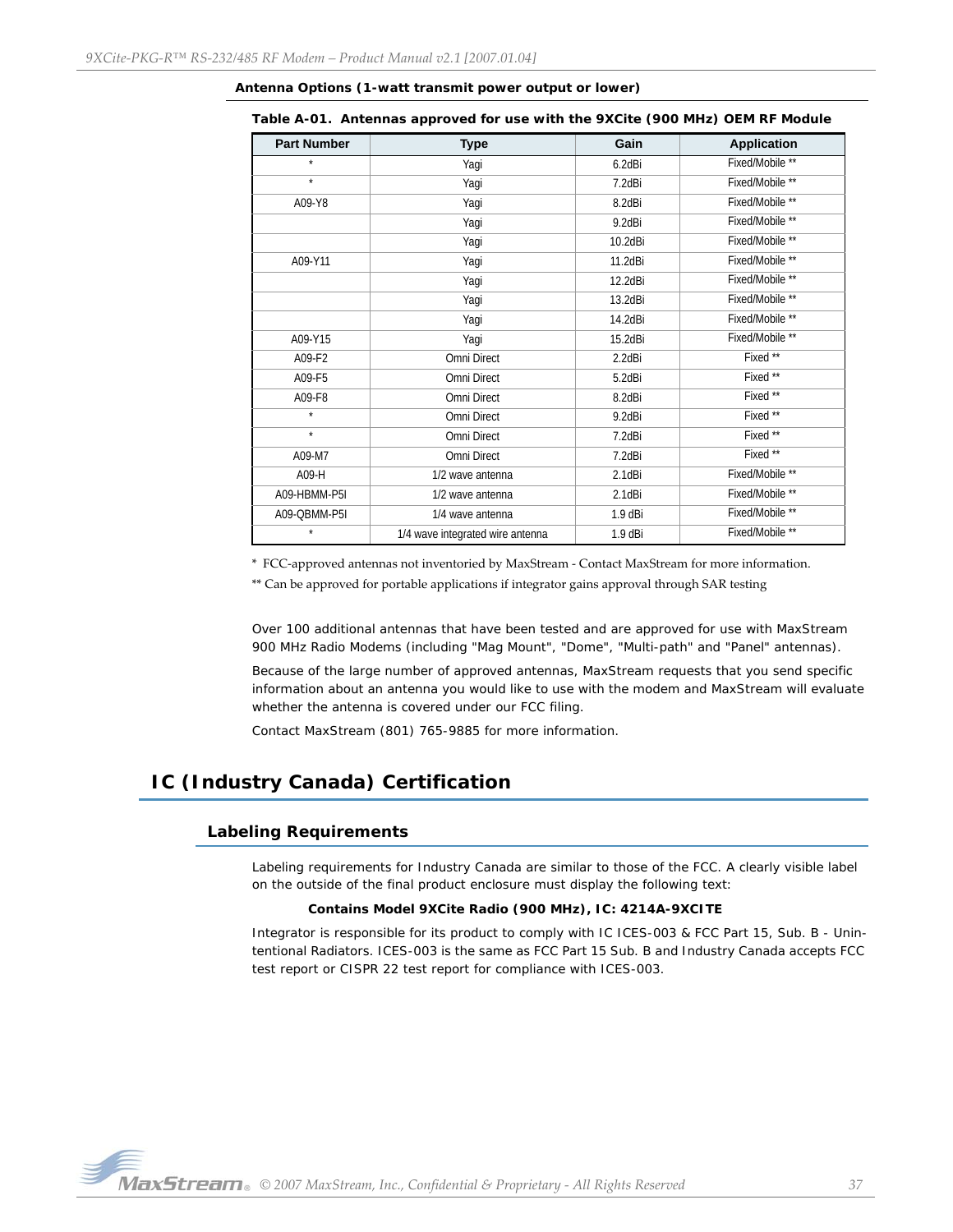# <span id="page-37-0"></span>**Appendix B: Additional Information**

## <span id="page-37-1"></span>**1-Year Warranty**

XCite RF Modems from MaxStream, Inc. (the "Product") are warranted against defects in materials and workmanship under normal use, for a period of 1-year from the date of purchase. In the event of a product failure due to materials or workmanship, MaxStream will repair or replace the defective product. For warranty service, return the defective product to MaxStream, shipping prepaid, for prompt repair or replacement.

The foregoing sets forth the full extent of MaxStream's warranties regarding the Product. Repair or replacement at MaxStream's option is the exclusive remedy. THIS WARRANTY IS GIVEN IN LIEU OF ALL OTHER WARRANTIES, EXPRESS OR IMPLIED, AND MAXSTREAM SPECIFICALLY DISCLAIMS ALL WARRANTIES OF MERCHANTABILITY OR FITNESS FOR A PARTICULAR PURPOSE. IN NO EVENT SHALL MAXSTREAM, ITS SUPPLIERS OR LICENSORS BE LIABLE FOR DAMAGES IN EXCESS OF THE PURCHASE PRICE OF THE PRODUCT, FOR ANY LOSS OF USE, LOSS OF TIME, INCONVENIENCE, COMMERCIAL LOSS, LOST PROFITS OR SAVINGS, OR OTHER INCIDENTAL, SPECIAL OR CONSE-QUENTIAL DAMAGES ARISING OUT OF THE USE OR INABILITY TO USE THE PRODUCT, TO THE FULL EXTENT SUCH MAY BE DISCLAIMED BY LAW. SOME STATES DO NOT ALLOW THE EXCLUSION OR LIMITATION OF INCIDENTAL OR CONSEQUENTIAL DAMAGES. THEREFORE, THE FOREGOING EXCLUSIONS MAY NOT APPLY IN ALL CASES. This warranty provides specific legal rights. Other rights which vary from state to state may also apply.

# <span id="page-37-2"></span>**Ordering Information**

**Figure B‐01. Divisions of the XCite RF Modem Part Numbers 3 4 5 6 1 2 Interface 5**  $R = RS-232, RS-485/422$ <br>U = USB  $U = USB$ <br>E = Ether Ethernet T = Telephone **Operating Temperature 4** PKC = Commercial: 0 to 70 $^{\circ}$  C<br>PKI = Industrial: -40 to 85 $^{\circ}$  C PKI = Industrial: -40 to 85° C. Embedded RF Module is Conformal Coated PKT = Tested Industrial: -40 to 85° C. Embedded RF Module is Conformal Coated & 100% tested **Accessories Package 6** Accessories Package specific to the interface included (blank) indicates accessories package not included **Product Family 1**  $XC = XCite$  $X = XStream$ <br> $XT = XTend$ XTend **Operating Frequency 2**  $09 = 902-928 \text{ MHz}$ <br> $24 = 2.4000 - 2.48$ 2.4000 - 2.4835 GHz (XStream only) H9 = 923 MHz (XStream/XTend only) **Throughput Data Rate 3** 001 = 1200 bps (XStream only) 009 = 9600 bps  $019 = 19200$  bps (XStream only) 038 = 38400 bps (XCite Only) (blank) All XTend RF Modems support 9600 & 115200 bps (software selectable) **Divisions of the MaxStream PKG RF Modem part numbers:**